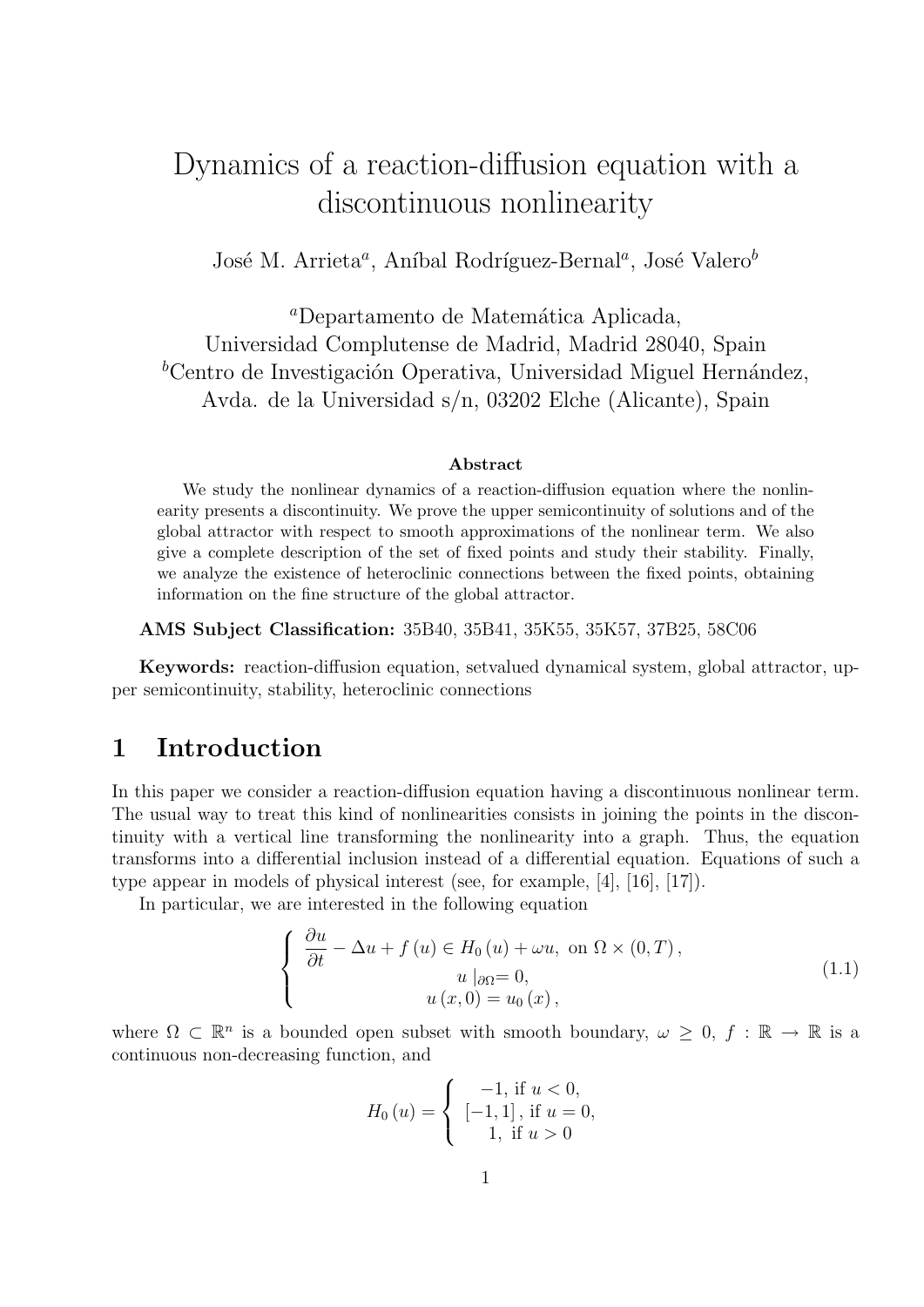is the Heaviside function.

A natural and useful way for treating this inclusion consists in writing it in an abstract form by using subdifferential maps. We note that the multivalued map  $H_0(u)$  is in fact the subdifferential of the absolute value  $|u|$ . Thus, the equation can be written as

$$
\frac{du}{dt} + \partial \psi^1 \left( u \right) - \partial \psi^2 \left( u \right) \ni 0,
$$

where  $\partial \psi^i$  are some subdifferential maps defined below, see (2.1).

One important property of such equations is the lack of uniqueness of the Cauchy problem. Nevertheless, the asymptotic behavior and the qualitative properties of the solutions can be studied by using multivalued semiflows instead of semigroups (see [12]). The existence of a global compact connected attractor for such equations, under suitable conditions, is proved in [19], [20].

Our aim in this paper is twofold. On one hand, if we assume

$$
\omega < \lambda_1,\tag{1.2}
$$

where  $\lambda_1$  is the first eigenvalue of  $-\Delta$  in  $H_0^1(\Omega)$ , we approximate the nonlinear function  $H_0$  by smooth ones  $H_{\varepsilon}$  and study the convergence of the solutions and also of the global attractors. In this way we prove the upper semicontinuity of the global attractors of the approximations  $\mathcal{A}_{\varepsilon}$  with respect to the attractor of the original problem  $\mathcal{A}_0$ , see Section 3.

The approximation of attractors for multivalued semiflows and differential inclusions has been studied before in [9], [10]. In [10] some types of approximatios for differential inclusions with upper semicontinuous right-hand sides are studied, proving the upper (and in some cases lower) semicontinuity of the global attractor. However, the smooth approximations  $H_{\varepsilon}$  that we consider in this paper are not included in any of the cases treated in [10].

On the other hand, we give a detailed description of the structure of the global attractor  $\mathcal{A}_0$  in the case where  $f \equiv 0$  and  $\omega = 0$  and the problem is one dimensional. In Section 4, we first prove that equation (1.1) has an infinite, but countable, number of equilibria  $v_0 = 0, v_1^{\pm}$ ,  $v_2^{\pm}, \dots, v_k^{\pm}$  $\frac{1}{k}$ , ..., which can be ordered using a natural energy (or Lyapunov function)  $E(u)$ , see Section 5:

$$
E(v_1^+) = E(v_1^-) < E(v_2^+) = E(v_1^2) < \ldots < E(v_k^+) = E(v_k^-) < \ldots < E(v_0).
$$

We prove then, in Section 6, that  $v_1^{\pm}$  are asymptotically stable fixed points, and all the other ones are unstable. The fixed point  $v \equiv 0$  possesses the following remarkable property: for any fixed point  $v_k$  different from 0 there exists a solution,  $u(t)$ , with initial value  $u(0) = 0$ , such that  $u(t)$  converges to  $v_k$  as  $t \to +\infty$ . Note that the existence of a Lyapunov function implies that the global attractor can be described completely by the equilibria and the heteroclinic connections between them. The natural question is then to establish which connections actually exist. In the case of uniqueness of solutions, this question has already been studied for reaction– diffusion equations, see, for example, [5], [6], [13], [14].

In the present case, the attractors of the approximations,  $A_{\varepsilon}$ , correspond to a Chafee-Infante problem for which all existing connections are known, [8]. The natural conjecture is that the connections are the same when we pass to the limit case, that is, that a connection exists from the fixed point v to the fixed point  $v^*$  if  $E(v) > E(v^*)$ . Of course, since the energy is decreasing, no connections can exist if  $E(v) \leq E(v^*)$ . In fact, we will show that, in a sense, it is natural to expect that (1.1) is equivalent to a Chafee-Infante problem that has has undergo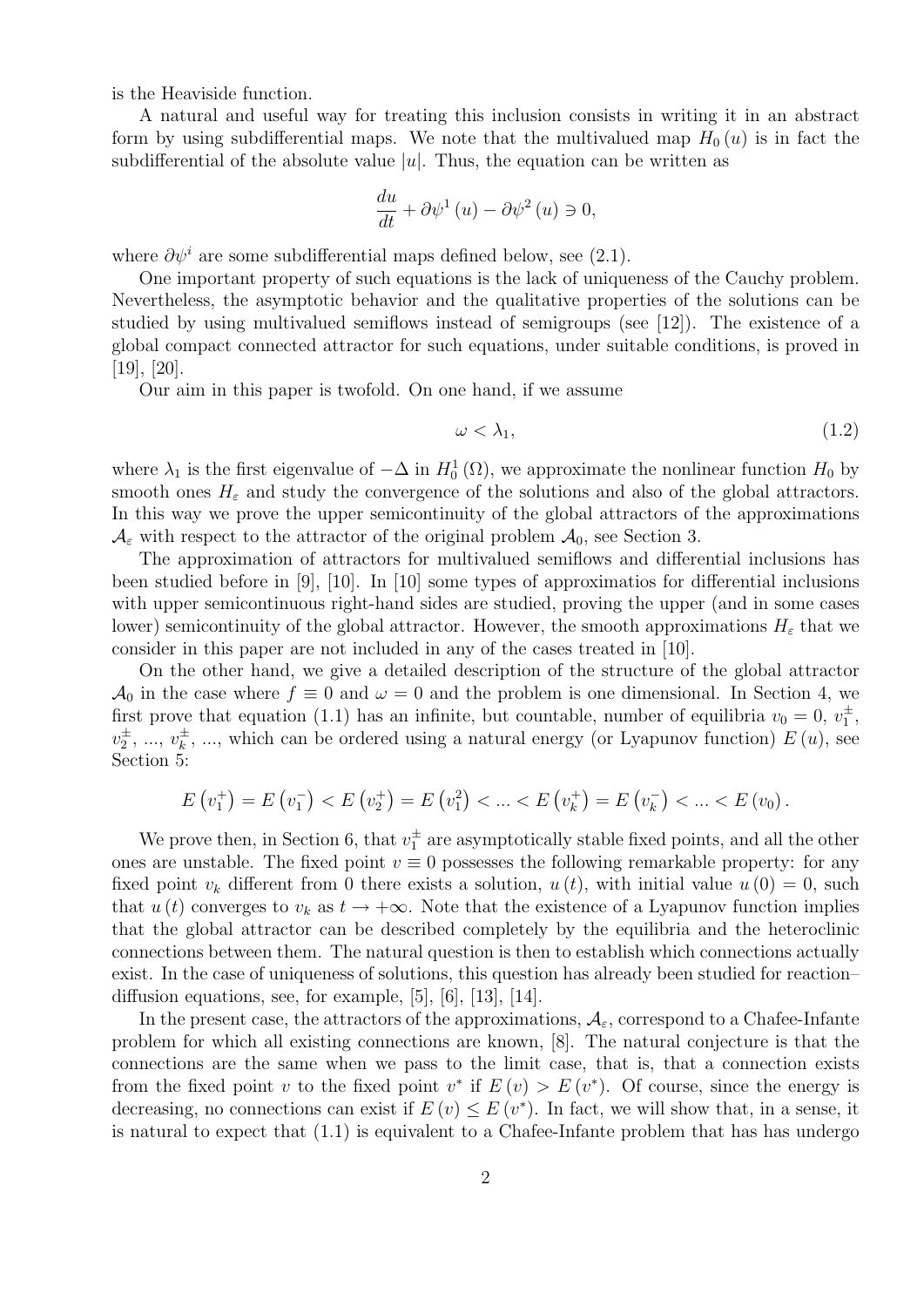all the typical bifurcation cascade of these type of problems, [7], and thus all connections should be present.

In Section 8, using the results on the approximation of the fixed points obtained in Section 7, we have given a partial answer to this question. In fact, we prove that a heteroclinic connection exists from  $v_0$  to  $v_k^{\pm}$  $\frac{1}{k}$ ,  $\forall k \geq 1$ , from  $v_k^{\pm}$  $v_k^{\pm}$  to  $v_k^{\pm}$  $\frac{1}{k-1}$ , ∀ $k \geq 2$ , and from  $v_k^{\pm}$  $v_k^{\pm}$  to  $v_1^{\pm}$ ,  $\forall k \geq 1$ . Also, we have proved that, if there exists a connection from  $v_k^{\pm}$  $v_i^{\pm}$  to  $v_i^{\pm}$  $i_i^{\pm}$ ,  $k > i \geq 1$ , then it can be replicated to a connection from  $v_{nk}^{\pm}$  to  $v_{ni}^{\pm}$ , for all natural *n*.

# 2 Preliminaries

Through the paper, we denote by  $\|\cdot\|$  the norm of the space  $L^2(\Omega)$ . Note that (1.1) can be rewritten in the abstract form

$$
\begin{cases} \frac{\partial u}{\partial t} + \partial \psi^1 \left( u \right) - \partial \psi^2 \left( u \right) \ni 0, \\ u \left( 0 \right) = u_0, \end{cases}
$$
 (2.1)

where  $\partial \psi^i$ ,  $i = 1, 2$ , are the subdifferentials of the proper, convex, lower semicontinuous functions  $\psi^i: L^2(\Omega) \to ]-\infty, +\infty]$  (see [3]):

$$
\psi^1(u) = \begin{cases} \frac{1}{2} \int_{\Omega} |\nabla u|^2 dx + \int_{\Omega} \int_0^u f(s) ds dx, & \text{if } u \in H_0^1(\Omega), \int_0^u f(s) ds \in L^1(\Omega), \\ +\infty, & \text{otherwise,} \end{cases}
$$

$$
D(\partial \psi^1) = \left\{ u \in H^2(\Omega) \cap H_0^1(\Omega) : f(u) \in L^2(\Omega) \right\},
$$

$$
\partial \psi^1(u) = -\Delta u + f(u),
$$

$$
\psi^{2}(u) = \begin{cases} \int_{\Omega} \left( \omega \frac{u^{2}}{2} + \int_{0}^{u} H_{0}(s) ds \right) dx, & \text{if } \int_{0}^{u} H_{0}(s) ds \in L^{1}(\Omega), \\ +\infty, & \text{otherwise,} \end{cases}
$$

 $D(\partial \psi^2) = \{u \in L^2(\Omega) : \text{there exists } y \in L^2(\Omega), y(x) \in H_0(u(x)) + \omega u(x), \text{ a.e. on } \Omega\}$ and

$$
\partial \psi^{2}(u) = \left\{ y \in L^{2}(\Omega), y(x) \in H_{0}(u(x)) + \omega u(x), \text{ a.e. on } \Omega \right\}.
$$

We note that  $\int_0^u H_0(s) ds = |u|$ . It is easy to see also that  $D(\partial \psi^2) = L^2(\Omega)$ .

**Definition 2.1** The function  $u(\cdot) \in C([0,T], L^2(\Omega))$  is called a strong solution of (2.1) if.

- 1.  $u(0) = u_0$ ;
- 2.  $u(\cdot)$  is absolutely continuous on  $(0, T)$ ;
- 3. There exist a function  $g(t) \in \partial \psi^2(u(t))$ , a.e. on  $(0,T)$ , such that

$$
\frac{du(t)}{dt} - \Delta u + f(u) - g(t) = 0, \ a.e. \ t \in (0, T)
$$
\n(2.2)

or, alternatively,

$$
\frac{du(t)}{dt} - \Delta u + f(u) - h(t) = \omega u, \ a.e. \ t \in (0, T), \tag{2.3}
$$

where, for a.e.  $t > 0, x \in \Omega$ ,  $h(t, x) \in H_0(u(t, x))$ ,  $h(t, \cdot) \in L^2(\Omega)$ , and the equalities are understood in the sense of the space  $L^2(\Omega)$ .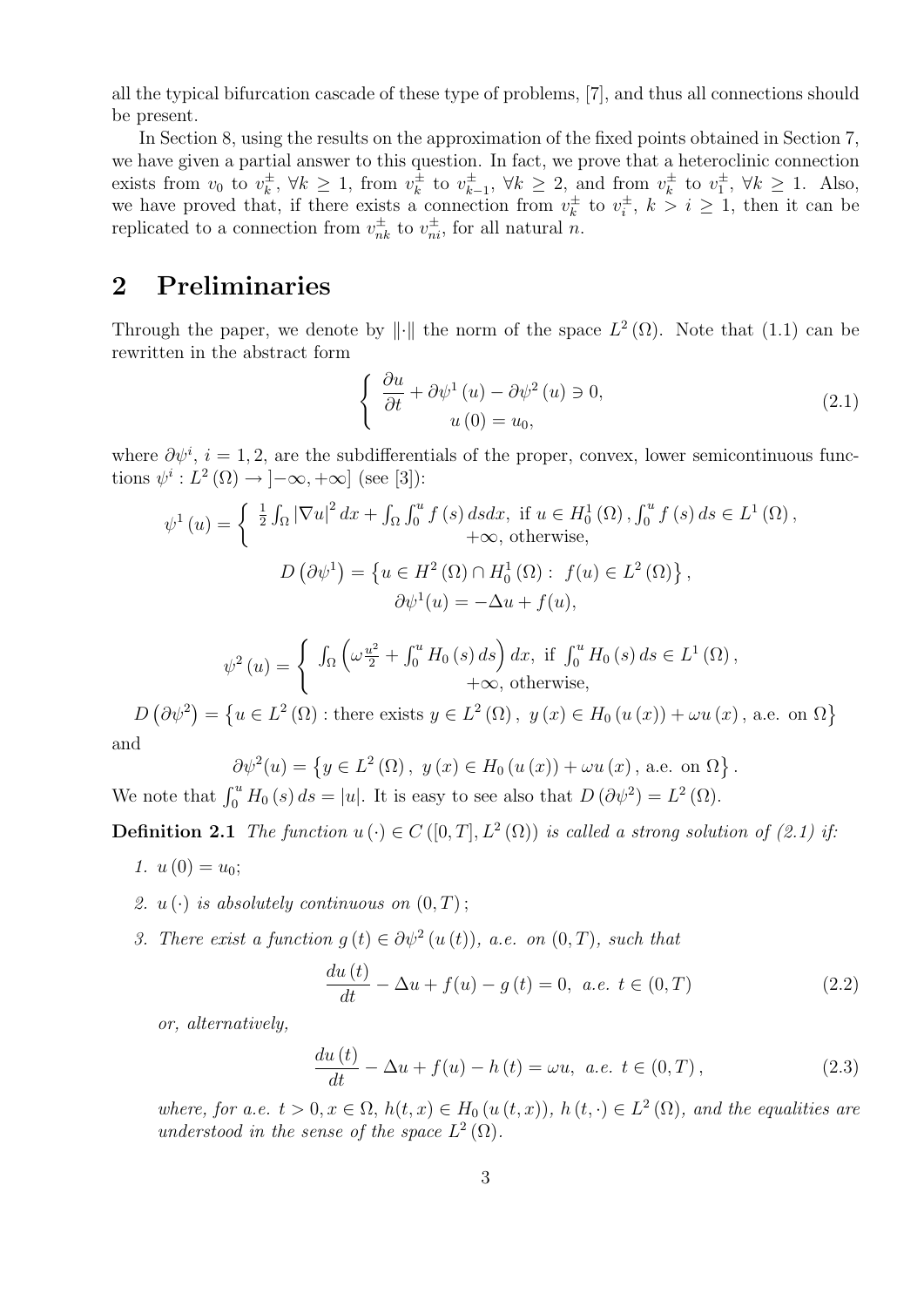For each  $u_0 \in L^2(\Omega)$  and  $T > 0$  there exists at least one strong solution  $u(\cdot)$  of (1.1) such that  $g(\cdot) \in L^2(0,T;L^2(\Omega))$ . Note that in fact  $h \in L^{\infty}(0,T;L^{\infty}(\Omega))$  and that this is true for any solution such that  $h(t)$  is measurable. Each solution can be extended to the whole semiline  $t \geq 0$ , so that they are global. Let  $\mathcal{D}(u_0)$  be the set of all strong solutions defined on  $[0, +\infty)$ and such that  $g(\cdot) \in L^2_{loc}(0,T; L^2(\Omega))$ . Then the multivalued map into the parts of  $L^2(\Omega)$ ,  $G_0: \mathbb{R}_+ \times L^2(\Omega) \to P(L^2(\Omega)),$ 

$$
G_{0}\left( t,u_{0}\right) =\underset{u\in\mathcal{D}\left( u_{0}\right) }{\cup}u\left( t\right)
$$

is a strict multivalued semiflow, that is, for any  $t_i \geq 0$ ,  $i = 1, 2$ ,  $G_0(t_1 + t_2, u_0) = G_0(t_2, G_0(t_1, u_0))$ and  $G_0(0, \cdot) = Id$ . Moreover, the set  $G_0(t, u_0)$  is compact and the semiflow is upper semicontinuous, that is

$$
dist(G_0(t, y_k), G_0(t, y)) \to 0, \quad \text{if} \quad y_k \to y.
$$

See [19, Theorem 4, Lemmas 1, 2 and 6] for the proof of these facts.

Let us consider the problem

$$
\begin{cases}\n\frac{du}{dt} - \Delta u + f(u) = l(t), \\
u(0) = u_0 \in L^2(\Omega).\n\end{cases}
$$
\n(2.4)

It is clear that any  $u \in \mathcal{D}(u_0)$  is a strong solution of (2.4) with  $l = q$ . We shall need the following regularity result, see e.g. [3, p.189].

**Proposition 2.2** For any  $l(\cdot) \in L^2(0,T; L^2(\Omega))$ ,  $u_0 \in L^2(\Omega)$ , there exists a unique strong solution of inclusion  $(2.4)$  such that

$$
u(\cdot) \in C([0,T], L^2(\Omega)), \sqrt{t}\frac{du}{dt} \in L^2(0,T; L^2(\Omega)), \ \psi^1(u(\cdot)) \in L^1(0,T),
$$

and  $\psi^1(u(t))$  is absolutely continuous on  $[\delta, T]$ , for all  $\delta > 0$ .

$$
If \, u_0 \in D\left(\psi^1\right), \, then \, \frac{du}{dt} \in L^2\left(0, T; L^2\left(\Omega\right)\right) \, and \, \psi^1\left(u\right) \in L^\infty\left(0, T\right). \, If \, u_0, v_0 \in L^2\left(\Omega\right), \, then
$$
\n
$$
\|u\left(t\right) - v\left(t\right)\| \le \|u_0 - v_0\|, \, for \, all \, t \in [0, T].
$$

**Remark 2.3** Note that, from comparison arguments, if  $f(0) < 1$  then if  $u_0 > 0$  in  $\Omega$  then there exists a solution of  $(1.1)$  which satisfies

$$
\frac{du(t)}{dt} - \Delta u + f(u) = 1 + \omega u,
$$

since 0 is a subsolution. On the other hand, if  $f(0) \leq -1$ , since we can compare solutions of (2.3) from below with  $\mathbf{a}$ 

$$
\frac{du(t)}{dt} - \Delta u + f(u) = -1 + \omega u,
$$

we have that the solution of  $(1.1)$  is unique an strictly positive for  $t > 0$ .

Analogous results can be derived for  $u_0 \leq 0$ , if  $f(0) \geq -1$  and  $f(0) \geq 1$  respectively.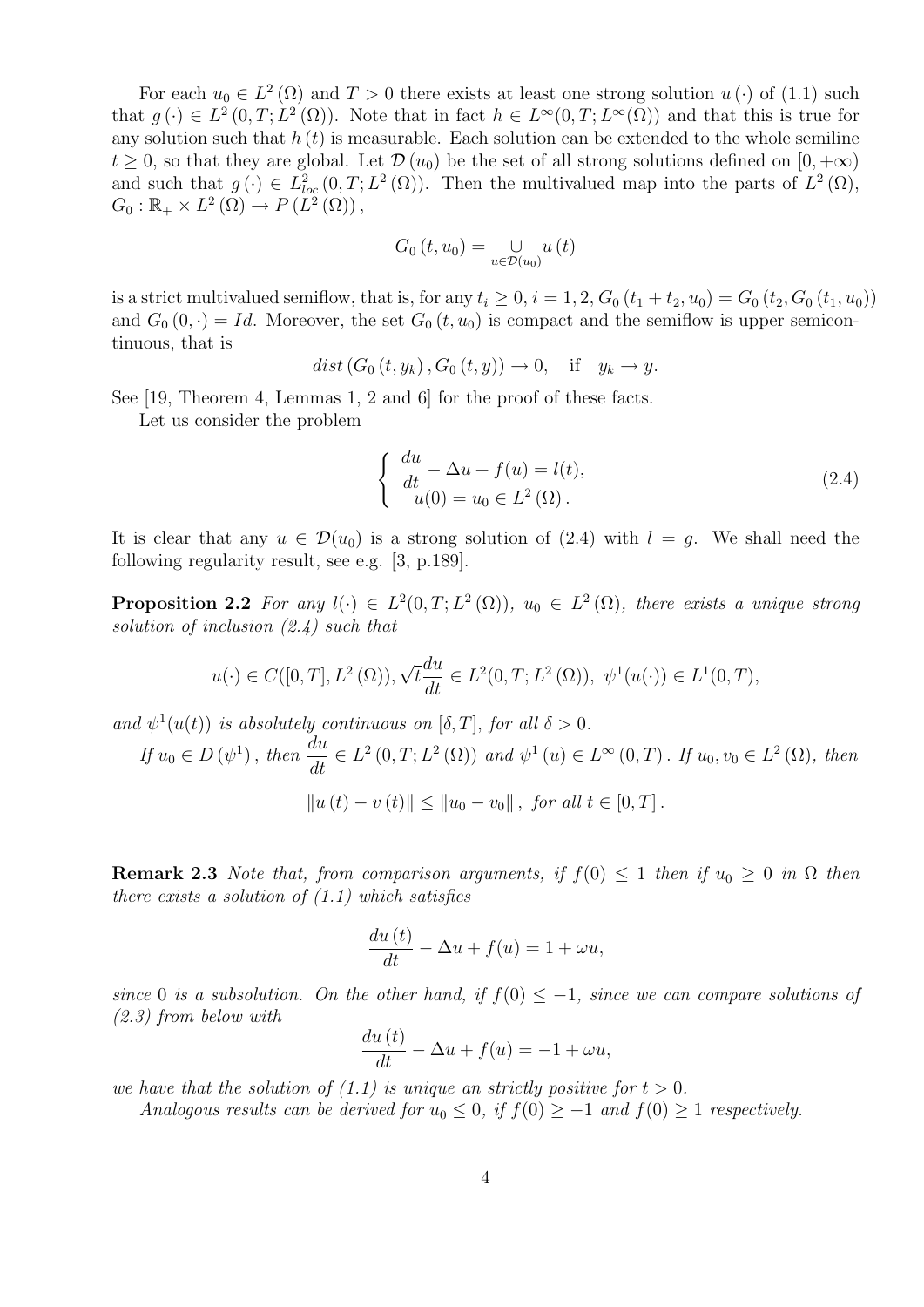The set A is called a global attractor for the multivalued semiflow  $G_0$  if it attracts any bounded subset B of  $L^2(\Omega)$ , i.e.

$$
dist(G_0(t, B), \mathcal{A}) \to 0
$$
, as  $t \to +\infty$ ,

where  $dist(C, A) = \sup_{c \in C} \inf_{a \in A} ||c - a||$  is the Hausdorff semidistance, and it is negatively semi-invariant, i.e.

$$
\mathcal{A} \subset G_0(t, \mathcal{A}), \text{ for all } t \ge 0.
$$

Note that since f is monotone, we have  $(f(s) - f(0))s \geq 0$  for all  $s \in \mathbb{R}$ . Hence we have, for every  $y_2 \in H_0(s)$ ,  $s \in \mathbb{R}$ 

$$
-f(s)s + y_2s + \omega s^2 \le \omega s^2 + D|s|,
$$
\n(2.5)

with  $D = |f(0)| + 1$ . Hence if we assume

$$
\omega < \lambda_1,\tag{2.6}
$$

where  $\lambda_1$  is the first eigenvalue of  $-\Delta$  in  $H_0^1(\Omega)$ , then the results in [19, Theorem 4] prove that  $G_0$  has the global compact invariant (i.e.  $\mathcal{A} = G_0(t, \mathcal{A}), \forall t \geq 0$ ) attractor  $\mathcal{A}$ . Moreover,  $\mathcal{A}$  is a connected set [20]. See [1] for the case of singled–valued equations and Corollary 3.2 below.

# 3 Upper semicontinuity of the global attractor

Let us consider now a parameterized non-decreasing family of functions  $H_{\varepsilon} \in C^{1}(\mathbb{R}), \varepsilon > 0$ , such that

$$
|H_{\varepsilon}(s) - H_0(s)| < \varepsilon, \text{ if } |s| > \varepsilon, \\
-1 < H_{\varepsilon}(s) < 1, \text{ for all } s,
$$

and such that  $H'_{\varepsilon}$  is non-increasing for  $u \geq 0$ , and non-decreasing for  $u \leq 0$ . It follows from these conditions that

$$
dist(Graph(H_{\varepsilon}),Graph(H_{0})) \le \varepsilon, \tag{3.1}
$$

and also that  $|H'_{\varepsilon}(s)| \leq C_{\varepsilon}$ , for all s.

We consider the equation

$$
\begin{cases}\n\frac{\partial u_{\varepsilon}}{\partial t} - \Delta u_{\varepsilon} + f(u_{\varepsilon}) - H_{\varepsilon}(u_{\varepsilon}) = \omega u_{\varepsilon}, \\
u_{\varepsilon} |_{\partial \Omega} = 0, \\
u_{\varepsilon}(0) = u_{0}.\n\end{cases}
$$
\n(3.2)

We note that the boundedness of  $H'_\varepsilon$  implies that  $f(u) - H_\varepsilon(u) = f_\varepsilon(u) - \omega_\varepsilon u$ , for some  $\omega_\varepsilon \geq 0$ and a non-decreasing continuous map  $f_{\varepsilon}$ . Then (3.2) has a unique strong solution  $u_{\varepsilon}(\cdot)$  for any  $u_0 \in L^2(\Omega)$  (see [3, p.189]). Hence, it defines a semigroup  $G_{\varepsilon}: \mathbb{R}_+ \times L^2(\Omega) \to L^2(\Omega)$ .

Now we derive suitable uniform estimates on the solutions of  $(1.1)$  and  $(3.2)$ , which will be used below. To accomplish this, note first that, analogously to (2.5), we have

$$
-f(s)s + H_{\varepsilon}(s)s + \omega s^2 \le \omega s^2 + D|s| \tag{3.3}
$$

with  $D = |f(0)| + 1$ , independent of  $\varepsilon$ .

Then we have the following result. Note that in the estimates below, when we refer to solutions of (1.1) we mean that the estimates are valid for all strong solutions in  $\mathcal{D}(u_0)$ , that is, for the multivalued semiflow  $G_0$ .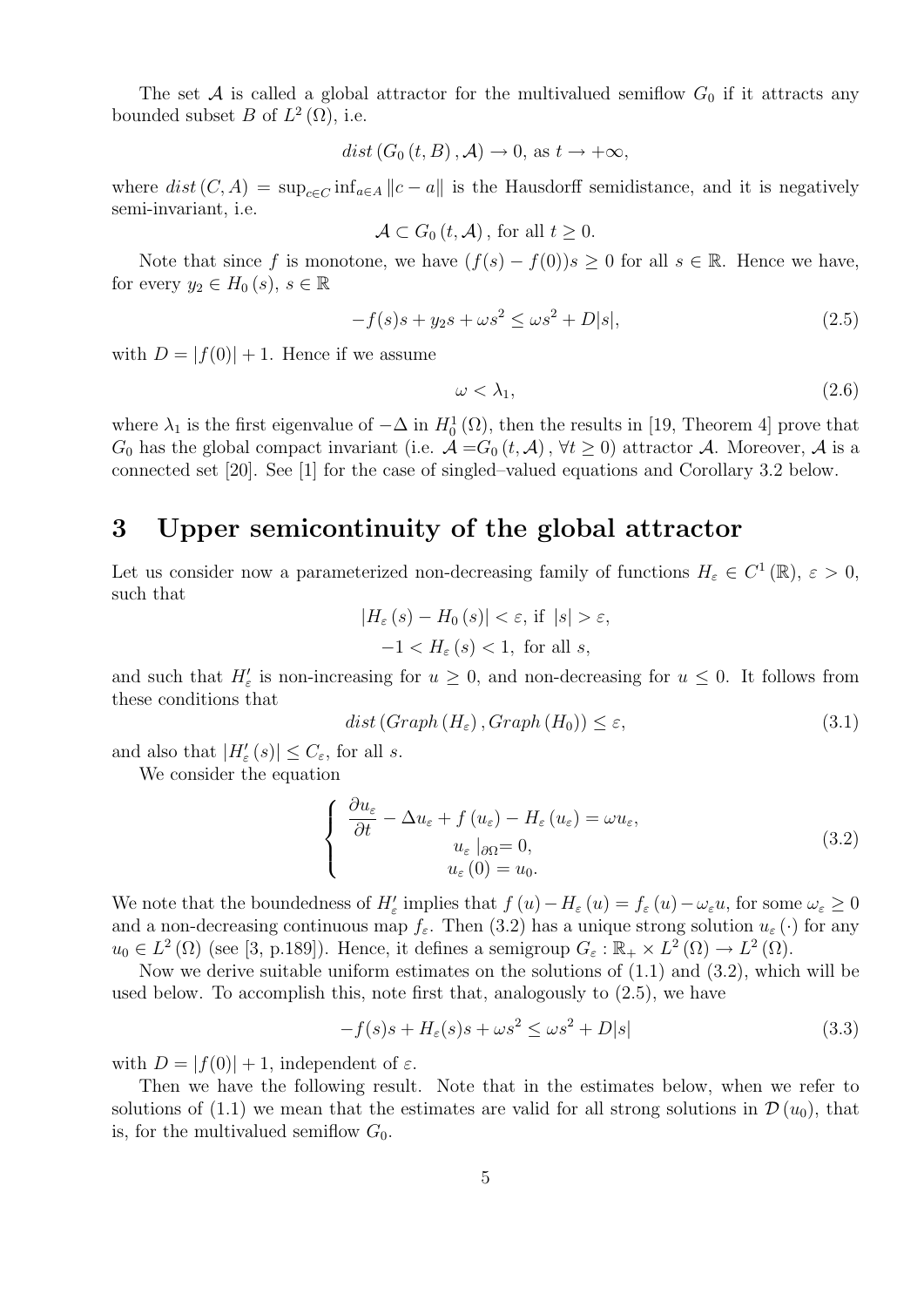Theorem 3.1 With the assumptions above, assume furthermore  $(2.6)$  holds true. Let  $0 \leq \phi \in L^{\infty}(\Omega)$  be the unique solution of

$$
\begin{cases}\n-\Delta \phi = \omega \phi + D & \text{in } \Omega \\
\phi = 0 & \text{on } \Gamma.\n\end{cases}
$$

and let  $u_0 \in B \subset L^2(\Omega)$  a bounded set of initial data in (3.2).

Then if u denotes either a solution of  $(1.1)$  or  $(3.2)$  then we have: i) For  $t \geq 0$ 

$$
||u(t)|| \le C(B, t) + ||\phi||
$$

for some bounded, independent of  $\varepsilon$ , decreasing function  $C(B, t) \to 0$  as  $t \to \infty$ . ii) For  $t \geq 1$ 

$$
||u(t)||_{L^{\infty}(\Omega)} \leq C(B, t) + ||\phi||_{L^{\infty}(\Omega)}
$$

for some bounded, independent of  $\varepsilon$ , decreasing function  $C(B, t) \to 0$  as  $t \to \infty$ . Even more

$$
\limsup_{t \to \infty} |u(t, x, u_0)| \le \phi(x), \quad \text{uniformly in} \quad x \in \Omega
$$

and the limit above is uniform for  $u_0 \in B$ . Moreover, if  $|u_0(x)| \leq \phi(x)$  for all  $x \in \Omega$ , then  $|u(t, x, u_0)| \leq \phi(x)$  for all  $x \in \Omega$  and  $t > 0$ .

In particular the ball in  $L^{\infty}(\Omega)$  of radius  $\|\phi\|_{L^{\infty}(\Omega)} + 1$  is absorbing for (1.1) and (3.2). In the latter case, the entering time is independent of  $\varepsilon$ . iii) For every  $1 \leq p \leq \infty$ ,  $\delta > 0$  and  $t \geq 1$ 

$$
||u(t)||_{W^{2-\delta,p}(\Omega)} \leq C(B,\phi,t)
$$

for some bounded, independent of  $\varepsilon$ , decreasing function  $C(B, \phi, t) \to C(\phi)$  as  $t \to \infty$ .

**Proof.** We begin with the case of  $(3.2)$ . Hence, from  $(3.3)$  and by standard comparison arguments we have that

$$
|u_{\varepsilon}(t,x)| \le U(t,x)
$$

where  $U$  is a solution of the linear problem

$$
\begin{cases}\n\frac{\partial U}{\partial t} - \Delta U = \omega U + D, \\
U|_{\partial \Omega} = 0, \\
U(0) = |u_0|. \n\end{cases}
$$
\n(3.4)

Hence, U can be written as  $U = z + \phi$  where

$$
\begin{cases}\n\frac{\partial z}{\partial t} - \Delta z = \omega z, \\
z \mid_{\partial \Omega} = 0, \\
z (0) = |u_0| - \phi.\n\end{cases}
$$

Thus, by standard smoothing estimates of the heat equation we have

$$
||z(t)||_{L^{\infty}(\Omega)} \leq C \frac{e^{-\alpha t}}{t^{N/4}} ||z(0)||_{L^{2}(\Omega)}
$$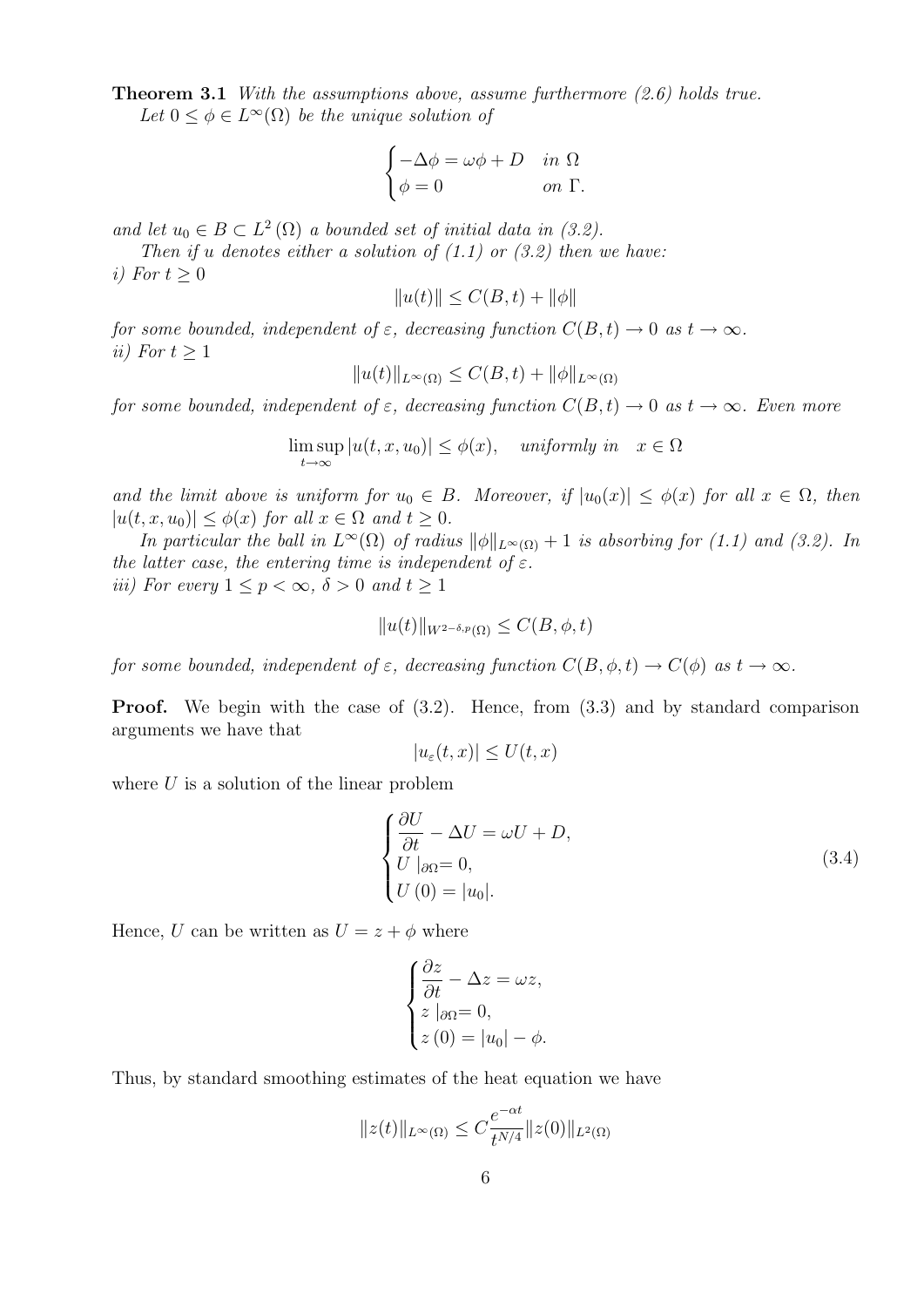with  $\alpha = \lambda_1 - \omega > 0$ , since we assume (2.6). This and the fact that the heat equation preserves the sign of  $z(0)$  concludes part i).

For part ii) notice that from (3.2) and the bounds above, we have that for  $t \geq 1$ ,

$$
\frac{\partial u_{\varepsilon}}{\partial t} - \Delta u_{\varepsilon} = h_{\varepsilon}(x, t)
$$

with  $h_{\varepsilon}(x,t) = -f(u_{\varepsilon}) + H_{\varepsilon}(u_{\varepsilon}) + \omega u_{\varepsilon} \in L^{\infty}(1,\infty; L^{\infty}(\Omega))$  and

$$
||h_{\varepsilon}||_{L^{\infty}(\Omega)} \leq C_0(B, \phi, t)
$$

for some function  $C_0(B, \phi, t)$  as in the statement. Therefore, parabolic regularity gives the result

Finally, for the solutions of  $(1.1)$  note that according to Definition 2.1 and  $(2.5)$ , we have

$$
|u(t,x)| \le U(t,x)
$$

as well. Hence the same arguments as before conclude.

As a consequence we get the following result.

#### Corollary 3.2

Assume  $\varepsilon_0 > 0$ ,  $1 \le p < \infty$  and  $\delta > 0$ . Then i) For any bounded set  $B \subset L^2(\Omega)$ , the set

$$
\bigcup_{0\leq\varepsilon\leq\varepsilon_0} \{G_{\varepsilon}(t,B),\ t\geq 0\} \subset L^2(\Omega)
$$

is bounded in  $L^2(\Omega)$ .

ii) For any bounded set  $B \subset L^2(\Omega)$ , the set

$$
\bigcup_{0\leq\varepsilon\leq\varepsilon_0} \{G_{\varepsilon}(t,B),\ t\geq 1\} \subset W^{2-\delta,p}(\Omega)
$$

is precompact in  $W^{2-\delta,p}(\Omega)$ .

iii) There exists an absorbing ball for (1.1) and (3.2) in  $W^{2-\delta,p}(\Omega)$ . In particular (3.2) has a compact invariant attractor  $\mathcal{A}_{\varepsilon}$  in  $L^2(\Omega)$ .

The attractors  $A_{\varepsilon}$  for (3.2) and  $A_0$  for (1.1) attract bounded sets of  $L^2(\Omega)$  in the norm of  $W^{2-\delta,p}(\Omega)$ .

iv) The union of the attractors

$$
\bigcup_{0\leq\varepsilon\leq\varepsilon_0}\mathcal{A}_{\varepsilon}\subset W^{2-\delta,p}(\Omega)
$$

is precompact in  $W^{2-\delta,p}(\Omega)$ .

Remark 3.3 Note that in both Theorem 3.1 and Corollary 3.2 the results remain true if we take  $t \ge t_0$ , for any  $t_0 > 0$ , instead of  $t \ge 1$ .

Now we prove a result on the continuity of the semiflows as  $\varepsilon \to 0$ .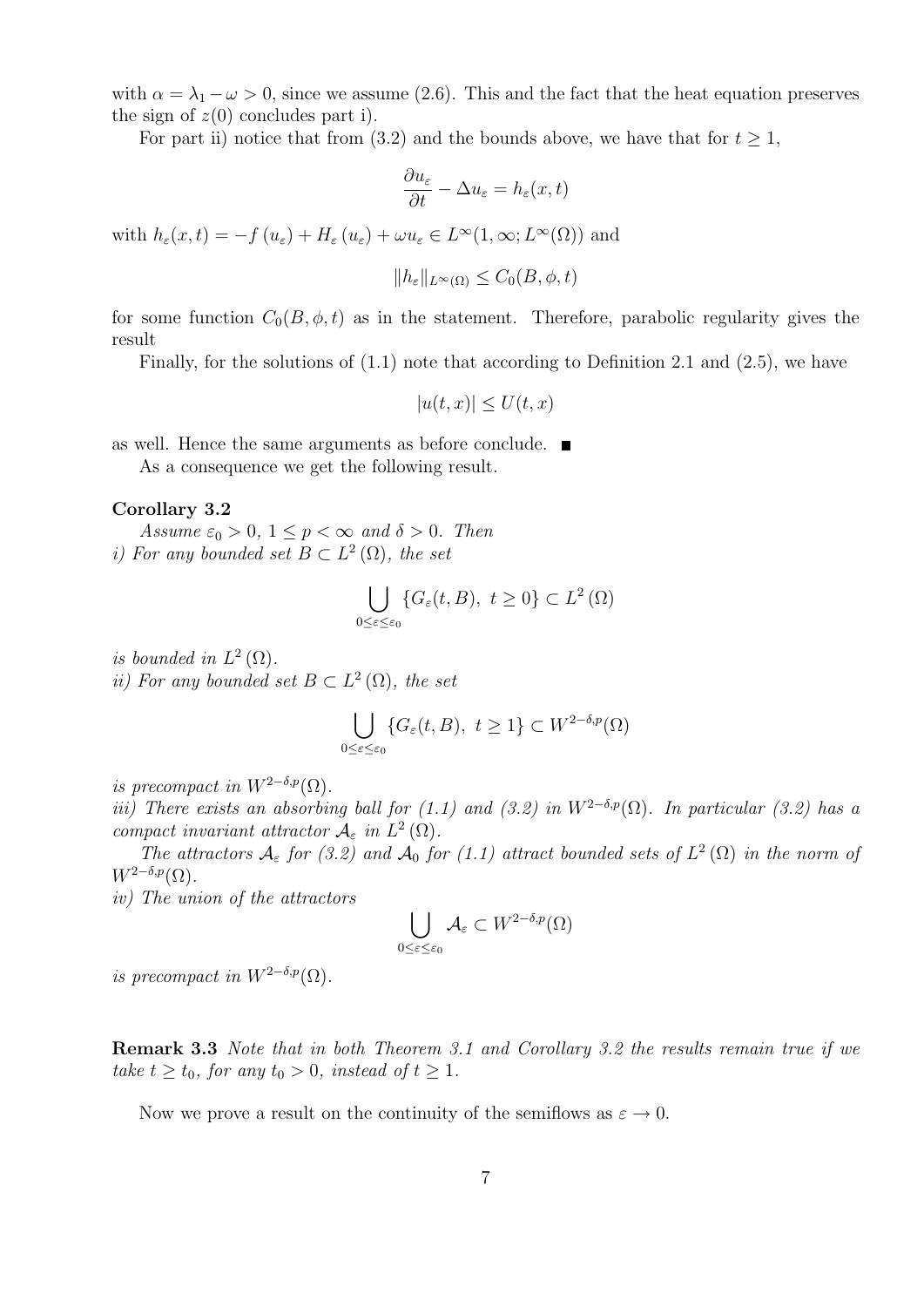**Theorem 3.4** Assume  $1 \leq p < \infty$  and  $\delta > 0$  and let (2.6) hold.

Then for any  $t > 0$  and any compact set  $K \subset L^2(\Omega)$  we have

$$
dist(G_{\varepsilon}(t,K),G_0(t,K))\to 0, \text{ as } \varepsilon \to 0,
$$

where the distance is taken in the norm of  $W^{2-\delta,p}(\Omega)$ .

If  $u_{\varepsilon 0} \to u_0$  in  $L^2(\Omega)$  as  $\varepsilon \to 0$ , then for any  $T > 0$  there exists a subsequence  $\varepsilon_n$  such that  $u_{\varepsilon_n}$  converges to some  $u \in \mathcal{D}(u_0)$  in  $C([0,T], L^2(\Omega)).$ 

**Proof.** Note that it is enough to prove the result for the distance in  $L^2(\Omega)$ . Once this is done, the compactness results in Corollary 3.2 above conclude.

Suppose the opposite, that is, there exist  $\delta > 0$ ,  $\varepsilon_n \to 0$  and  $u_0^n \in K$  such that

 $dist(G_{\varepsilon_n}(t, u_0^n), G_0(t, K)) > \delta$ , for all *n*.

Let  $u_n(t) = G_{\varepsilon_n}(t, u_0^n)$ . Define the sequences  $g_n(t) = H_{\varepsilon_n}(u_n(t)) + \omega u_n(t)$  and  $h_n(t) =$  $H_{\varepsilon_n}(u_n(t))$ . Note that from point i) in Theorem 3.1 it follows that

$$
||u_n(t)|| \le C_0, \text{ for all } t \ge 0,
$$

so that

$$
||g_n(t)|| \le C_1 + \omega ||u_n(t)|| \le C_2
$$
, for a.e.  $t \ge 0$ .

Also, using similar arguments as in [19, p.722] one can prove that

$$
\left\|\sqrt{t}\frac{du_n\left(t\right)}{dt}\right\|_{L^2(0,T;L^2(\Omega))} \leq C_3.
$$

Hence, there exists a subsequence, that we still denote the same, such that  $u_n \to u$  and √  $\overline{t} \frac{du_n}{dt} \rightarrow$ √ t du  $\frac{du}{dt}$  weakly in  $L^2(0,T;L^2(\Omega))$ . Moreover, Ascoli-Arzelá theorem implies that for any fixed  $\tilde{M} > 0$  we have  $u_n \to u$  in  $C\left(\frac{1}{\tilde{N}}\right)$  $\frac{1}{M}, T]$ ,  $L^2(\Omega)$  and u is absolutely continuous on  $\left[\frac{1}{\lambda}\right]$  $\frac{1}{M}, T$ . Furthermore, the compactness results in Corollary 3.2 imply that  $u_n \to u$  in  $C\left(\left\lceil \frac{1}{\lambda}\right\rceil\right)$  $\left[\frac{1}{M},T\right], L^{\infty}(\Omega) \cap H_0^1(\Omega)$ .

Also, note that  $g_n = h_n + \omega u_n$  converges to some  $g = h + \omega u \in L^{\infty}(0,T; L^2(\Omega))$  weakly star in  $L^{\infty}(0,T;L^2(\Omega))$  and weakly in  $L^2(0,T;L^2(\Omega))$ , where  $h \in L^{\infty}(0,T;L^{\infty}(\Omega))$ . On the other hand, since  $-\Delta u_n + f(u_n) = -\frac{du_n}{dt} + g_n$ , then  $\sqrt{t}(-\Delta u_n + f(u_n))$  converges to  $l(t) = \sqrt{t}$  $\sqrt{ }$  $-\frac{du}{u}$  $\frac{d}{dt} + g$  $\setminus$ weakly in  $L^2(0,T; L^2(\Omega))$ . Finally, the convergence for  $u_n$  above implies that  $f(u_n) \to f(u)$  in  $C\left(\frac{1}{h}\right)$  $\frac{1}{M}, T]$ ,  $L^{\infty}(\Omega)$ ). Hence, we find at once that u satisfies

$$
\frac{du}{dt} - \Delta u(t) + f(u(t)) = g(t) = h(t) + \omega u, \text{ a.e. on } (0, T).
$$

Now, we show that  $h(t) \in H_0(u(t))$ , a.e. in  $(0,T)$ . For this we shall prove first that for a.e.  $x \in \Omega$  and  $s \in (0, T)$ 

 $dist(h_n(s, x), H_0(u(s, x))) \to 0$ , as  $n \to \infty$ .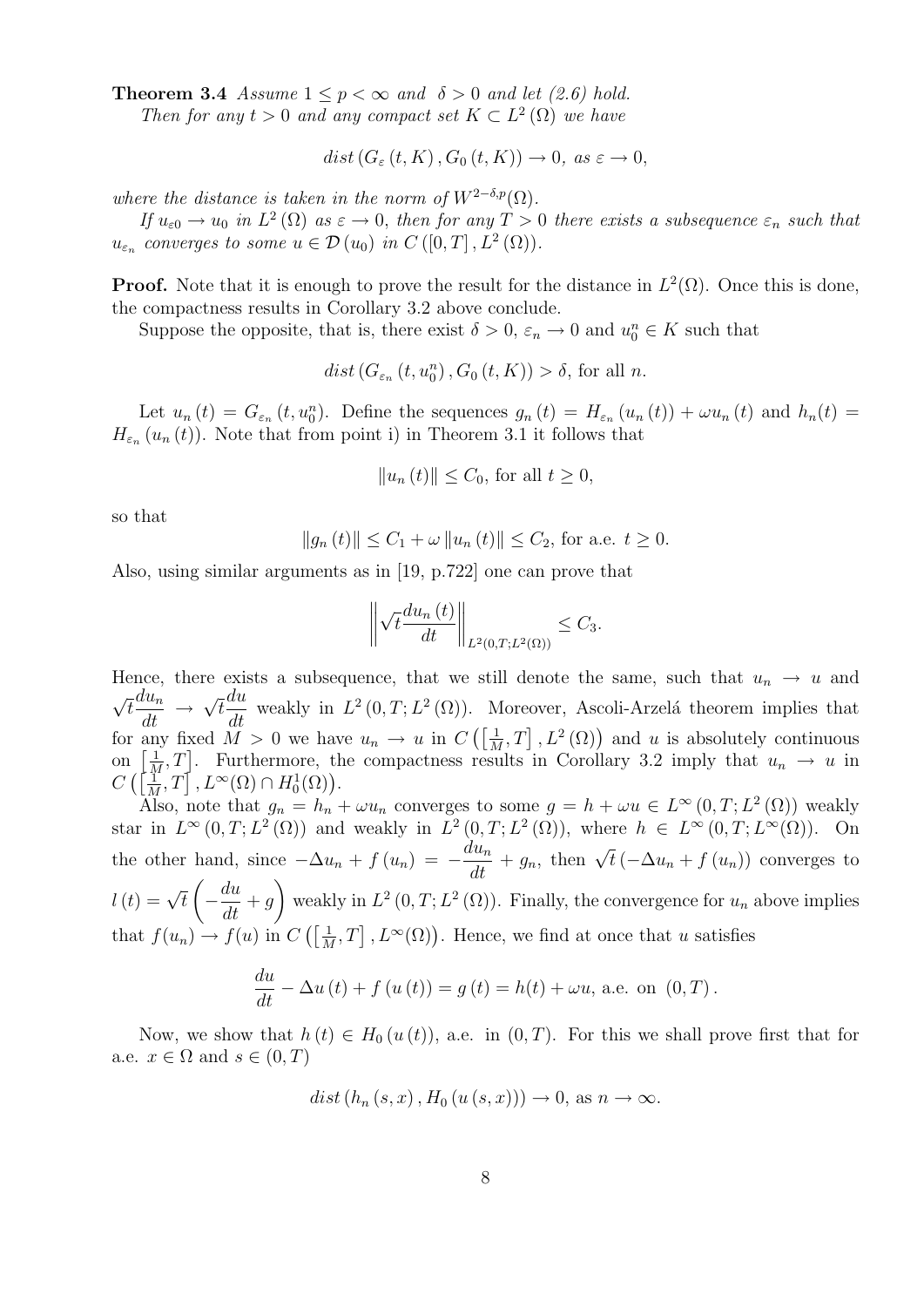Indeed, if  $u(s, x) = 0$ , then  $h_n(s, x) = H_{\varepsilon_n}(u_n(s, x)) \in [-1, 1] = H_0(u(s, x))$ ,  $\forall n$ , so that the result is evident. If  $u(s, x) < 0$ , then

$$
dist(h_n(s, x), H_0(u(s, x))) = |H_{\varepsilon_n}(u_n(s, x)) + 1| \to 0, \text{ as } n \to \infty.
$$

Finally, if  $u(s, x) > 0$ , then

$$
dist(h_n(s, x), H_0(u(s, x))) = |H_{\varepsilon_n}(u_n(s, x)) - 1| \to 0, \text{ as } n \to \infty.
$$

Now, Proposition 1.1 in [18] implies that for a.e.  $t \in (0, T)$ 

$$
h(t) \in \bigcap_{n \geq 0} \overline{co} \bigcup_{k \geq n} h_k(t).
$$

Then  $h(t) = \lim_{n \to \infty} y_n(t)$  strongly in  $L^2(\Omega)$ , where  $y_n(t) = \sum_{i=1}^M \lambda_i h_{k_i}(t)$ ,  $\sum_{i=1}^M \lambda_i = 1$ ,  $k_i \geq n$ . We note that for any  $t \in [0, T]$  and a.e.  $x \in \Omega$  we can find  $n(\varepsilon, x, t)$  such that if  $k \geq n$ , then dist( $h_k(t, x)$ ,  $H_0(u(t, x)) \leq \varepsilon$ . Therefore,

$$
dist (y_n(t, x), H_0(u(t, x))) \leq \sum_{i=1}^{M} \lambda_i dist (h_{k_i}(t, x), H_0(u(t, x))) \leq \varepsilon.
$$

Hence, since we can assume that for a.e.  $(t, x) \in (0, T) \times \Omega$ ,  $y_n(t, x) \to h(t, x)$ , it follows that  $h(t, x) \in H_0(u(t, x)).$ 

It remains to check that u is continuous as  $t \to 0^+$ . Let  $\hat{u}$  be the unique solution of

$$
\begin{cases}\n\frac{du}{dt} - \Delta u + f(u) = \omega u, \\
u \mid_{\partial \Omega} = 0, \\
u(0) = u_0,\n\end{cases}
$$

and let  $v_n(t) = u_n(t) - \hat{u}(t)$ . In a standard way, using that f is monotone, we can prove that

$$
\frac{d}{dt} ||v_n||^2 \le K_1 + K_2 ||v_n||^2 \le K,
$$

so that

$$
||v_n(t)||^2 \le ||v_n(0)||^2 + Kt = Kt.
$$

Hence,  $||u(t) - \hat{u}(t)||^2 = \lim_{n \to \infty} ||v_n(t)||^2 \le Kt$ , for  $t > 0$ , and

$$
||u(t) – u0|| \le ||u(t) – \hat{u}(t)|| + ||\hat{u}(t) – u0|| < \delta,
$$

as soon as  $t < \varepsilon(\delta)$ .

We have proved that  $u(\cdot)$  is a strong solution of (1.1). Since  $u_n(t) \to u(t) \in G_0(t, K)$  we have obtained a contradiction.

Note that at the same time we have established the second statement.  $\blacksquare$ 

Now we are ready to prove the following result on the uppersemicontinuity of the attractors

**Theorem 3.5** Assume  $1 \leq p < \infty$  and  $\delta > 0$  and let (2.6) hold. Then dist( $\mathcal{A}_{\varepsilon}, \mathcal{A}_0$ ) → 0, as  $\varepsilon \to 0$  where the distance is taken in the norm of  $W^{2-\delta,p}(\Omega)$ .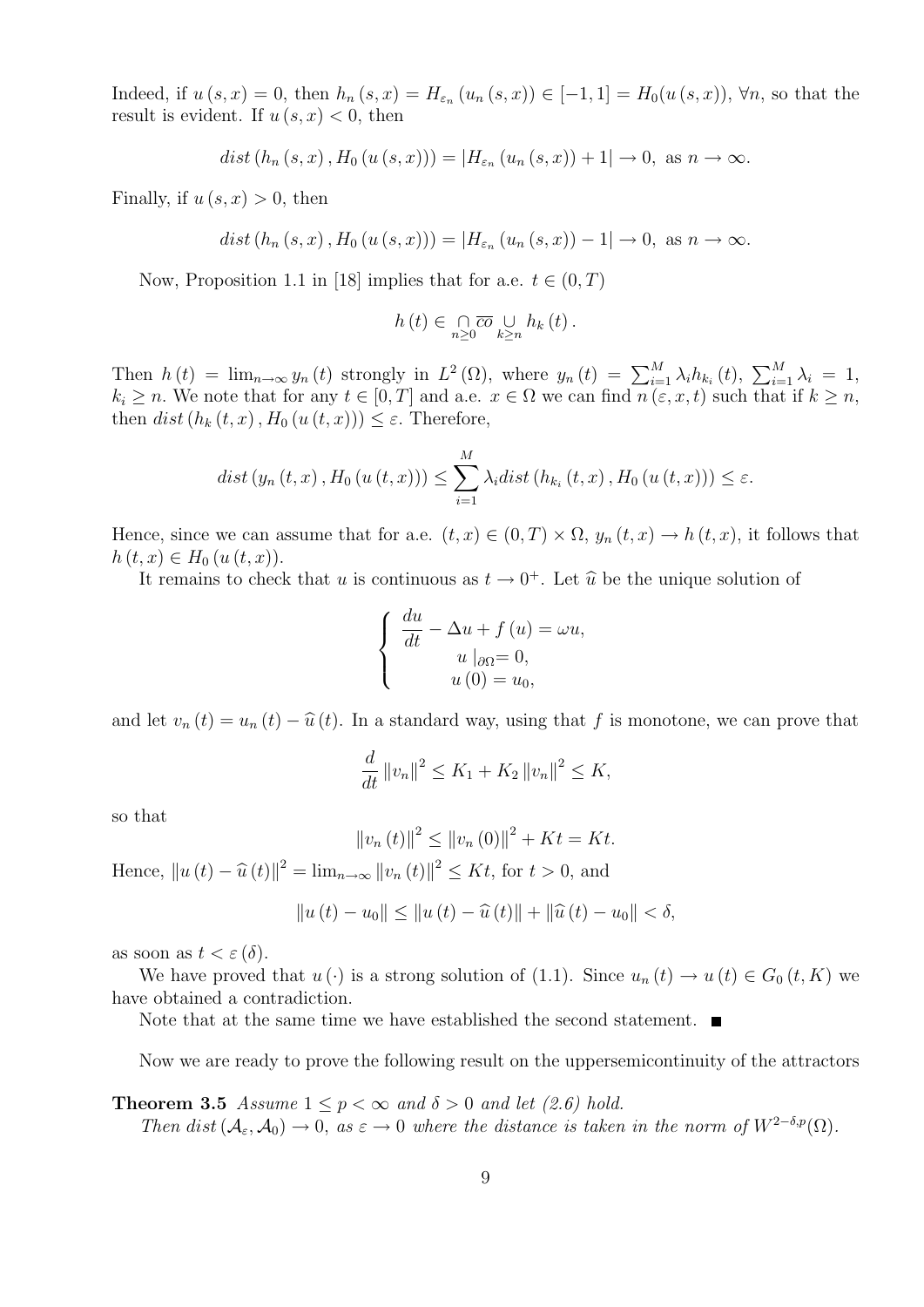**Proof.** Let  $\eta > 0$  be fixed and  $\varepsilon_0$  sufficiently small. Then for sufficiently large T we have

$$
dist\left(G_0\left(T,\overline{\bigcup_{0\leq\varepsilon\leq\varepsilon_0}\mathcal{A}_{\varepsilon}}\right),\mathcal{A}_0\right)\leq\eta/2.
$$

Now from Theorem 3.4, we have, for sufficiently small  $\varepsilon_0$ 

$$
dist\left(G_{\varepsilon}\left(T,\overline{\bigcup_{0\leq\varepsilon\leq\varepsilon_{0}}\mathcal{A}_{\varepsilon}}\right),G_{0}\left(T,\overline{\bigcup_{0\leq\varepsilon\leq\varepsilon_{0}}\mathcal{A}_{\varepsilon}}\right)\right)\leq\eta/2.
$$

Hence, by the triangle inequality, we get

$$
dist\left(\mathcal{A}_{\varepsilon},\mathcal{A}_{0}\right)\leq dist\left(G_{\varepsilon}\left(T,\overline{\bigcup_{0\leq\varepsilon\leq\varepsilon_{0}}\mathcal{A}_{\varepsilon}}\right),\mathcal{A}_{0}\right)\leq\eta.
$$

Г

As a consequence of the last theorem and Corollary 3.2, we shall prove the convergence of solutions of the approximations in the space  $C([0,T], W^{2-\delta,p}(\Omega)).$ 

**Corollary 3.6** If  $u_{\varepsilon 0} \to u_0$  in  $L^2(\Omega)$ , where  $u_{\varepsilon 0} \in A_{\varepsilon}$ ,  $u_0 \in A$ , then for any  $T > 0$  there exists a subsequence  $\varepsilon_n$  such that  $u_n$  converges to some  $u \in \mathcal{D}(u_0)$  in  $C([0,T], W^{2-\delta,p}(\Omega)),$  $1 \leq p < \infty, \delta > 0.$ 

**Proof.** We know from Theorem 3.4 that there exists a subsequence such that  $u_{\varepsilon_n} \to u \in \mathcal{D}(u_0)$ in  $C([0,T], L^2(\Omega))$ . Then the results follows from the fact that, in view of Corollary 3.2,  $\bigcup_{0\leq\varepsilon\leq\varepsilon_0}\mathcal{A}_{\varepsilon}$  is precompact in  $W^{2-\delta,p}(\Omega)$ .

### 4 Fixed points

¿From now on we will consider equation (1.1) with  $n = 1$ ,  $\Omega = (0, 1)$  and  $f \equiv 0$ , which reads

$$
\begin{cases}\n\frac{\partial u}{\partial t} - \frac{\partial^2 u}{\partial x^2} - H_0(u) \ni \omega u, \text{ on } (0,1) \times (0,T), \\
u(0,t) = u(1,t) = 0, \\
u(x,0) = u_0(x).\n\end{cases}
$$
\n(4.1)

We shall assume in the sequel that  $0 \leq \omega < \pi^2$ . We note that the last condition implies that the global attractor exists (see Section 2).

Our aim is to give a complete description of the set of fixed points in this particular case. A fixed point (stationary point or equilibria) is a constant in time solution  $v$ . It is clear from the definition of a strong solution that v satisfies  $-\frac{\partial^2 v}{\partial x^2}$  $\partial x^2$  $=\xi + \omega v$ , where  $\xi \in L^2(0,1)$  and  $\xi(x) \in H_0(v(x))$  for a.e.  $x \in (0,1)$ . We note also that  $v \in H^2(0,1) \cap H_0^1(0,1)$ , and then  $v, v'$ are absolutely continuous on  $[0, 1]$ ,  $[3]$ .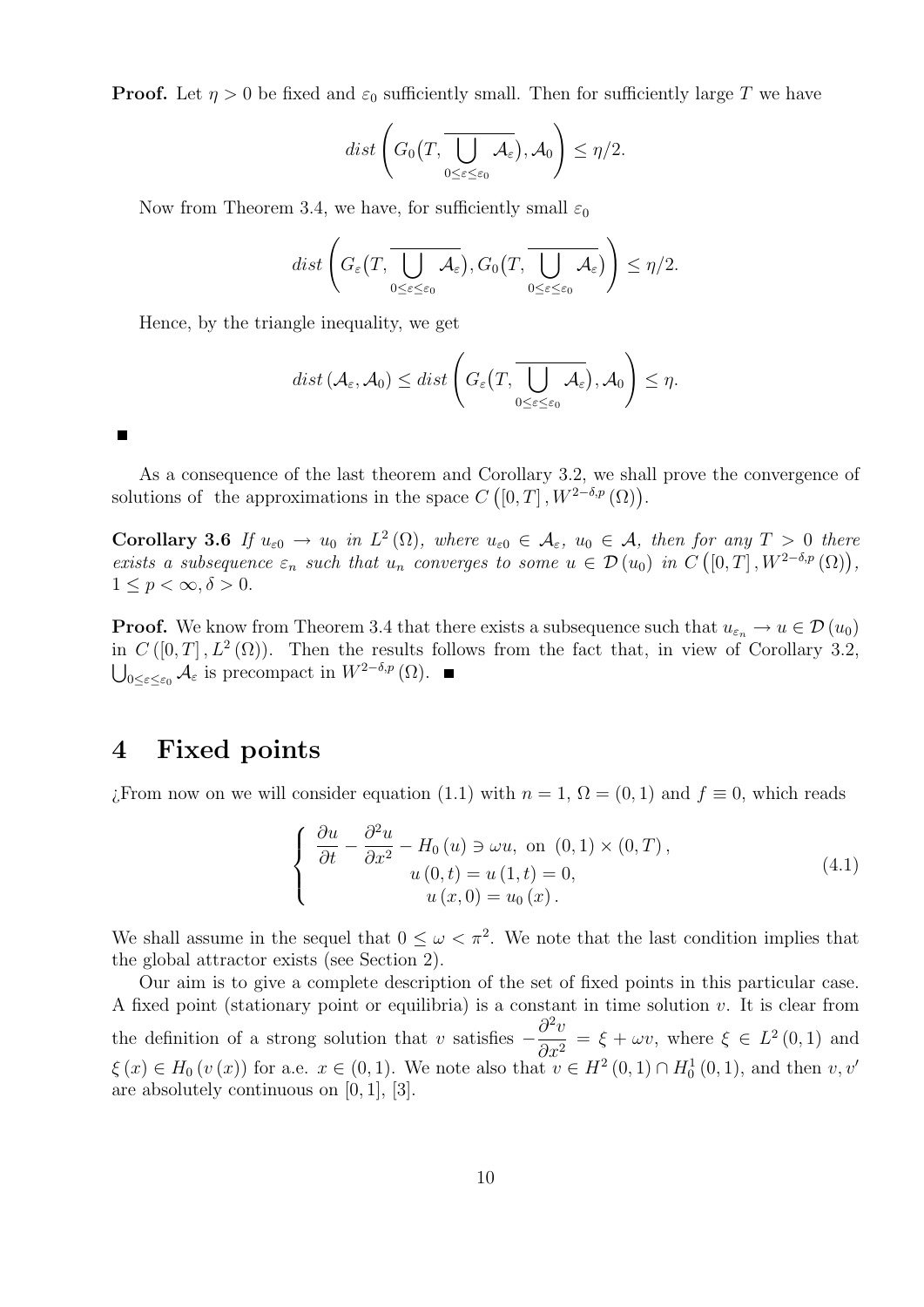First let  $\omega = 0$ . The fixed points  $v(x)$  satisfy the system

$$
\begin{cases}\ny' \in -H_0(v), \\
v' = y, \\
v(0) = v(1) = 0.\n\end{cases}
$$
\n(4.2)

The solution of system (4.2) is  $y^2 + 2|v| = C$ , which gives us two families of parabolic functions. Obviously,  $v_0 \equiv 0$  is a fixed point. We note that  $v(x)$  satisfies

$$
v'' = -1, \text{ if } v > 0, \n v'' = 1, \text{ if } v < 0.
$$

Then

$$
v(x) = -\frac{x^2}{2} + Bx + D, \text{ if } v > 0,
$$
\n(4.3)

$$
v(x) = \frac{x^2}{2} + B'x + D', \text{ if } v < 0. \tag{4.4}
$$

We note that if (4.3)-(4.4) are local solutions such that  $v(0) = 0$ , then  $D = D' = 0$ . Further, we need to satisfy  $v(1) = 0$ . If we consider the case  $v > 0$ , then the "time" for going from the initial point  $(v(0), y(0)) = (0,$ √  $\overline{C}$  to the point  $\left(\frac{C}{2}\right)$  $(\frac{C}{2}, 0)$ , that is a quarter loop, is  $T = \int_0^{\frac{C}{2}} \frac{du}{\sqrt{C-1}}$  $\frac{du}{C-2u} =$  $\sqrt{C}$ . By symmetry the "time" for going from the initial point  $(v(0), y(0)) = (0,$ √  $\overline{C}$  to the point  $(0, -$ √  $\overline{C}$ , that is a half loop, is  $T_0 = 2T = 2\sqrt{C}$ . The case  $v < 0$  is identical. In order to satisfy the boundary conditions in (4.2) we need that either  $(v(1), y(1)) = (0,$ √  $\overline{C}$  or  $(v(1), y(1)) = (0, -$ √  $\overline{C}$ . Concatenating the functions (4.3)-(4.4) we obtain solutions of (4.2) if  $T_0 = \frac{1}{n}$  $\frac{1}{n}$  for any  $n \geq 1$ , that is, if  $C = C_n = \frac{1}{4n}$  $\frac{1}{4n^2}$ . We can easily check that these solution belong to  $H^2(0,1) \cap H_0^1(0,1)$  and then are strong solutions of  $(4.2)$ . Hence there exists an infinite number of fixed points. We note also that if  $v_n^+$  (respectively  $v_n^-$ ) is a fixed point such that  $v'(0) > 0$  (respectively  $v'(0) < 0$ ) and  $C_n = \frac{1}{4n}$  $\frac{1}{4n^2}$ , then  $v_n^+$   $\left(\frac{1}{n}\right)$  $\left(\frac{1}{n}\right) = 0$  (respectively  $v_n^{-} \left(\frac{1}{n}\right)$  $(\frac{1}{n}) = 0,$ so that in the interval  $\left[0, \frac{1}{n}\right]$  $\frac{1}{n}$  the functions  $v_n^+, v_n^-$  are given by (4.3)-(4.4) with  $B = \frac{1}{2n}$  $\frac{1}{2n}, D = 0$ (respectively  $B' = -\frac{1}{2i}$  $\frac{1}{2n}$ ,  $D' = 0$ ). Finally, we obtain the following fixed points:

$$
v_0 \equiv 0
$$
  
\n
$$
v_1^+(x) = -\frac{x^2}{2} + \frac{x}{2}, \quad v_1^-(x) = -v_1^+(x)
$$
  
\n
$$
v_2^+(x) = \begin{cases} -\frac{x^2}{2} + \frac{x}{4}, \text{ if } 0 \le x \le \frac{1}{2}, \\ \frac{(x-\frac{1}{2})^2}{2} - \frac{x-\frac{1}{2}}{4}, \text{ if } \frac{1}{2} \le x \le 1 \end{cases}, v_2^-(x) = -v_2^+(x)
$$
  
\n
$$
\vdots
$$
  
\n
$$
v_n^+(x) = \begin{cases} -\frac{x^2}{2} + \frac{x}{2n}, \text{ if } 0 \le x \le \frac{1}{n}, \\ -\frac{(x-\frac{k}{n})^2}{2} + \frac{x-\frac{k}{n}}{2n}, \text{ if } \frac{k}{n} \le x \le \frac{k+1}{n}, k \text{ is even}, v_n^-(x) = -v_n^+(x) \\ \frac{(x-\frac{k}{n})^2}{2} - \frac{x-\frac{k}{n}}{2n}, \text{ if } \frac{k}{n} \le x \le \frac{k+1}{n}, k \text{ is odd}, \\ k = 0, ..., n-1 \end{cases}
$$

Next we ensure that there are no other fixed points.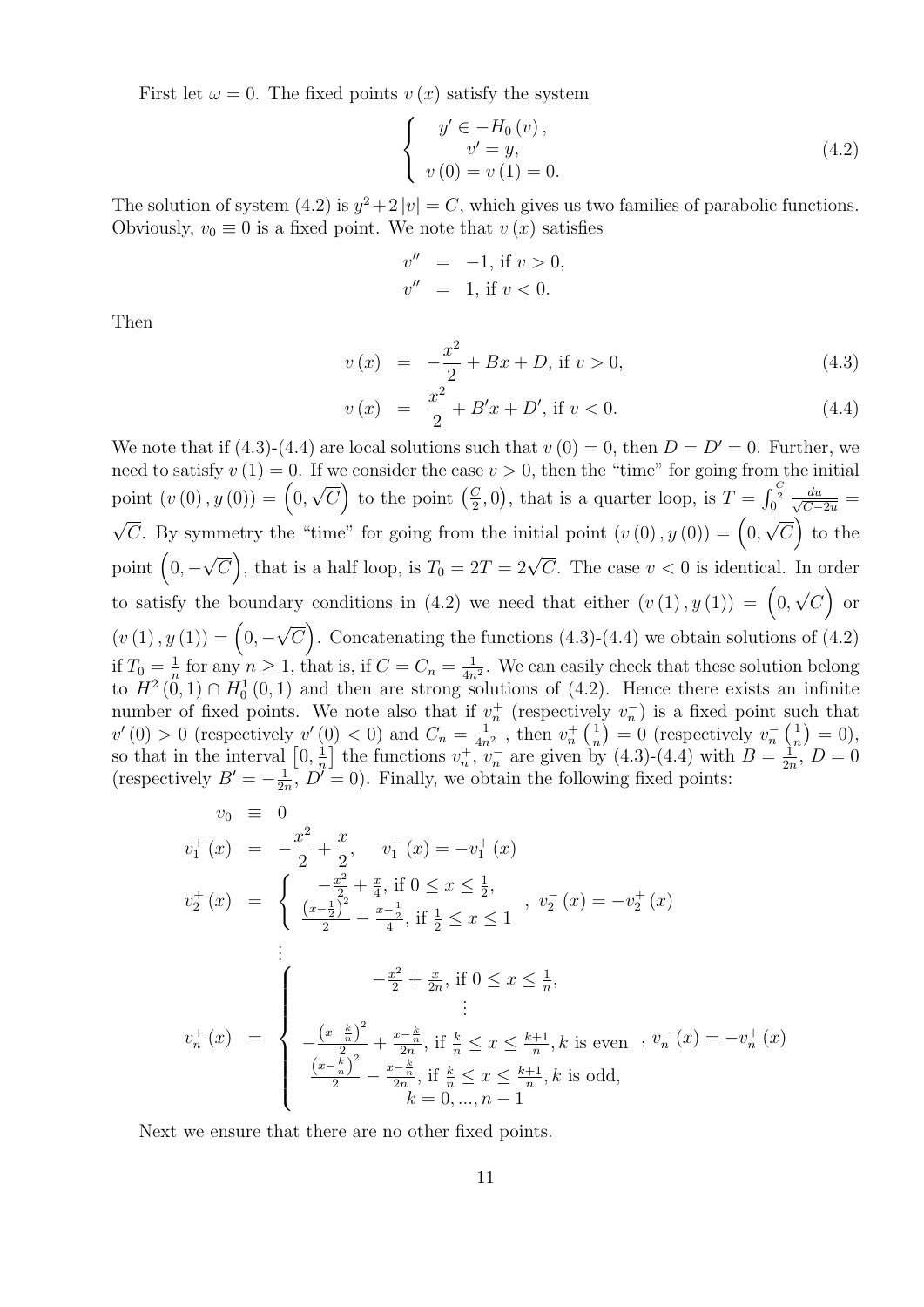**Lemma 4.1** For any  $(v_0, y_0) \in \mathbb{R}^2$  the Cauchy problem

$$
\begin{cases}\n y' \in -H_0(v) \\
 v' = y \\
 v(0) = v_0, y(0) = y_0\n\end{cases}
$$
\n(4.5)

has a unique strong solution in some interval  $[0, \delta]$ .

**Proof.** By a strong solution we mean an absolutely continuous function  $(v(x), y(x))$  satisfying (4.5) for a.e.  $x \in [0, \delta]$ . The existence is clear from the previous results, so that we prove only the uniqueness.

Consider first the case where  $(v_0, y_0) \neq (0, 0)$ . If  $v_0 \neq 0$  (say  $v_0 > 0$ ) and  $v_1, v_2$  are two solutions, then the continuity of any solution implies the existence of an interval  $[0, \delta]$  such that  $v_i(x) > 0$ , for  $x \in [0, \delta]$ . In such a case  $H_0(v_i(x)) = 1$ , so that  $(y_1 - y_2)' = 0$  and then  $y_1 = y_2$ on  $[0, \delta]$ . Hence,  $(v_1 - v_2)' = 0$  and  $v_1 = v_2$  on  $[0, \delta]$ . If  $v_0 = 0$ ,  $y_0 \neq 0$  (say  $y_0 > 0$ ) and  $v_1, v_2$ are two solutions, then the continuity of  $y_i$  gives  $y_i(x) > 0$  on some  $[0, \delta]$ . Since  $v'_i = y_i$ , this implies that  $v_i(x) > 0$  on  $(0, \delta]$ , and now we argue as before to obtain  $v_1 = v_2$  on  $[0, \delta]$ .

Finally, let  $(v_0, y_0) = (0, 0)$ . Let  $v(x)$  be a solution not equal to  $v_0 \equiv 0$ . Then in some interval  $(0, \delta]$  we have either  $v(x) > 0$  or  $v(x) < 0$ . If, say,  $v(x) > 0$ , then  $H_0(v(x)) = 1$  and  $v'' = -1$ . Hence,  $v(x) = -\frac{x^2}{2} < 0$  on  $(0, \delta]$ , which is a contradiction. A similar argument is valid for  $v(x) < 0$ .

Remark 4.2 We have proved that there exists an infinite but countable number of fixed points and have found them explicitly. We note also that the fixed points  $v_n^+$ ,  $v_n^-$  have exactly  $n-1$ zeros on  $(0, 1)$ .

Next we observe the following self-similarity property of the solutions. We note that if take  $v_1^+$  and define the function

$$
v(x) = \begin{cases} \frac{1}{4}v_1^+(2x), & x \in [0, \frac{1}{2}], \\ -\frac{1}{4}v_1^+(2(x-\frac{1}{2})), & x \in [\frac{1}{2}, 1], \end{cases}
$$

then  $v(x) = v_2^+(x)$ . In the same way we have that for any  $v_k^{\pm}$  $k^{\pm}$ ,  $k \geq 1$ , and n we have

$$
v_{nk}^{\pm}(x) = \begin{cases} \frac{\frac{1}{n^2}v_k^{\pm}(nx)}{\frac{1}{n^2}v_k^{\pm}(n(x-\frac{1}{n}))}, & \text{if } x \in \left[0, \frac{1}{n}\right] \\ -\frac{1}{n^2}v_k^{\pm}(n(x-\frac{1}{n}))}, & \text{if } x \in \left[\frac{1}{n}, \frac{2}{n}\right], \\ \vdots \end{cases}
$$

The case  $0 < \omega < \pi^2$  is rather similar and we omit the details. In this case the fixed points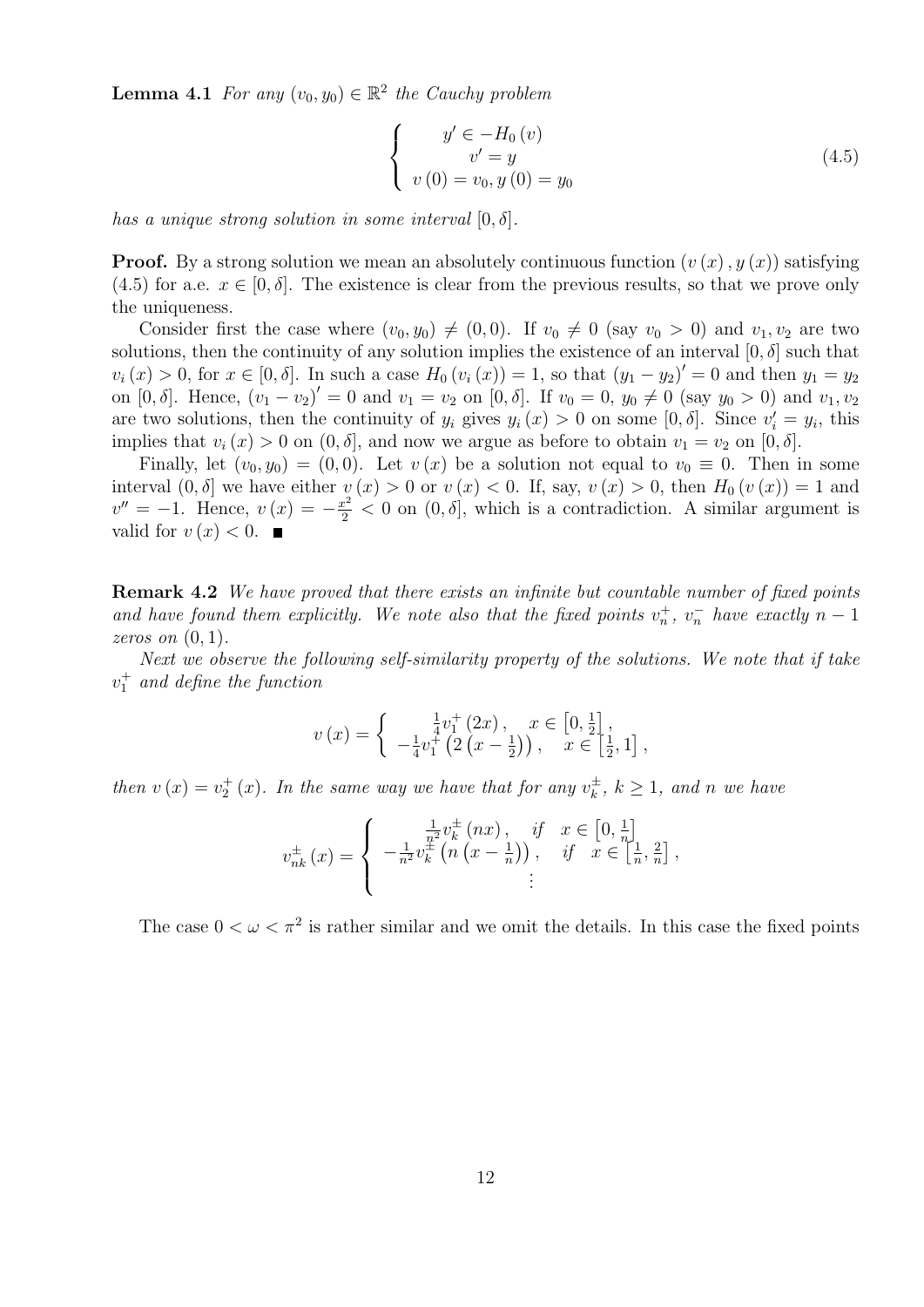are the following:

$$
v_0 \equiv 0 \qquad (4.6)
$$
\n
$$
v_1^+(x) = \frac{1}{\omega} \cos(\sqrt{\omega}x) + \frac{1 - \cos(\sqrt{\omega})}{\omega \sin(\sqrt{\omega})} \sin(\sqrt{\omega}x) - \frac{1}{\omega},
$$
\n
$$
v_1^-(x) = -v_1^+(x)
$$
\n
$$
v_2^+(x) = \begin{cases}\n\frac{1}{\omega} \cos(\sqrt{\omega}x) + \frac{1 - \cos(\frac{\sqrt{\omega}}{2})}{\omega \sin(\frac{\sqrt{\omega}}{2})} \sin(\sqrt{\omega}x) - \frac{1}{\omega}, \text{ if } 0 \le x \le \frac{1}{2}, \\
-\frac{1}{\omega} \cos(\sqrt{\omega}(x - \frac{1}{2})) - \frac{1 - \cos(\frac{\sqrt{\omega}}{2})}{\omega \sin(\frac{\sqrt{\omega}}{2})} \sin(\sqrt{\omega}(x - \frac{1}{2})) + \frac{1}{\omega}, \text{ if } \frac{1}{2} \le x \le 1\n\end{cases},
$$
\n
$$
v_2^-(x) = -v_2^+(x)
$$
\n:\n
$$
\begin{cases}\n\frac{1}{\omega} \cos(\sqrt{\omega}x) + \frac{1 - \cos(\frac{\sqrt{\omega}}{2})}{\omega \sin(\frac{\sqrt{\omega}}{2})} \sin(\sqrt{\omega}x) - \frac{1}{\omega}, \text{ if } 0 \le x \le \frac{1}{n}, \\
\frac{1}{\omega} \cos(\sqrt{\omega}(x - \frac{k}{n})) + \frac{1 - \cos(\frac{\sqrt{\omega}}{2})}{\omega \sin(\frac{\sqrt{\omega}}{2})} \sin(\sqrt{\omega}(x - \frac{k}{n})) - \frac{1}{\omega}, \\
\frac{1}{\omega} \cos(\sqrt{\omega}(x - \frac{k}{n})) - \frac{1 - \cos(\frac{\sqrt{\omega}}{2})}{\omega \sin(\frac{\sqrt{\omega}}{2})} \sin(\sqrt{\omega}(x - \frac{k}{n})) + \frac{1}{\omega}, \\
\frac{1}{\omega} \cos(\sqrt{\omega}(x - \frac{k}{n})) - \frac{1 - \cos(\frac{\sqrt{\omega}}{2})}{\omega \sin(\frac{\sqrt{\omega}}{2})} \sin(\sqrt{\omega}(x - \frac{k}{n})) + \frac{1}{\omega}, \\
\frac{1}{\omega} \cos(\sqrt{\omega}(x - \frac{k}{n})) - \frac{1 - \cos(\frac{\sqrt{\omega}}{2})}{\omega \
$$

**Remark 4.3** Observe that for each  $n \in \mathbb{N}$ , in the interval  $\frac{k}{n} \leq x \leq \frac{k+1}{n}$  $\frac{+1}{n}, k = 0, \ldots, n-1, v_n^+$ is the unique solution of

$$
\begin{cases}\n-\frac{\partial^2 u}{\partial x^2} = (-1)^k + \omega u, \\
u\left(\frac{k}{n}\right) = u\left(\frac{k+1}{n}\right) = 0\n\end{cases}
$$

and  $v_n^-(x) = -v_n^+(x)$ . Hence its sign is given by  $(-1)^k$ .

Also, note that, for example  $v_2^+$  satisfies  $v(x) = -v(x - \frac{1}{2})$  $\left(\frac{1}{2}\right) = -v(1-x), \text{ for } x \in \left[\frac{1}{2}\right]$  $\frac{1}{2}, 1],$ with analogous symmetries for the other equilibria.

**Remark 4.4** We note that when  $\omega$  approaches and crosses the value  $\pi^2$  the fixed points  $v_1^{\pm}$ suffer a bifurcation to infinity and disappear. The same occurs for  $v_2^{\pm}$  when  $\omega$  cross  $4\pi^2$ , for  $v_3^{\pm}$  when  $\omega$  cross  $9\pi^2$ , etc.

# 5 A Lyapunov function

Let us define the continuous function  $E: H_0^1(0,1) \to \mathbb{R}$  by

$$
E\left(u\right) = \frac{1}{2} \int_0^1 \left| \frac{\partial u}{\partial x} \right|^2 dx - \int_0^1 \left( |u| + \frac{\omega}{2} u^2 \right) dx = \psi^1\left(u\right) - \psi^2\left(u\right). \tag{5.1}
$$

Let  $u(t)$  be an arbitrary solution of inclusion (4.1). We note that by the regularity of the solutions, Proposition 2.2,  $E(u(t)) : (0, +\infty) \to \mathbb{R}$  is a continuous function. We note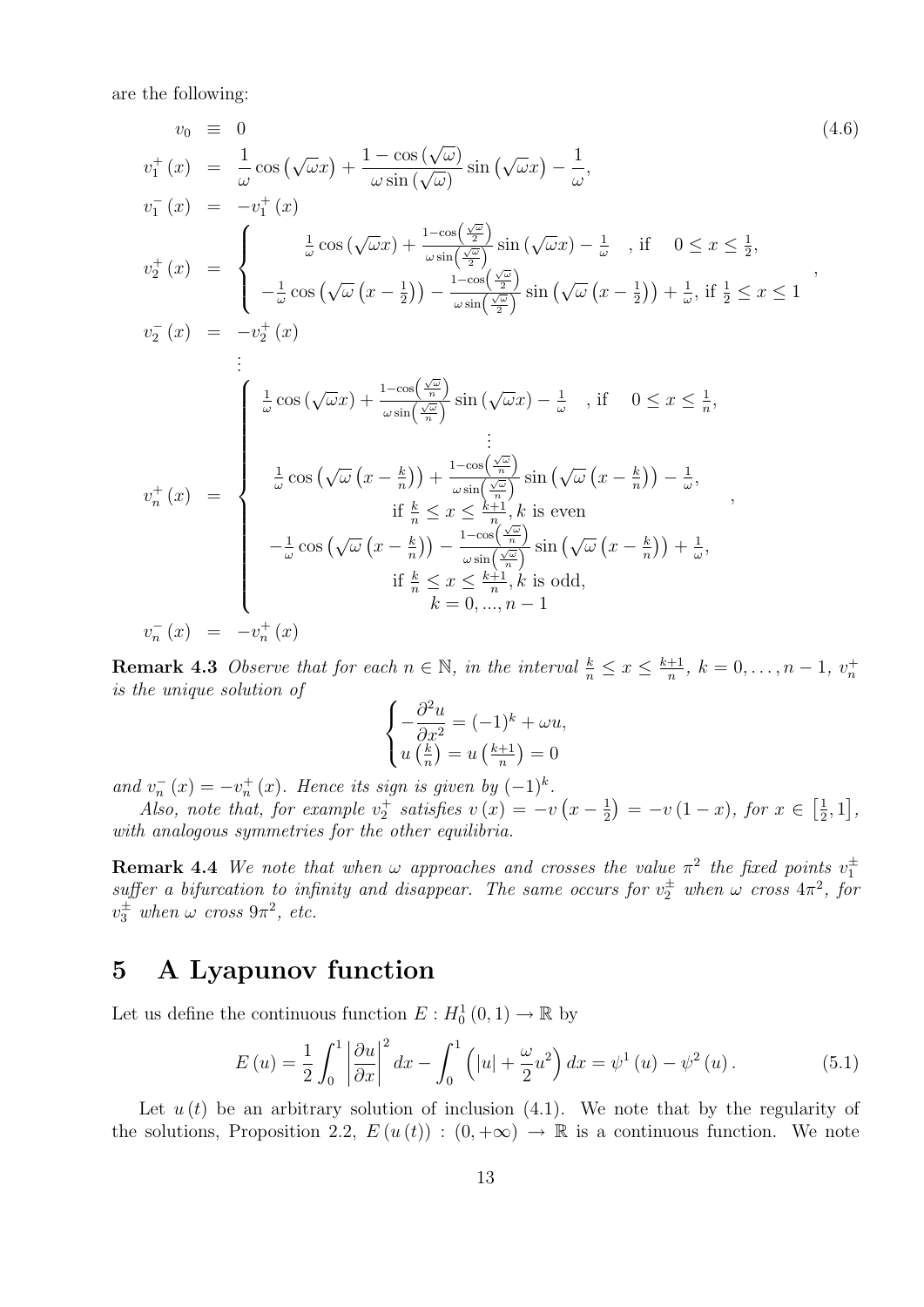also that if  $u_0 \in H_0^1$ , then  $E(u(t))$  is continuous on  $[0, +\infty)$ . It follows also that  $\frac{du}{dt}$  $rac{du}{dt}$  belongs to  $L^2(\delta, T; L^2(0, 1))$ , for any  $\delta > 0$ . Then Lemma 2.1 in [3, p.189] implies that  $\widetilde{E}(u(t))$  is absolutely continuous on  $[\delta, +\infty)$  and  $\frac{1}{2}$ 2 d dt  $\frac{1}{2}$ ∂u  $\partial x$  2 =  $\sqrt{ }$  $-\frac{\partial^2 u}{\partial x^2}$  $\frac{\partial}{\partial x^2}$  $rac{du}{dt}$ ,  $\sqrt{ }$  $g\left(t\right),$  $rac{du}{dt}$ = d  $\frac{d}{dt}\psi^2(u(t)),$ for a.e.  $t \in [\delta, +\infty)$ , where  $g(t) \in \partial \psi^2(u(t))$ .

Then we can take the derivative of  $E(u(t))$  with respect to t to obtain

$$
\frac{dE(u(t))}{dt} = \int_0^1 \left( -\frac{\partial^2 u}{\partial x^2} - g(t) \right) \frac{du}{dt} dx = -\int_0^1 \left| \frac{\partial u}{\partial t} \right|^2 dx.
$$

The following properties follow:

- 1.  $E(u(t))$  is continuous on  $(0, +\infty)$ ;
- 2.  $E(u(t)) \le E(u(s))$ , if  $t > s > 0$ ;
- 3. If  $E(u(t)) = E(u(0))$ , for some  $t > 0$ , then  $u(\tau) = u(0)$  for any  $\tau \in [0, t]$ , i.e.  $u(0) = v$ is a fixed point.

Such a function is called energy or Lyapunov function in the literature. Finally note that, using Young's and Poincaré inequalities we have that  $E$  is bounded below if (2.6) is satisfied, that is, if  $\omega < \pi^2$ .

We note first that easy computations give

$$
E(0) = 0, \quad E(v_n^+) = E(v_n^-) = -\frac{1}{24n^2}, \quad \text{for } n \ge 1, \text{ if } \omega = 0,
$$
  

$$
E(0) = 0, \quad E(v_n^+) = E(v_n^-) = \frac{n}{\omega\sqrt{\omega}} \left(\frac{\cos\left(\frac{\sqrt{\omega}}{n}\right) - 1}{\sin\left(\frac{\sqrt{\omega}}{n}\right)}\right) + \frac{1}{2\omega}, \quad \text{if } 0 < \omega < \pi^2.
$$

We note that the function  $n \mapsto \frac{n}{\omega \sqrt{\omega}}$  $\left(\cos\left(\frac{\sqrt{\omega}}{n}\right)-1\right)$  $\frac{\sqrt{n}}{\sin\left(\frac{\sqrt{\omega}}{n}\right)}$  $\setminus$ is strictly increasing and

$$
\lim_{n \to +\infty} \frac{n}{\omega \sqrt{\omega}} \left( \frac{\cos \left( \frac{\sqrt{\omega}}{n} \right) - 1}{\sin \left( \frac{\sqrt{\omega}}{n} \right)} \right) = -\frac{1}{2\omega}.
$$

Hence,

$$
E(v_1^+) = E(v_1^-) < E(v_2^+) = E(v_2^-) < \dots < E(v_n^+) = E(v_n^-) < \dots < E(0) = (5.2)
$$
\n
$$
\lim_{n \to +\infty} E(v_n^+) = 0.
$$

For any solution  $u(t)$  we define the omega limit set

$$
\omega({u(t)}) = {y : u(t_k) \to y \text{ in } L^2(0,1), \text{ where } t_k \to +\infty},
$$

which is non-empty.

**Lemma 5.1**  $\omega(\{u(t)\}) \subset Z$ , where Z is the set of fixed points. Moreover,  $\omega(\{u(t)\}) = z \in Z$ , and  $u(t) \to z$ , as  $t \to +\infty$ , in  $H_0^1(0,1)$ .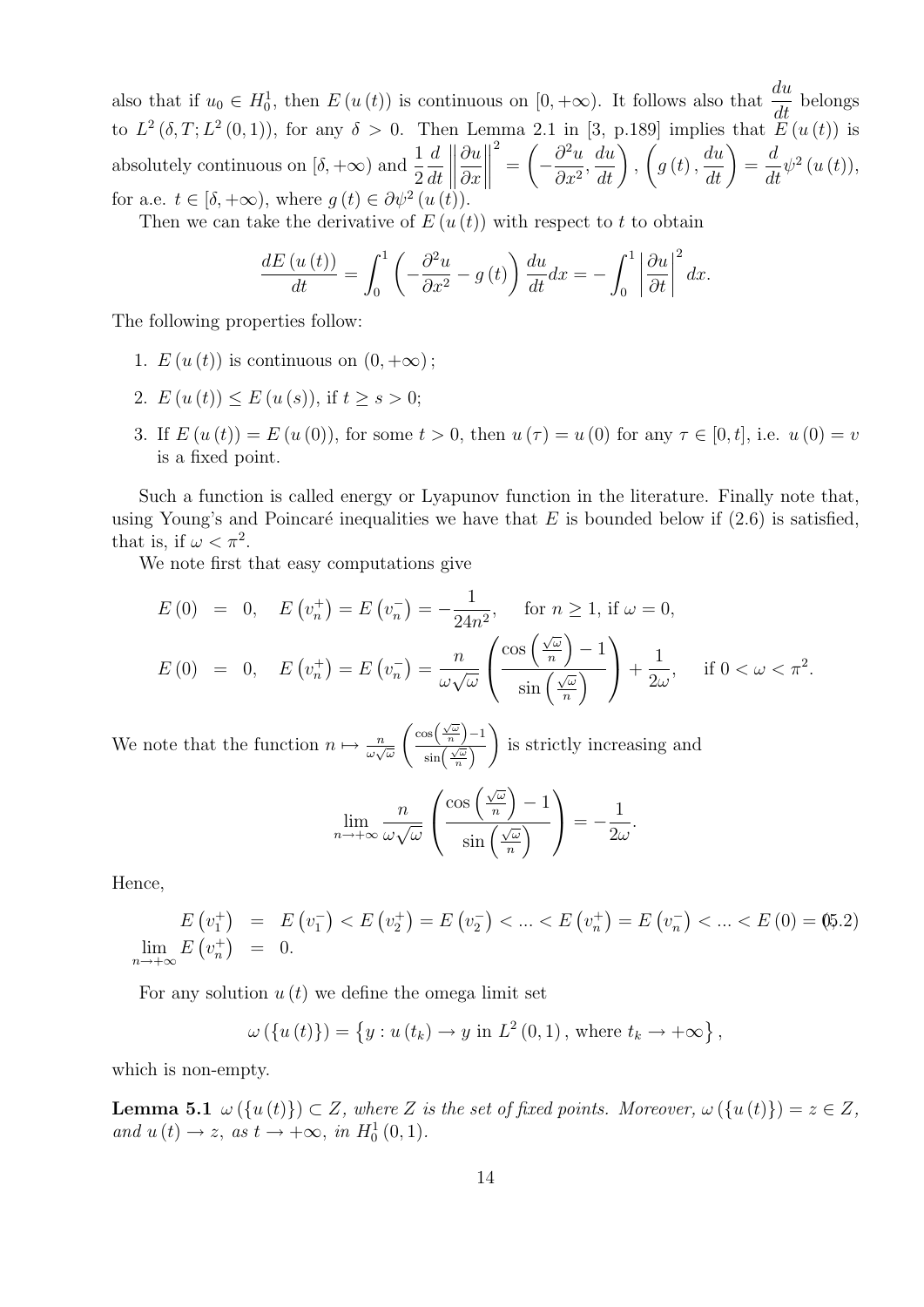**Proof.** Since E is non-increasing along the solutions, and bounded below, we deduce that  $E(u(t))$  converges to some  $l \in \mathbb{R}$  as  $t \to +\infty$ .

Also, from the compactness in Corollary 3.2,  $\omega(\{u(t)\})$  is non empty. Therefore, if  $y \in$  $\omega(\{u(t)\})$ , then there exists a subsequence (again denoted by  $u(t_k)$ ) such that  $u(t_k) \to y$  in  $H_0^1$ . The continuity of E in the space  $H_0^1$  implies that  $E(y) = l$ . Hence,  $E(y) = l$ , for all  $y \in \omega({u(t)})$ . Let us prove that  $y \in Z$ . Fix  $t > 0$ . Since  $u(t_k) \to y$  and the multivalued map  $G_0(t, \cdot)$  is upper semicontinuous (see Section 2), we have

$$
dist(G_0(t, u(t_k)), G_0(t, y)) \to 0, \text{ as } t_k \to +\infty.
$$

It is known that  $u(t + t_k) \in G_0(t, u(t_k))$  (see [19, p.718]), and then dist( $u(t + t_k)$ ,  $G_0(t, y)$ )  $\rightarrow$ 0. The compactness of  $G_0(t, y)$  implies the existence of  $z \in G_0(t, y)$  and a subsequence  $u(t+t_{k_j})$  such that  $u(t+t_{k_j}) \to z$ . Hence,  $E(z) = l = E(y)$  and  $y \in Z$ .

Now we repeat exactly the same proof of [2, Proposition 4.1] to obtain that  $\omega(\lbrace u(t) \rbrace)$ is connected.  $\omega(\lbrace u(t)\rbrace)$  is a closed set and it is contained in the global attractor, so that it is compact. If it is not connected, then  $\omega(\{u(t)\}) = \omega_1 \cup \omega_2$ , where  $\omega_i$  are non-empty compact disjoint sets. We take open disjoint sets  $U_i$  such that  $\omega_i \subset U_i$ . Since  $u(t)$  is a continuous function, there must exist  $t_i \rightarrow +\infty$  such that  $u(t_i) \notin U_1 \cup U_2$ . But the set  ${u(t<sub>j</sub>)}$  is precompact in  $L^2(0,1)$ , and then there exists a subsequence  $u(t<sub>j<sub>k</sub></sub>)$  converging to some  $z \notin U_1 \cup U_2$ . But  $z \in \omega(\lbrace u(t) \rbrace)$ , which is a contradiction.

Finally, we note that the set Z is countable. Therefore, the only possibility is that  $\omega(\lbrace u(t)\rbrace)$ consists of one point of Z. The point z attracts  $u(t)$  in  $H_0^1$ , because in other case there would exist a sequence  $u(t_j)$  such that  $||u(t_j) - z||_{H_0^1} > \varepsilon$ , and then we could obtain a subsequence converging to z in  $H_0^1$ , a contradiction.

# 6 Stability of fixed points

We shall study now the stability of the fixed points in the case  $\omega = 0$ . We say that a fixed point v of (4.1) is stable in the Banach space Y if for any  $\rho > 0$  there exists  $\delta > 0$  such that if  $||u_0 - v||_Y < \delta$ , then  $||u(t) - v||_Y < \rho$ , for any  $t \geq 0$  and any solution  $u(\cdot) \in \mathcal{D}(u_0)$ (i.e.  $||y - v||_Y < \rho$ , for any  $t \geq 0$ ,  $y \in G_0(t, u_0)$ ). In other words, if the initial data is in a sufficiently small neighborhood of the fixed point, then all the solutions remain uniformly in a given neighborhood of the fixed point. In other case we say that it is unstable. We say that the fixed point v is asymptotically stable if it is stable and there exists  $\delta > 0$  such that  $\lim_{t\to+\infty} dist(G(t,u_0),v)=0, \text{ if } \|u_0-v\|_V<\delta.$ 

We shall prove that the fixed points  $v_1^{\dagger}$ ,  $v_1^{\dagger}$  are the unique stable equilibria.

We start proving the following result which is independent of the dimension of the problem.

**Proposition 6.1** Assume (2.6) and  $f \equiv 0$ . Then (1.1) has a unique positive fixed point that we denote by  $v_1^+$  and for any nonnegative initial data  $u_0$  there exists a solution of (1.1) that converges to  $v_1^+$  as  $t \to +\infty$ .

In particular, this implies that the trivial solution  $v_0 = 0$  is unstable. The same results holds true for negative solutions.

**Proof.** With the notations of Theorem 3.1 note that positive equilibria must satisfy

$$
\begin{cases}\n-\Delta u = \omega u + 1 & \text{in } \Omega \\
u = 0 & \text{on } \Gamma.\n\end{cases}
$$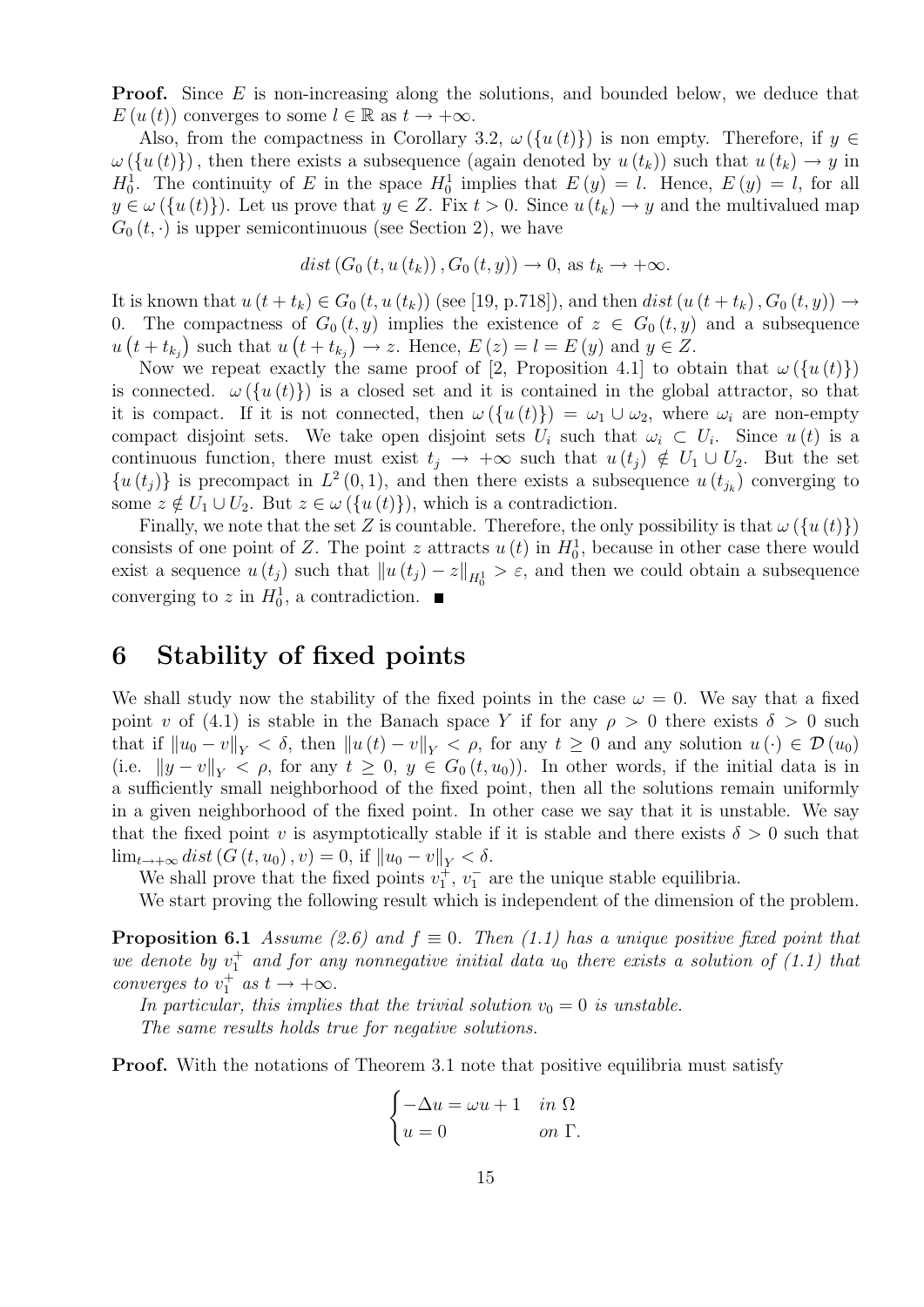which has a unique solution, since  $(2.6)$  is assumed. Let  $U(t)$  be the unique solution to

$$
\begin{cases} \frac{\partial U}{\partial t} - \Delta U = \omega U + 1, \\ U|_{\partial \Omega} = 0, \\ U(0) = u_0 \ge 0, \end{cases}
$$

which is strictly positive for  $t > 0$  and it is also a solution of (1.1). Hence, U can be written as  $U = z + \phi$ , where

$$
\begin{cases}\n\frac{\partial z}{\partial t} - \Delta z = \omega z, \\
z \mid_{\partial \Omega} = 0, \\
z (0) = u_0 - \phi.\n\end{cases}
$$

Since z converges to 0 (again we use that  $\omega < \lambda_1$ ), the result follows.

We return now to problem  $(3.2)$ .

**Theorem 6.2** (Stability in  $H_0^1(0,1)$ ) If  $\omega = 0$  the fixed points  $v_1^+, v_1^-$  are stable in  $H_0^1(0,1)$ .

**Proof.** We take  $v_1^+(x) = -\frac{x^2}{2} + \frac{x^2}{2}$  $\frac{x}{2}$  and put  $v_1 = v_1^+$ . The case  $v_1^-$  is similar. We note that  $\frac{d^2}{dx^2}v_1 = -1$  and then for any solution of (4.1) with  $u_0 \in H_0^1(0, 1)$  we have that  $z(t) = u(t) - v_1$ satisfies

$$
\begin{cases}\n\frac{\partial z}{\partial t} - \frac{\partial^2 z}{\partial x^2} = g(t) - 1, \text{ on } (0, 1) \times (0, \infty), \\
z(0, t) = z(1, t) = 0, \\
z(x, 0) = u_0(x) - v_1(x) \in H_0^1(0, 1),\n\end{cases}
$$
\n(6.1)

where  $g(t) \in H_0(u(t))$ , for a.e. t, and  $g \in L^{\infty}(0,\infty; L^{\infty}(0,1))$ . It is known that  $z \in$  $C([0, T], H_0^1(0, 1)),$  for any  $T > 0$ , [15].

Let  $||z_0||_{H_0^1} =$  $\overline{\phantom{a}}$  $\int_0^1$  $\begin{array}{c} \begin{array}{c} \begin{array}{c} \end{array} \\ \begin{array}{c} \end{array} \end{array} \end{array}$  $dz_0$  $dx$  $\begin{array}{c} \begin{array}{c} \begin{array}{c} \end{array} \\ \begin{array}{c} \end{array} \end{array} \end{array}$ 2  $dx < \frac{\rho}{2}, \rho > 0$ . Let  $t_1$  be the largest number such that  $||z(t)||_{H_0^1} \le$ ρ, for all  $t \le t_1$ . We shall prove that if ρ is small enough, then  $t_1 = +\infty$ .

Since  $z(x,t) = z(0,t) + \int_0^x$  $\frac{\partial z}{\partial s}$  *ds* (z (·, *t*) is absolutely continuous on *x*), we obtain that  $|z(x,t)| \leq ||z(t)||_{H_0^1} \leq \rho$ , for any  $t \in [0,t_1], x \in [0,1]$ . The function  $u(x,t)$  is then positive if  $v_1(x) > \rho$ , so that  $g(t,x) - 1 = 0$ . If  $\rho < \frac{1}{8}$ , solving  $\frac{-x^2 + x}{2} = \rho$  we can easily compute that  $v_1(x) > \rho$  whenever  $x \in [4\rho, 1-4\rho].$ 

For  $x \in [0, 4\rho]$  we have

$$
|z(x,t)| \leq \int_0^{4\rho} \left| \frac{\partial z}{\partial s} \right| ds \leq \sqrt{4\rho} \|z(t)\|_{H_0^1} \leq 2\rho^{\frac{3}{2}},
$$

and the same is valid for  $x \in [1-4\rho, 1]$ . Again the function  $u(x, t)$  is positive for any  $x \in [0, 4\rho]$ such that  $v_1(x) > 2\rho^{\frac{3}{2}}$ . Now solving  $\frac{-x^2+x}{2} = 2\rho^{\frac{3}{2}}$  we obtain that if  $\rho < \frac{1}{16\frac{3}{2}}$ , then this is true for  $x \in \left[8\rho^{\frac{3}{2}}, 1-8\rho^{\frac{3}{2}}\right]$ . Hence,  $u(x,t) > 0$ , for any  $x \in \left[8\rho^{\frac{3}{2}}, 1-8\rho^{\frac{3}{2}}\right]$ ,  $t \in [0, t_1]$ , and  $g(x,t) - 1 = 0$ , for a.e.  $(x,t) \in (8\rho^{\frac{3}{2}}, 1 - 8\rho^{\frac{3}{2}}) \times (0,t_1)$ . We note that  $\rho < \frac{1}{8}$  implies  $8\rho^{\frac{3}{2}} < 4\rho$ .

Since (6.1) is a particular case of problem (2.4) with  $l(t) = g(t) - 1 \in \partial \psi^2(u(t)) - 1$ ,  $\psi^2(u) = \int_0^1 |u| dx$ , we can use Proposition 2.2 and Lemma 2.1 in [3, p.189] to have that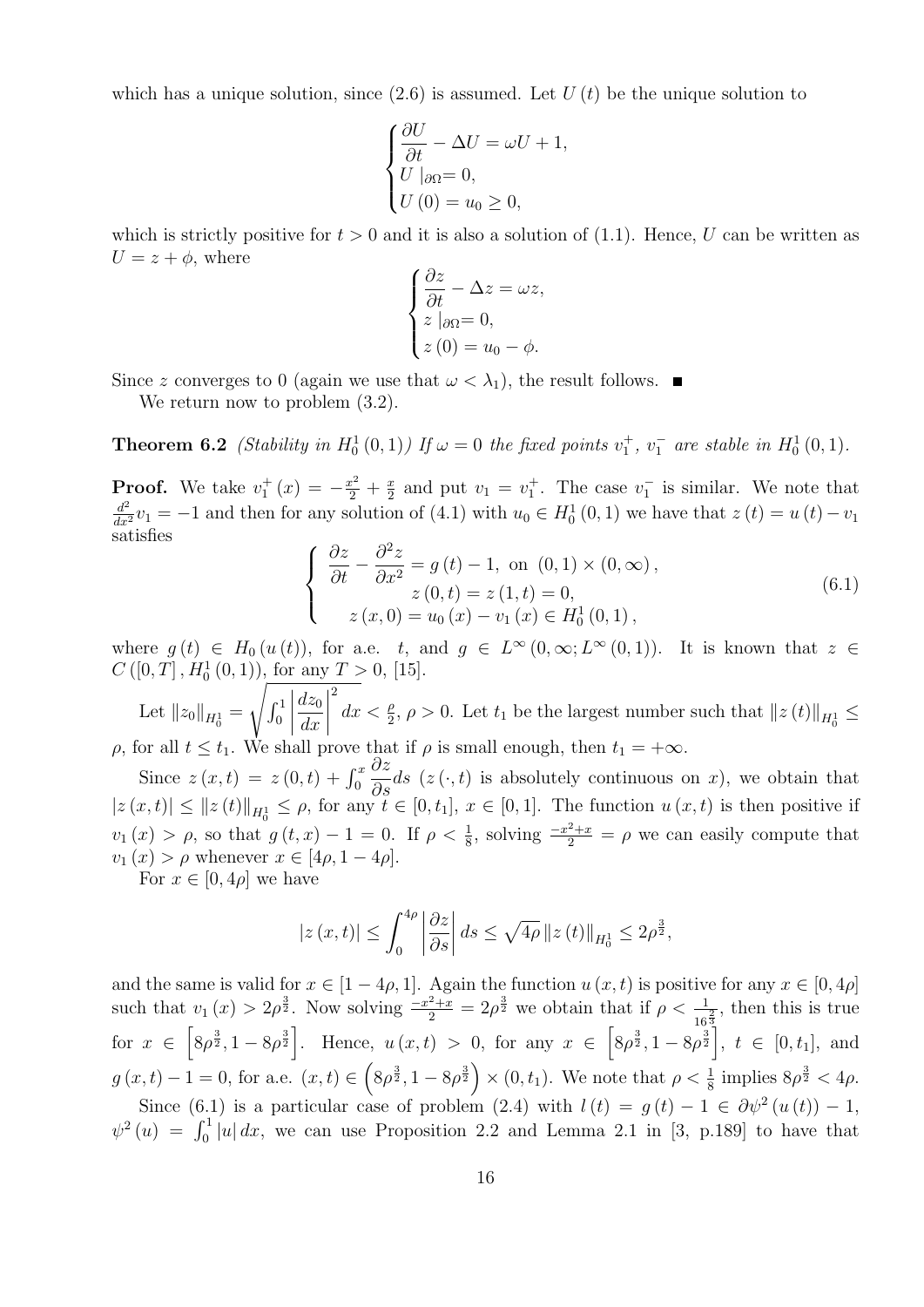1 2 d  $\frac{d}{dt}$   $\left\| \frac{\partial z}{\partial x} \right\|$  $rac{\partial z}{\partial x}$ ||  $\sigma^2 = \left(-\frac{\partial^2 z}{\partial x^2}\right)$  $\frac{\partial^2 z}{\partial x^2}$ ,  $\frac{dz}{dt}$  and  $(g(t) - 1, \frac{dz}{dt}) = (g(t), \frac{du}{dt}) - (1, \frac{dz}{dt}) = \frac{d}{dt} (\psi^2(u(t)) - (1, z(t))).$ Hence, multiplying (6.1) by  $\frac{dz}{dt}$  $\frac{d\mathbf{x}}{dt}$  we have

$$
\left\|\frac{dz}{dt}\right\|^2 + \frac{1}{2}\frac{d}{dt}\left\|\frac{\partial z}{\partial x}\right\|^2 = \int_0^1 \left(g\left(t\right) - 1\right)\frac{dz}{dt}dx = \frac{d}{dt}\int_0^1 \left(\left|u\left(t\right)\right| - z\left(t\right)\right)dx.
$$

Integrating over  $(0, t)$  we get

$$
\frac{1}{2}\left\|\frac{\partial z}{\partial x}(t)\right\|^2 \le \frac{1}{2}\left\|\frac{\partial z}{\partial x}(0)\right\|^2 + \int_0^1 \left(|u(t)| - z(t) - |u(0)| + z(0)\right) dx.
$$

Since  $|u(x,t)| = u(x,t) = v_1(x) + z(x,t)$ ,  $|u(x,t)| = u(x,0) = v_1(x) + z(x,0)$ , for all  $x \in$  $\left[8\rho^{\frac{3}{2}}, 1-8\rho^{\frac{3}{2}}\right], t \in [0, t_1],$  we have to consider the last integral only in the intervals  $I_1 = \left[0, 8\rho^{\frac{3}{2}}\right]$ and  $I_2 = \left[1 - 8\rho^{\frac{3}{2}}, 1\right]$ . But on the other hand,  $|z(x, t)| \leq 2\rho^{\frac{3}{2}}$ , and  $|v_1(x)| = v_1(x) \leq 4\rho^{\frac{3}{2}}$  in  $I_1 \cup I_2$ . Hence,

$$
|u(x,t)| = |z(x,t) + v_1(x)| \le C_1 \rho^{\frac{3}{2}}
$$
, for all  $x \in I_1 \cup I_2, t \in [0, t_1]$ .

Finally,

$$
\left\|\frac{\partial z}{\partial x}(t)\right\|^2 \le \left\|\frac{\partial z}{\partial x}(0)\right\|^2 + C_2 \rho^{\frac{3}{2}} \left(\int_0^{8\rho^{\frac{3}{2}}} 1 dx + \int_{1-8\rho^{\frac{3}{2}}}^1 1 dx\right) = \|z_0\|_{H_0^1}^2 + C_3 \rho^3.
$$

Choosing  $\rho \leq \frac{1}{4C}$  $\frac{1}{4C_3}$ , we have

$$
||z(t)||_{H_0^1}^2 \le \frac{\rho^2}{4} + \frac{\rho^2}{4} < \rho^2
$$
, for all  $t \in [0, t_1]$ .

Since  $t_1 < +\infty$  gives a contradiction, it follows that  $t_1 = +\infty$ .

Now we have:

**Theorem 6.3** (Stability in  $L^2(0,1)$ ) If  $\omega = 0$  the fixed points  $v_1^+, v_1^-$  are stable in  $L^2(0,1)$ .

**Proof.** Put  $v_1 = v_1^+$ . Multiplying (6.1) by z and using  $|g(x,t) - 1| \leq 2$  we have

$$
\frac{1}{2}\frac{d}{dt}\left\|z\left(t\right)\right\|^{2} + \left\|z\left(t\right)\right\|_{H_{0}^{1}}^{2} \le 2\int_{0}^{1}\left|z\right|dx \le 2\left\|z\left(t\right)\right\|.
$$
\n(6.2)

Differentiating we get  $\frac{d}{dt} ||z(t)|| \leq 2$  and then

$$
||z(t)|| \le ||z_0|| + 2t \tag{6.3}
$$

$$
\int_0^t \|z(s)\|_{H_0^1}^2 ds \le \frac{1}{2} \|z_0\|^2 + 2 \int_0^t \|z(s)\| ds \le \frac{1}{2} \|z_0\|^2 + 2t \|z_0\| + 2t^2. \tag{6.4}
$$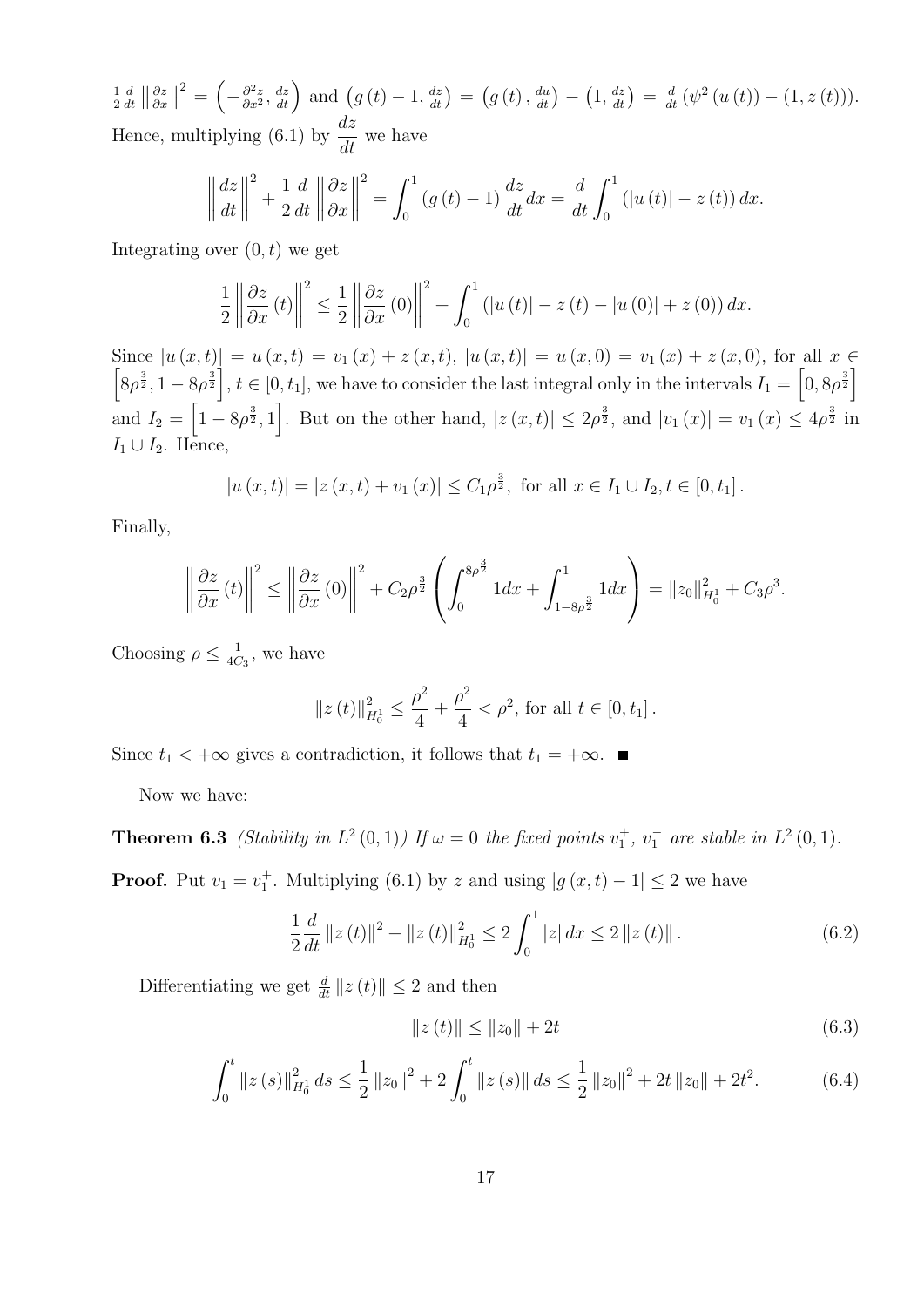Further, we take a sequence  $z_0^n \in H_0^1$  converging to  $z_0$  in  $L^2$ . If  $z_n(t)$  are the solutions of  $(6.1)$  with  $z_n(0) = z_0^n$ , then Proposition 2.2 gives  $z_n \to z$  in  $C([0, T], L^2(0, 1))$  for any  $T > 0$ . Multiplying (6.1) by  $t \frac{dz_n}{dt}$  $\frac{d}{dt}$  we have

$$
t \left\| \frac{dz_n}{dt} \right\|^2 + \frac{t}{2} \frac{d}{dt} ||z||_{H_0^1}^2 \le 2t \left\| \frac{dz_n}{dt} \right\| \le \frac{t}{2} \left\| \frac{dz_n}{dt} \right\|^2 + 2t.
$$

Integrating by parts on  $(0, T)$  and using  $(6.4)$  we obtain

$$
\int_0^T \frac{t}{2} \left\| \frac{dz_n}{dt} \right\|^2 dt + \frac{T}{2} \left\| z_n \left( T \right) \right\|_{H_0^1}^2 \le T^2 + \frac{1}{2} \int_0^T \left\| z \right\|_{H_0^1}^2 dt
$$
  

$$
\le 2T^2 + T \left\| z_0 \right\| + \frac{1}{4} \left\| z_0 \right\|^2.
$$

Passing to the limit we have

$$
||z(T)||_{H_0^1}^2 \le 4T + 2||z_0|| + \frac{1}{2T}||z_0||^2.
$$
 (6.5)

For a given  $\rho > 0$  we can choose  $\sigma$  and T such that  $4T + 2\sigma + \frac{\sigma^2}{2T} \leq \frac{\rho^2}{4}$  $\frac{\partial^2}{4}$ ,  $\sigma + 2T \leq \rho$ . Then if  $||z_0|| \leq \sigma$ , (6.3) and (6.5) imply  $||z(t)|| \leq \rho$ , for all  $t \in [0, T]$ ,  $||z(T)||_{H_0^1} \leq \frac{\rho}{2}$  $\frac{\rho}{2}$ . Finally, choosing  $\rho$  small enough Theorem 6.2 gives  $||z(t)||_{H_0^1} \leq \rho$ , for all  $t \geq T$ . Since the first eigenvalue of  $-\frac{\partial^2}{\partial x^2}$  $\frac{\partial^2}{\partial x^2}$  in  $H_0^1(0,1)$  is  $\lambda_1 = \pi^2$ , we have

$$
||z(t)|| \le \frac{||z(t)||_{H_0^1}}{\pi} \le \rho
$$
, for any  $t \ge T$ .

Hence we get:

### Corollary 6.4

i) The solution  $u(t) = v_1^+$  (respectively  $v_1^-$ ) corresponding to  $u_0 = v_1^+$  (respectively  $v_1^-$ ) is unique. ii) The equilibrium points  $v_1^{\pm}$  are asymptotically stable.

**Proof.** The first part is immediate from stability. For the second note that  $v_1^{\pm}$  are stable, isolated, and  $\omega(u_0) = z \in Z$ , for all  $u_0$  (see Lemma 5.1), so that if  $||u_0 - v_1^{\pm}|| < \delta$ , for  $\delta$  small enough, then  $\omega(u_0) = v_1^{\pm}$ .

**Remark 6.5** This stability result is not difficult to prove also in the case  $0 < \omega < \pi^2$  with some little changes in the proof.

We shall prove further that the other fixed points are unstable.

**Theorem 6.6** If  $\omega = 0$  for any  $n \geq 2$  the fixed points  $v_n^+, v_n^-$  are unstable.

**Proof.** As before we shall consider the case  $v_n = v_n^+$ . The other case is similar. We define the following approximations of  $v_n$ :

$$
y_{\varepsilon}^{n}(x) = \begin{cases} \n-\frac{x^{2}}{2} + \frac{1+\varepsilon}{2n}x, & \text{if } 0 \leq x \leq \frac{1+\varepsilon}{n}, \\
v_{n}^{+}(x) + \frac{\varepsilon - \varepsilon^{2}}{2n^{2}}, & \text{if } \frac{1+\varepsilon}{n} \leq x \leq \frac{n-1-\varepsilon}{n}, \\
-\frac{x^{2}}{2} + \frac{2n-1-\varepsilon}{2n}x - \frac{n-1}{2n} + \frac{\varepsilon}{2n}, & \text{if } \frac{n-1-\varepsilon}{n} \leq x \leq 1,\n\end{cases}
$$
, if n is odd,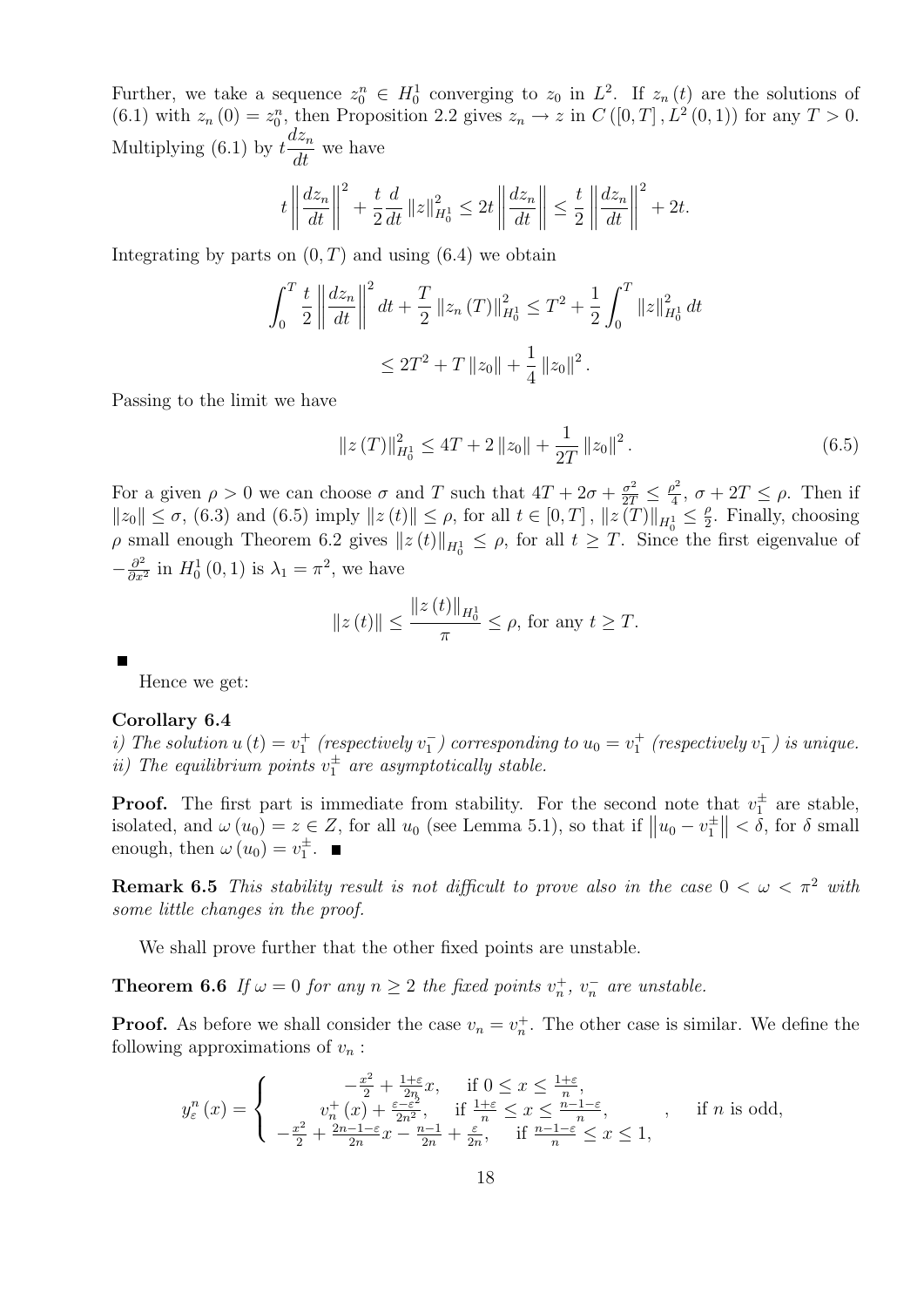$$
y_{\varepsilon}^{n}(x) = \begin{cases} \n-\frac{x^{2}}{2} + \frac{1+\varepsilon}{2n}x, & \text{if } 0 \leq x \leq \frac{1+\varepsilon}{n},\\ \nv_{n}^{+}(x) + \frac{\varepsilon - \varepsilon^{2}}{2n^{2}}, & \text{if } \frac{1+\varepsilon}{n} \leq x \leq \frac{n-1+\varepsilon}{n},\\ \n\frac{x^{2}}{2} - \frac{2n-1+\varepsilon}{2n}x + \frac{n-1}{2n} + \frac{\varepsilon}{2n}, & \text{if } \frac{n-1+\varepsilon}{n} \leq x \leq 1, \n\end{cases}
$$
, if *n* is even,

where  $\varepsilon > 0$ . It is easy to see that  $y_{\varepsilon}^n \in H_0^1$  and  $y_{\varepsilon}^n \to v_n^+$  in  $L^2$ . We can compute that

$$
E(y_{\varepsilon}^{n}) = -\frac{1}{24n^{2}} - \frac{3\varepsilon^{2}}{4n^{3}} + \frac{\varepsilon^{3}}{n^{2}} - \frac{11\varepsilon^{3}}{4n^{3}}, \text{ if } n \text{ is odd,}
$$
  

$$
E(y_{\varepsilon}^{n}) = -\frac{1}{24n^{2}} - \frac{\varepsilon^{2}}{4n^{3}} + \frac{\varepsilon^{3}}{n^{2}} - \frac{2\varepsilon^{3}}{n^{3}}, \text{ if } n \text{ is even,}
$$

so that  $E(y_{\varepsilon}^n) < E(v_n^+)$  for sufficiently small  $\varepsilon$ .

Let  $u_{\varepsilon}(t)$  be a solution with  $u_{\varepsilon}(0) = y_{\varepsilon}^n$ . Lemma 5.1 implies that  $\omega(\{u_{\varepsilon}(t)\}) = z \in Z$ . Moreover, since  $E(u_{\varepsilon}(t))$  is non-increasing, it is clear that  $E(z) = \lim_{t \to +\infty} E(u_{\varepsilon}(t)) < E(v_n^+)$ . Hence,  $\omega(\{u_{\varepsilon}(t)\}) \subset \{v_1^+, v_1^-, ..., v_{n-1}^+, v_{n-1}^-\}$ . Finally, if we denote

$$
\rho = \frac{\min_{i \in \{1, \dots, n-1\}} \{ ||v_i^+ - v_n^+||, ||v_i^- - v_n^+|| \}}{2},
$$

then for any  $\sigma > 0$  there exist  $y_{\varepsilon}^n$ , a solution  $u_{\varepsilon}(t)$  and  $T > 0$  such that  $u_{\varepsilon}(0) = y_{\varepsilon}^n$ ,  $||y_{\varepsilon}^n - v_n^+|| <$  $\sigma$ , and

$$
\|u_{\varepsilon}(t) - v_{n}^{+}\| > \rho, \text{ for all } t \geq T,
$$

so that  $v_n^+$  is unstable.

Finally, we shall study in further detail the instability of  $v_0 \equiv 0$ .

**Theorem 6.7** If  $\omega = 0$  for any  $v_k^+$  $v_k^+$  (respectively  $v_k^ \bar{u}_k^{\scriptscriptstyle \top}$ ) there exists a solution  $u_k^+$  $\boldsymbol{h}_k^+$  (respectively  $u_k^ \binom{m}{k}$  with  $u(0) = v_0 = 0$  such that  $u_k^+$  $v_k^+(t) \to v_k^+$  $u_k^+$  (respectively  $u_k^ \overline{k}(t) \rightarrow v_k^ (\overline{k}_k)$ , as  $t \to +\infty$ .

**Remark 6.8** It follows that there exist infinite solutions starting at  $v_0 = 0$  and also that there is a heteroclinic connection from  $v_0$  to any  $v_k^+$  $v_k^+$  and  $v_k^ \frac{-}{k}$ .

**Proof.** Note that the case  $k = 1$  is given by Proposition 6.1. Let now  $k = 2$  and consider the equation

$$
\begin{cases}\n\frac{\partial u}{\partial t} - \frac{\partial^2 u}{\partial x^2} = 1, \nu(0, x) = 0, \nu(t, 0) = u(t, \frac{1}{2}) = 0.\n\end{cases}
$$
\n(6.6)

The same arguments than in Proposition 6.1 applied now in the interval  $(0, \frac{1}{2})$  $(\frac{1}{2})$  proves that the unique solution of (6.6),  $u_1(t)$ , converges to  $v_2^+$  in  $L^2(0, \frac{1}{2})$  $\frac{1}{2}$ ). Analogously, replacing 1 by  $-1$  in  $(6.6)$  and working in the interval to  $\left(\frac{1}{2}\right)$  $(\frac{1}{2}, 1)$ , we prove that the unique solution,  $u_2(t)$ , converges to  $v_2^+$  in  $L^2\left(\frac{1}{2}\right)$  $(\frac{1}{2}, 1)$ . We put  $u(t, x) = u_1(t, x)$ , if  $x \in [0, \frac{1}{2})$  $\frac{1}{2}$ ,  $u(t, x) = u_2(t, x)$ , if  $x \in \left[\frac{1}{2}\right]$  $\frac{1}{2}$ , 1]. It is clear that  $u(t) \to v_2^+$  in  $L^2(0,1)$ . We have to prove that  $u(t)$  is a strong solution for any  $T > 0$ . First we check that  $u(\cdot) \in C([0,T], L^2(0,1))$  is absolutely continuous in any compact subset  $[a, b] \subset (0, T)$ . Since  $||u(t) - u(s)||^2 = \int_0^{\frac{1}{2}} (u_1(t, x) - u_1(s, x))^2 dx + \int_{\frac{1}{2}}^1 (u_2(t, x) - u_2(s, x))^2 dx$ and  $u_1(t)$ ,  $u_2(t)$  are absolutely continuous in [a, b] with respect to the spaces  $L^2(0, \frac{1}{2})$  $(\frac{1}{2})$  and  $L^2\left(\frac{1}{2}\right)$  $(\frac{1}{2}, 1)$ , respectively, the result follows. Hence,  $u(t)$  is a.e. differentiable in  $(0, T)$  and it remains to check that  $u(t) \in H^2(0,1)$  and satisfies  $(2.2)$  for a.e.  $t \in (0,T)$  with  $g(t,x) = 1$ , if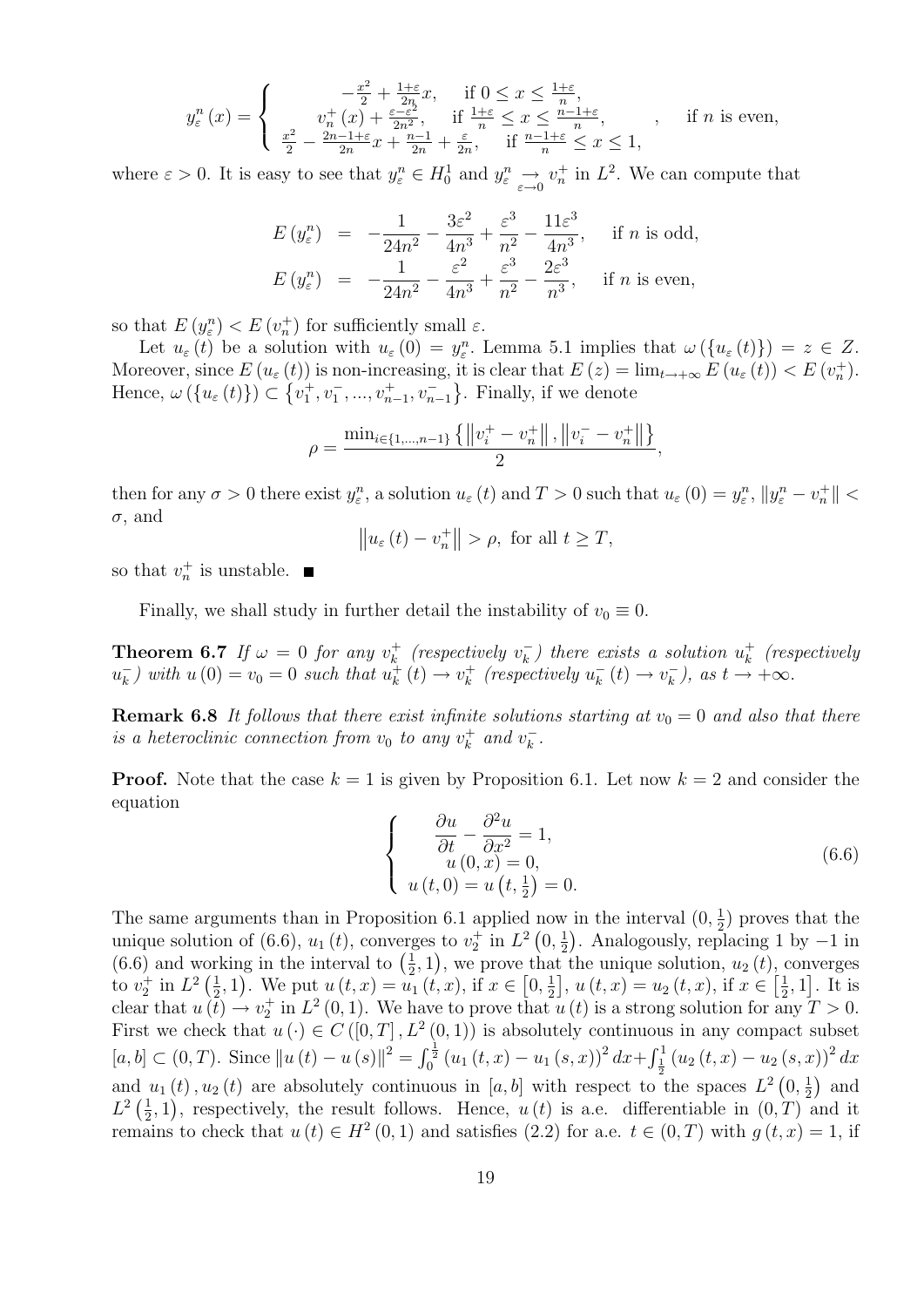$x \in (0,1), g(t,x) = -1, \text{ if } x \in \left(\frac{1}{2}\right)$  $(\frac{1}{2}, 1)$ . We note that  $u_2(t, x) = -u_1(t, x - \frac{1}{2})$  $(\frac{1}{2}) = -u_1(t, 1-x),$ for  $x \in \left[\frac{1}{2}\right]$  $\left[\frac{1}{2},1\right]$ , so that  $\frac{\partial}{\partial x}u_2\big|_{x=\frac{1}{2}}$ +=  $\frac{\partial}{\partial x}$ u<sub>1</sub> |<sub>x= $\frac{1}{2}$ </sub>-, and then u(t) ∈ C<sup>1</sup> ([0, 1]). In fact, since  $\partial$  $\frac{\partial}{\partial x}u_1(t,x),$  $\frac{\partial}{\partial x}u_1(t,x)$  are absolutely continuous in  $[0, \frac{1}{2}]$  $\frac{1}{2}$  and  $\left[\frac{1}{2}\right]$  $\left[\frac{1}{2},1\right]$ , respectively, it follows that  $\frac{\partial}{\partial x}u(t, x)$  is absolutely continuous in [0, 1] for a.e.  $t \in (0, T)$ , so that  $u(t) \in H^2(0, 1)$  for a.e. t. The last assertion is now evident.

In the general case we have to repeat the same procedure but now in k intervals. See Remark 4.3.  $\blacksquare$ 

# 7 Approximations of the fixed points

Let us consider now a parameterized family of functions  $H_{\varepsilon} \in C^2(\mathbb{R}), \varepsilon > 0$ , such that

$$
H_{\varepsilon}(0) = 0, H'_{\varepsilon}(0) = \frac{1}{\varepsilon},
$$
  
\n
$$
H'_{\varepsilon}(s) > 0, -1 < H_{\varepsilon}(s) < 1, \forall s,
$$
  
\n
$$
H''_{\varepsilon}(s) < 0, \text{ if } s > 0, H''_{\varepsilon}(s) > 0, \text{ if } s < 0,
$$
  
\n
$$
\lim_{s \to +\infty} H_{\varepsilon}(s) = 1, \lim_{s \to -\infty} H_{\varepsilon}(s) = -1.
$$
\n(7.1)

Moreover, we shall assume that  $H_{\varepsilon}$  is odd and

$$
H_{\varepsilon}(s) > g_{\varepsilon}(s) \text{, if } s > 0, \ H_{\varepsilon}(s) < g_{\varepsilon}(s) \text{, if } s < 0,\tag{7.2}
$$

where

$$
g_{\varepsilon}(s) = \begin{cases} 1 - \varepsilon, \text{ if } s \geq \varepsilon, \\ \frac{1 - \varepsilon}{\varepsilon} s, \text{ if } -\varepsilon \leq s \leq \varepsilon, \\ -1 + \varepsilon, \text{ if } s \leq -\varepsilon. \end{cases}
$$

It follows from these conditions that

$$
dist\left(Graph\left(H_{\varepsilon}\right),Graph\left(H\right)\right) \leq \varepsilon. \tag{7.3}
$$

The maps  $H_{\varepsilon}$  are approximations of the map  $H_0(s)$  as  $\varepsilon \to 0$ . It is clear from (7.3) and (7.2) that if  $s_n \to s > 0$  (respectively  $\lt 0$ ),  $\varepsilon_n \to 0$ , then  $H_{\varepsilon_n}(s_n) \to H_0(s) = 1$  (respectively −1). We study the Chafee-Infante like problem

$$
\begin{cases}\n\frac{\partial u}{\partial t} - \frac{\partial^2 u}{\partial x^2} = H_\varepsilon(u) = \lambda_\varepsilon f_\varepsilon(u), \text{ in } (0,1) \times (0,T), \\
u(0,t) = u(1,t) = 0, \\
u(x,0) = u_0(x),\n\end{cases} (7.4)
$$

where  $\lambda_{\varepsilon} = \frac{1}{\varepsilon}$  $\frac{1}{\varepsilon}$ ,  $f_{\varepsilon}(u) = \frac{1}{\lambda_{\varepsilon}} H_{\varepsilon}(u)$ . This equation is an approximation of (4.1) with  $\omega = 0$  which is a particular case of  $(\overline{3.2})$ .

It is well known that if  $n^2\pi^2 < \lambda_{\varepsilon} \le (n+1)^2 \pi^2$ ,  $n \in \mathbb{N}$ , then equation (7.4) has exactly  $2n+1$  equilibria denoted by  $v_{\varepsilon 0} \equiv 0, v_{\varepsilon k}^+, v_{\varepsilon k}^-, k = 1, ..., n$ , with the following properties [7, p.121]:

1. d  $\frac{d}{dx}v_{\varepsilon k}^{+}(0) > 0,$ d  $\frac{u}{dx}v_{\varepsilon k}^{-}(0) < 0;$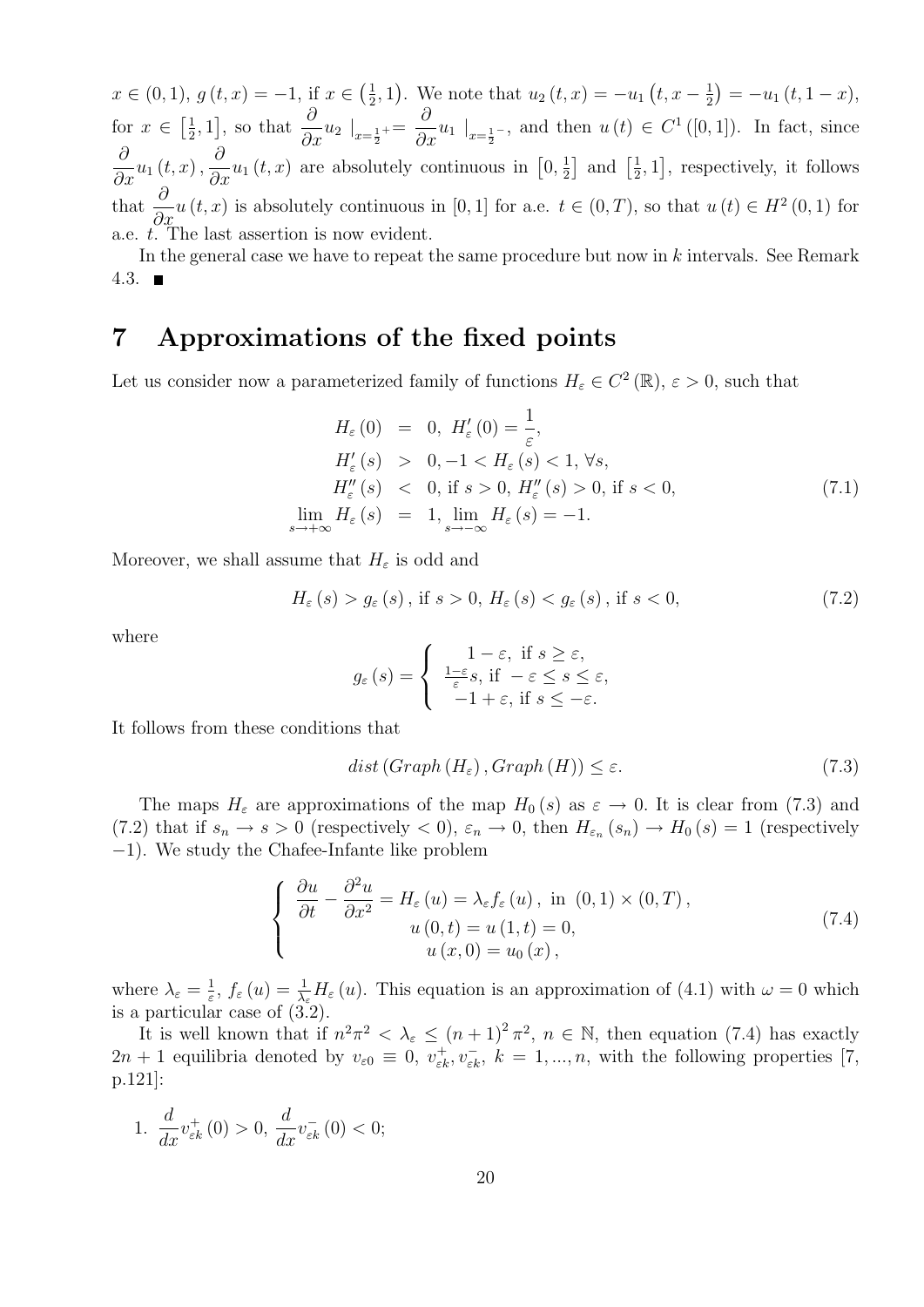2.  $v_{\varepsilon k}^+$ ,  $v_{\varepsilon k}^-$  vanish  $k-1$  times in  $0 < x < 1$ .

Furthermore, if  $n^2 \pi^2 < \lambda_{\varepsilon} < (n+1)^2 \pi^2$  then all equilibria are hyperbolic.

The construction of the fixed points [7, p.121] and the fact that  $H_{\varepsilon}$  is odd gives us that the points in (0, 1) where  $v_{\varepsilon k}^+, v_{\varepsilon k}^-$  vanish are  $a_j = \frac{j}{k}$  $\frac{j}{k}$ ,  $j = 1, ..., k - 1$ , which coincide with the same points for  $v_k^+$ <sup>+</sup>, see (4.6) and Remark 4.3. The functions  $v_{\varepsilon k}^+$  (respectively  $v_{\varepsilon k}^-$ ) are positive (respectively negative) in  $\frac{2j}{k} < x < \frac{2j+1}{k}$ , and negative (respectively positive) in  $\frac{2j+1}{k} < x < \frac{2j+2}{k}$ ,  $j = 0, ..., \lceil \frac{k-1}{2} \rceil$  $\left[\frac{-1}{2}\right]$ , where  $\left[\cdot\right]$  denotes the integer part of a number. Moreover,  $v_{\varepsilon k}^{+} = -v_{\varepsilon k}^{-}$ . Now consider a sequence  $\varepsilon_n \to 0$ , where  $n_{\varepsilon_n}^2 \pi^2 < \lambda_{\varepsilon_n} < (n_{\varepsilon_n} + 1)^2 \pi^2$ , with  $n_{\varepsilon_n} \to +\infty$ .

**Lemma 7.1** Let k be fixed. Then  $v_{\varepsilon}^+$  $v_{\varepsilon_n k}^+$  (respectively  $v_{\varepsilon_n}^ (\bar{\varepsilon_{n k}})$  cannot converge to 0 in  $H^1_0(0,1)$  as  $\varepsilon_n \to 0.$ 

**Proof.** Consider the interval  $[0, \frac{1}{k}]$  $\frac{1}{k}$ . Suppose that  $v_{\varepsilon_n k}^+ \to 0$  in  $H_0^1(0,1)$ . Then  $v_{\varepsilon_n k}^+ \to 0$  in  $C([0,1]).$ 

The function  $v_{\varepsilon}^+$  $\frac{1}{\varepsilon_n k}$  has a unique maximum in that interval at some  $a \in (0, \frac{1}{k})$  $(\frac{1}{k})$  and  $\frac{d}{dx}v_{\varepsilon_n}^+$  $\int_{\varepsilon_{n}k}^{+}\left( a\right) =% \frac{1}{\left\vert \varepsilon_{n}+\varepsilon_{n}\right\vert }$ 0 (in fact  $a = \frac{1}{2l}$  $\frac{1}{2k}$ , but this is not important for our proof). Let  $x_0(\varepsilon_n)$  be the first point where  $v_{\varepsilon}^+$  $\epsilon_{n,k}^{+}(x_0) = \epsilon_n$  or  $x_0(\epsilon_n) = a$  if such a point does not exist.

We state that  $x_0(\varepsilon_n) \to 0$ , as  $\varepsilon_n \to 0$ . It is clear from (7.1) that the second derivative of  $v_{\varepsilon_n}^+$  $\varepsilon_n$ k is negative in  $(0, \frac{1}{k})$  $\frac{1}{k}$ , and then  $v_{\varepsilon}^+$  $\int_{\varepsilon_{n}k}^{+}\left( x_{0}\right)$  $x_0(\varepsilon_n)$  $x \leq v_{\varepsilon}^+$  $\epsilon_{n,k}^+(x) \leq \epsilon_n$ , for all  $x \in [0, x_0]$ . Hence, integrating first on  $(s, a)$  and then on  $(0, x)$  with  $x \leq x_0$ , and using  $(7.2)$ , we have

$$
\frac{d}{dx}v_{\varepsilon_{n}k}^{+}(s) = \int_{s}^{a} H_{\varepsilon_{n}}\left(v_{\varepsilon_{n}k}^{+}(\tau)\right)d\tau
$$
\n(7.5)

$$
v_{\varepsilon_{n}k}^{+}(x) = \int_{0}^{x} \int_{x_{0}}^{a} H_{\varepsilon_{n}}\left(v_{\varepsilon_{n}k}^{+}(\tau)\right) d\tau ds + \int_{0}^{x} \int_{s}^{x_{0}} H_{\varepsilon_{n}}\left(v_{\varepsilon_{n}k}^{+}(\tau)\right) d\tau ds \qquad (7.6)
$$
  

$$
\geq \int_{0}^{x} \int_{s}^{x_{0}} \frac{1 - \varepsilon_{n}}{\varepsilon_{n}} v_{\varepsilon_{n}k}^{+}(\tau) d\tau ds \geq \frac{v_{\varepsilon_{n}}^{+}(x_{0})}{x_{0}\left(\varepsilon_{n}\right)} \frac{1 - \varepsilon_{n}}{\varepsilon_{n}} \int_{0}^{x} \int_{s}^{x_{0}} \tau d\tau ds.
$$

Hence

$$
1 \ge \frac{1 - \varepsilon_n}{\varepsilon_n} \left( \frac{x_0 x}{2} - \frac{x^3}{x_0 6} \right).
$$

It follows that  $x_0(\varepsilon_n) \to 0$ , as  $\varepsilon_n \to 0$ .

Let  $\delta > 0$  be such that  $x_0(\varepsilon_n) \leq \delta$ . We note also that  $v_{\varepsilon_n}^+$  $\epsilon_{n,k}^+(x) \geq \epsilon_n$ , for all  $x \in [x_0, a]$ . Therefore, integrating (7.5) over  $(\delta, x)$  with  $x > \delta$  we have

$$
v_{\varepsilon_{n}k}^{+}(x) \ge v_{\varepsilon_{n}k}^{+}(\delta) + \int_{\delta}^{x} \int_{s}^{a} (1 - \varepsilon_{n}) d\tau ds
$$

and passing to the limit we obtain a contradiction if  $v_{\varepsilon_n k}^+ \to 0$  in  $C([0,1])$ . For the sequence  $v_{\varepsilon_{z}}^{-}$  $\overline{\epsilon}_{nk}$  the proof is similar. The lemma is proved.

We are now ready to prove the following:

Lemma 7.2  $v_{\varepsilon}^+$  $_{\varepsilon_{n}k}^{+}$  (respectively  $v_{\varepsilon_{n}}^{-}$  $(\bar{\varepsilon}_{nk}^{-})$  converges to  $v_{k}^{+}$  $v_k^+$  (respectively  $v_k^ \kappa_{k}^{-}$ ) in  $H_0^1(0,1)$  as as  $\varepsilon_n \to 0$ .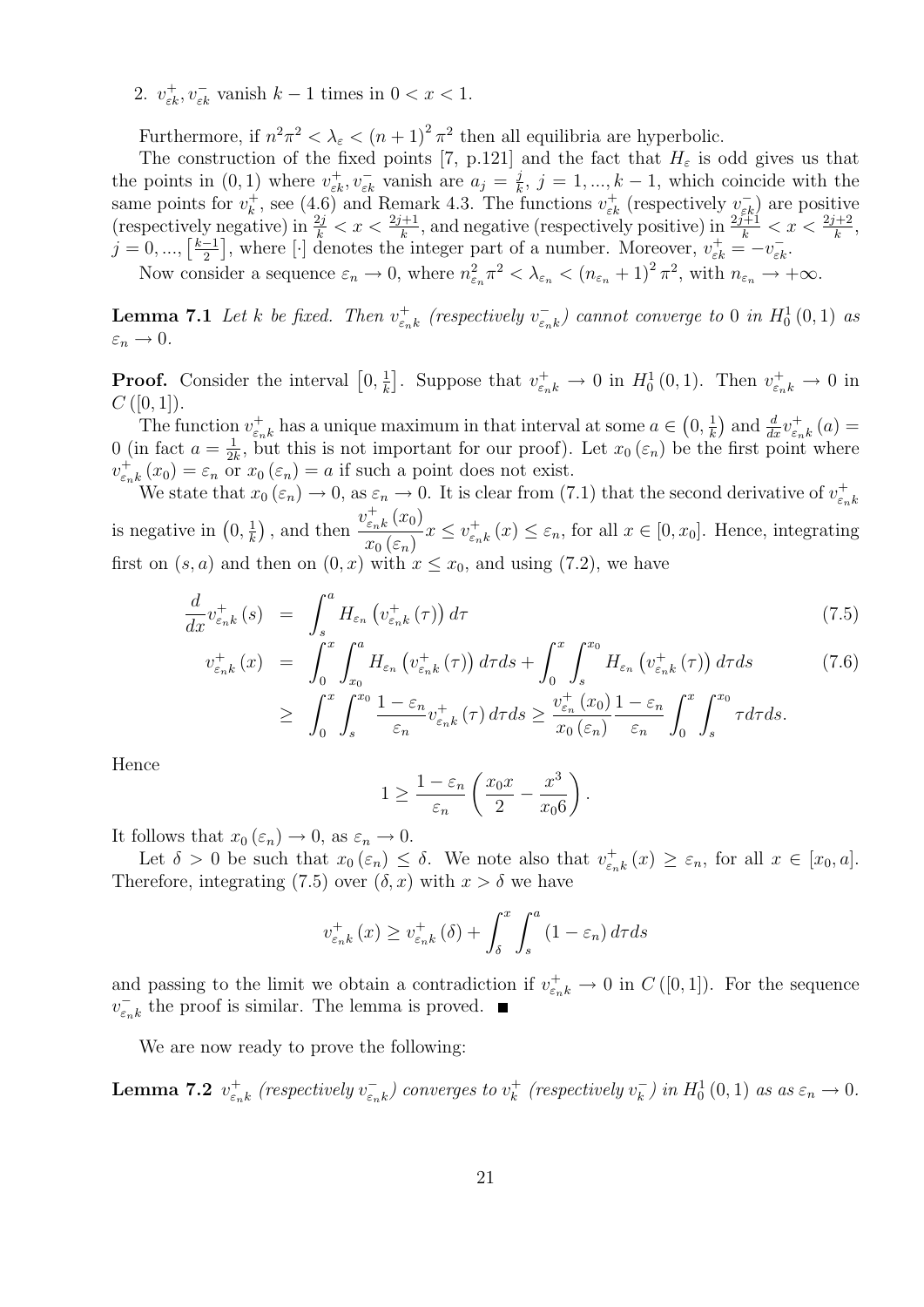**Proof.** Note that Corollary 3.2 applied to (7.4) implies that  $v_{\epsilon}^+$  $\epsilon_{nk}^+$  is bounded in, say,  $H_0^1$ . Moreover, it is easy to see that they are bounded in  $H^2$ . Hence, we may assume that  $v_{\varepsilon}^+$  $\varepsilon_n$ k converges to some v weakly in  $H^2$ , strongly in  $H_0^1$  and in  $C^1([0,1])$ .

We have to check that v is a fixed point. It is clear that the functions  $g_{\varepsilon_n} = H_{\varepsilon_n} \left( v_{\varepsilon_n}^+ \right)$  $\binom{+}{\varepsilon_n k}$ are bounded in  $L^{\infty}(0,1)$ . Passing to a subsequence we can then assume that  $g_{\varepsilon_n}$  converges to some g weakly in  $L^2(0,1)$ . It is clear that  $-\frac{\partial^2 v}{\partial x^2}$  $\frac{\partial^2 u}{\partial x^2} = g$  and the result will follow if we prove the inclusion  $g(x) \in H_0(v(x))$  for a.e.  $x \in (0,1)$ . By Masur's theorem [21] there exist  $z_m \in V_m =$  $\operatorname{conv}\left(\bigcup_{k\geq m}^{\infty}g_{\varepsilon_k}\right)$  $\setminus$ such that  $z_m \to g$ , as  $m \to \infty$ , strongly in  $L^2(0,1)$ . Taking a subsequence we have  $z_m(x) \to g(x)$ , a.e. in  $(0,1)$ . Since  $z_m \in V_m$ , we get  $z_m = \sum_{i=1}^{N_m} \lambda_i g_{\varepsilon_{k_i}}$ , where  $\lambda_i \in [0,1]$ ,  $\sum_{i=1}^{N_m} \lambda_i = 1$  and  $k_i \geq m$ ,  $\forall i$ . Now (7.3) implies that

 $dist(g_{\varepsilon_k}(x), H_0(v(x))) \to 0$ , as  $k \to \infty$ , for a.e. x.

Indeed, if  $v(x) = 0$ , then  $g_{\varepsilon_k}(x) \in [-1, 1] = H_0(v(x))$ . If  $v(x) > 0$ , then

 $dist(g_{\varepsilon_k}(x), H_0(v(x))) = |H_{\varepsilon_k}(v_{\varepsilon_k}(x)) - 1| \to 0$ , as  $k \to \infty$ .

The argument is similar if  $v(x) < 0$ . Hence, for any  $\delta > 0$  and a.e. x there exists  $m(x, \delta)$  such that

 $g_{\varepsilon_k}(x) \subset [a(x) - \delta, b(x) + \delta], \forall k \geq m,$ 

where  $[a(x), b(x)] = H_0(v(x))$ . Hence,  $z_m(x) \subset [a(x) - \delta, b(x) + \delta]$ , as well. Passing to the limit we obtain

 $g(x) \in [a(x), b(x)]$ , a.e. on  $(0, 1)$ .

We shall prove further that  $v = v_k^+$ <sup> $+$ </sup><sub> $k$ </sub>. We know that  $v_{\varepsilon_{n}}^{+}$  $\int_{\varepsilon_n k}^+(x) > 0$ , for all  $x \in (0, \frac{1}{k})$  $(\frac{1}{k})$ , and the convergence in the space  $C([0,1])$  implies that  $v(x) \geq 0$  in  $[0, \frac{1}{k}]$  $\left[\frac{1}{k}\right]$  and  $v\left(0\right) = v\left(\frac{1}{k}\right)$  $\frac{1}{k}$  = 0. By (4.6) the only possibilities are  $v = v_k^+$  $k \atop k$  or  $v \equiv 0$ . Lemma 7.1 gives us that  $v = v_k^+$  $\frac{1}{k}$ .

For the sequence  $v_{\varepsilon}^ \bar{\epsilon}_{nk}$  the proof is similar.

Corollary 7.3  $v_{\varepsilon k}^+$  (respectively  $v_{\varepsilon k}^-$ ) converges to  $v_k^+$  $v_k^+$  (respectively  $v_k^$  $h_k^-$ ) in  $H_0^1(0,1)$  as  $\varepsilon \to 0^+$ .

# 8 Heteroclinic connections between fixed points

Let us consider now the important question about which heteroclinic connections can exist between the fixed points in the case  $\omega = 0$ . These connections give us some information about the structure of the global attractor.

Recall first that a complete trajectory is a function  $u(t)$  defined on  $(-\infty,\infty)$  such that  $u(t)$ is a strong solution of (4.1) on any interval  $(-T, T)$ . This implies that  $u(t) \in G_0$   $(t - \tau, u(\tau))$ , for all  $t \geq \tau$ . Since the global attractor is invariant, it is easy to see that it is equal to the union of all complete bounded trajectories. Indeed, if  $u_0 \in \mathcal{A}$ , then we take an arbitrary solution  $u_1(t)$ ,  $t \geq 0$ , with  $u_1(0) = u_0$  and some points  $u_i \in \mathcal{A}$ ,  $i = -1, -2, \dots$ , such that  $u_i \in G_0(1, u_{i+1})$ . Then there exist solutions  $u_i(t)$  defined on  $[i, i+1]$  such that  $u_i(i) = u_i$  and  $u_i (i + 1) = u_{i+1}$ . Concatenating all these solutions we obtain a complete bounded trajectory lying on the global attractor. Hence, any  $y \in A$  belongs to a complete bounded trajectory.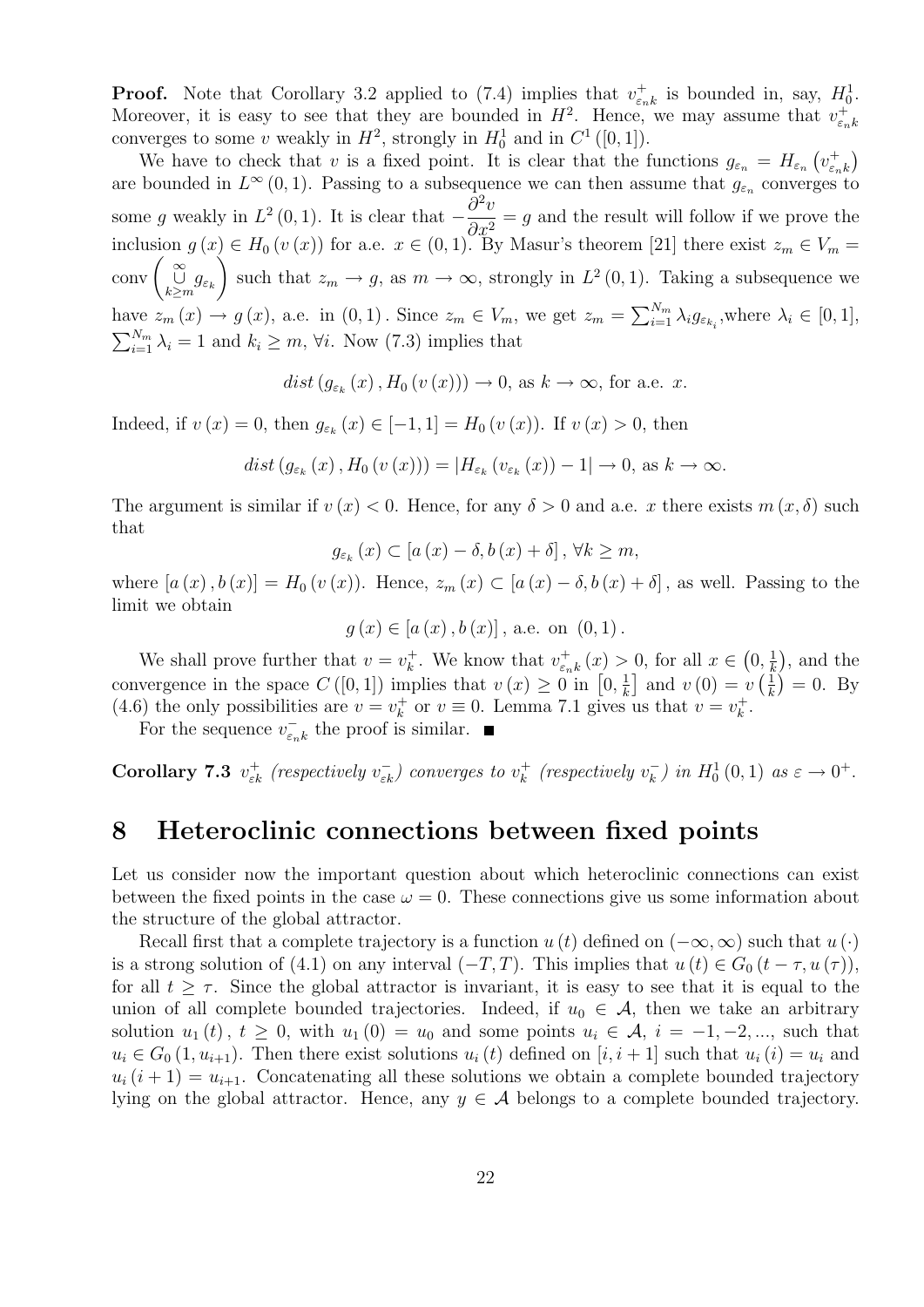Conversely, if  $u(t)$  is a complete bounded trajectory, then it is clear that  $B = \bigcup_{t \in (-\infty, +\infty)} u(t)$ satisfies  $B \subset G_0(t, B)$  and

$$
dist(G_0(t, B), \mathcal{A}) \to 0
$$
, as  $t \to +\infty$ .

Therefore,  $B \subset \mathcal{A}$ . The same results are valid for the attractors  $\mathcal{A}_{\varepsilon}$  defined in Section 3.

We have defined before the  $\omega$ -limit set. For a complete trajectory we define as usual the  $\alpha$ -limit set by

$$
\alpha(\lbrace u(t)\rbrace) = \lbrace y: u(t_k) \to y \text{ in } L^2(0,1), \text{ where } t_k \to -\infty \rbrace,
$$

which is non-empty.

**Lemma 8.1** Let  $u(t)$  be a bounded complete trajectory. Then  $\alpha(\{u(t)\}) \subset Z$ , where Z is the set of fixed points. Moreover,  $\alpha(\lbrace u(t) \rbrace) = z \in Z$ , and  $u(t) \to z$ , as  $t \to -\infty$ , in  $H_0^1(0,1)$ .

**Proof.** We note that the global attractor  $\mathcal{A}$  is precompact in  $H_0^1$  by Corollary 3.2 and then  $B = \bigcup_{t \in (-\infty, +\infty)} u(t)$  is precompact in  $H_0^1$ . The rest of the proof is the same as in Lemma 5.1 but taking the subsequences  $t_k$  converging to  $-\infty$ .

We have obtained in Lemmas 5.1 and 8.1 that every complete bounded trajectory satisfies

$$
u(t) \underset{t \to +\infty}{\to} z_2 \in Z
$$
  

$$
u(t) \underset{t \to -\infty}{\to} z_1 \in Z.
$$

In such a case we say that there exists a heteroclinic connection from  $z_1$  to  $z_2$ . In the sequel we shall denote this property by  $z_1 \rightarrow z_2$ . Note that the compactness in Corollary 3.2 implies that although we are now considering the convergence in the phase space  $L^2(0,1)$  to the fixed point, we also have convergence in stronger norms, e.g. in  $H_0^1$ .

We note further that the global attractors consists of the fixed points and all the heteroclinic connections between them. Hence, if we know all the possible connections we have a complete description of the structure of the global attractor.

We shall consider further the family of approximations given in (7.4). We have seen that if  $n^2\pi^2 < \lambda_{\varepsilon} < (n+1)^2 \pi^2$ , then this equation has exactly  $2n+1$  hyperbolic fixed points denoted by  $v_{\varepsilon 0} \equiv 0, v_{\varepsilon k}^+, v_{\varepsilon k}^-, k = 1, ..., n$ , and it is well known [8] that

$$
\begin{array}{ccc} v_{\varepsilon 0} & \leadsto & v_{\varepsilon k}^{+}, \quad v_{\varepsilon 0} \leadsto v_{\varepsilon k}^{-}, \\ v_{\varepsilon k}^{+} & \leadsto & v_{\varepsilon i}^{+}, \quad v_{\varepsilon k}^{+} \leadsto v_{\varepsilon i}^{-}, \\ v_{\varepsilon k}^{-} & \leadsto & v_{\varepsilon i}^{+}, \quad v_{\varepsilon k}^{-} \leadsto v_{\varepsilon i}^{-}, \end{array}
$$

whenever  $k > i \geq 1$ , that is, there exists at least one heteroclinic connection from 0 to any other fixed point and from any  $v_{\varepsilon k}^{\pm}$  to any  $v_{\varepsilon i}^{\pm}$  if  $k > i \geq 1$ . Moreover, these are all the possible connections; no more bounded complete trajectories can exist. We note again that the complete trajectory  $u_{\varepsilon}(t)$  converges to the fixed point in the space  $H_0^1(0,1)$ .

Using these known connections between fixed points in the approximations we shall prove some connections in the limit problem. Note that we have already shown in Theorem 6.7 that for any  $k \geq 1$ ,

$$
v_0\leadsto v_k^\pm
$$

.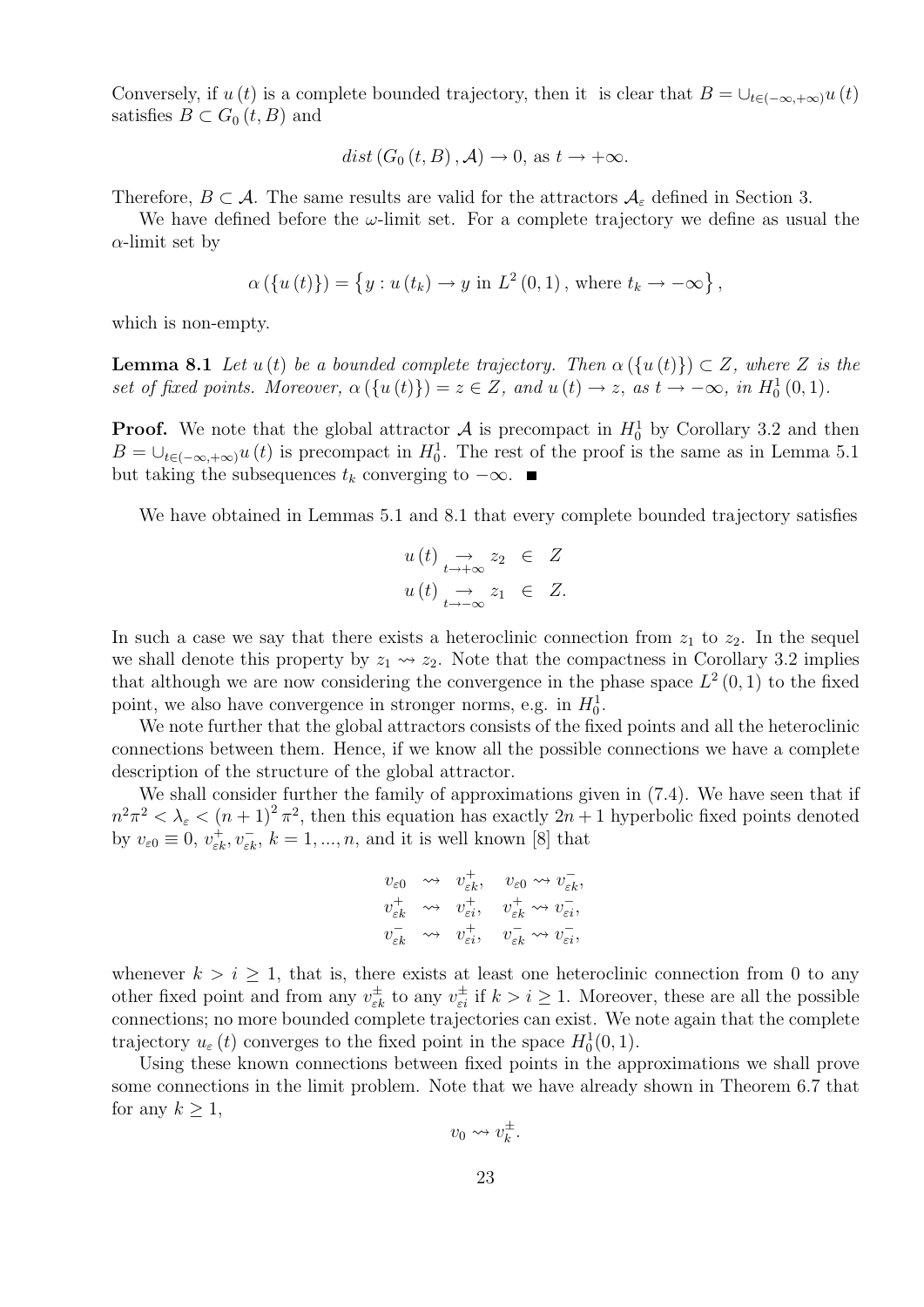For the rest of the results, the Lyapunov function defined by (5.1) will play a crucial place in the proofs. We recall first that the inequalities (5.2) hold. Since the Lyapunov function E is not increasing with respect to t in every trajectory  $u(t)$  it follows that any connection from  $v_k^{\pm}$  $\frac{1}{k}$  to  $v_i^{\pm}$  with  $i \geq k \geq 1$  is forbidden. Then the question becomes if it is true that for  $1 \leq i \leq k$  there exists at least one heteroclinic connection from  $v_k^{\pm}$  $v_k^{\pm}$  to  $v_i^{\pm}$  $i^{\pm}$  as it occurs in the approximations. In this direction note that in view of (7.4), and since we assume

$$
n_{\varepsilon}^{2}\pi^{2} < \lambda_{\varepsilon} < (n_{\varepsilon} + 1)^{2}\pi^{2}, \quad \text{with} \quad n_{\varepsilon} \to +\infty,
$$
\n
$$
(8.1)
$$

one can expect that (4.1) has undergo all bifurcation cascade of the Chafee-Infante problem and thus all connections should be present. We cannot still give a complete answer to this question, but we shall prove some partial results.

First we shall obtain that there exist a connection from  $v_k^{\pm}$  $v_k^{\pm}$  to  $v_k^{\pm}$  $\sum_{k=1}^{\pm}$  for all  $k \geq 2$ . This result will follow from some preliminary lemmas.

Thus, assuming (8.1), let us consider the sequence of fixed points  $v_{\varepsilon}^1, v_{\varepsilon}^2$ , where  $v_{\varepsilon}^1 = v_{\varepsilon 0} = 0$ , or  $v_{\varepsilon}^1 = v_{\varepsilon k}^+$  or  $v_{\varepsilon}^1 = v_{\varepsilon k}^-$ , and  $v_{\varepsilon}^2 = v_{\varepsilon i}^+$  or  $v_{\varepsilon}^2 = v_{\varepsilon i}^-$ , with  $k > i \ge 1$ . Recall that from Lemma 7.2 and Corollary 7.3 we have  $v_{\varepsilon k}^+ \to v_k^+$  $v_k^+, v_{\varepsilon k}^- \to v_k^ \overline{k}_{k}$  in  $H_0^1$  for any  $k \geq 1$  as  $\varepsilon \to 0$  (and  $v_{\varepsilon 0} = v_0 = 0$ ). We choose then an arbitrary sequence of bounded complete trajectories  $u_{\varepsilon}(t)$  such that

$$
u_{\varepsilon}(t) \rightarrow v_{\varepsilon}^{2} \text{ as } t \rightarrow +\infty,
$$
  

$$
u_{\varepsilon}(t) \rightarrow v_{\varepsilon}^{1} \text{ as } t \rightarrow -\infty,
$$

where the convergence is understood now in the space  $H_0^1$ .

In the sequel by  $v_k$  we denote a fixed point equal to  $v_k^+$  $v_k^+$  or  $v_k^$  $k \geq 1$  (of course  $v_0 = 0$ for  $k = 0$ ).

**Lemma 8.2** If there exist sequences  $u_{\varepsilon_j}(t_j)$ ,  $u_{\varepsilon_j}(\tau_j)$  such that  $u_{\varepsilon_j}(t_j) \to v$ ,  $u_{\varepsilon_j}(\tau_j) \to v^*$  in  $H_0^1$ , and v, v<sup>\*</sup> are fixed points, then either  $E(v) \neq E(v^*)$  or  $v = v^*$ .

**Proof.** We can assume without loss of generality that  $t_j < \tau_j$  for all j. If  $|t_j - \tau_j| \to 0$  then, eventually passing to a subsequence, the convergence of the functions

$$
y_{\varepsilon_j}\left(t\right) = u_{\varepsilon_j}\left(t_j + t\right)
$$

to some solution  $y(\cdot) \in \mathcal{D}(v)$  in  $C([0,T], H_0^1)$ ,  $T > 0$  (see Corollary 3.6), implies that

$$
u_{\varepsilon_j}(\tau_j) = y_{\varepsilon_j}(\tau_j - t_j) \to y(0) = v,
$$

so that  $v^* = v$ .

If  $|t_j - \tau_j| \nrightarrow 0$ , then passing to a subsequence we can assume that for some  $\delta > 0$  we have

$$
\delta + t_j < \tau_j \text{, for all } j.
$$

Let us define the set

$$
\Lambda_{(t_j,\tau_j)} = \bigcap_{\varepsilon>0} \overline{\bigcup_{\varepsilon_j<\varepsilon} \bigcup_{t_j\leq t\leq \tau_j} u_{\varepsilon_j}\left(t\right)}^{H_0^1},
$$

where the closure is understood in the space  $H_0^1$ .

In the approximation problem  $(7.4)$  we have also the Lyapunov function (see [7, p.119]):

$$
E_{\varepsilon}(u) = \int_0^1 \left(\frac{1}{2}\left|\frac{\partial}{\partial x}u\left(x\right)\right|^2 dx - \int_0^u H_{\varepsilon}(s) ds\right) dx.
$$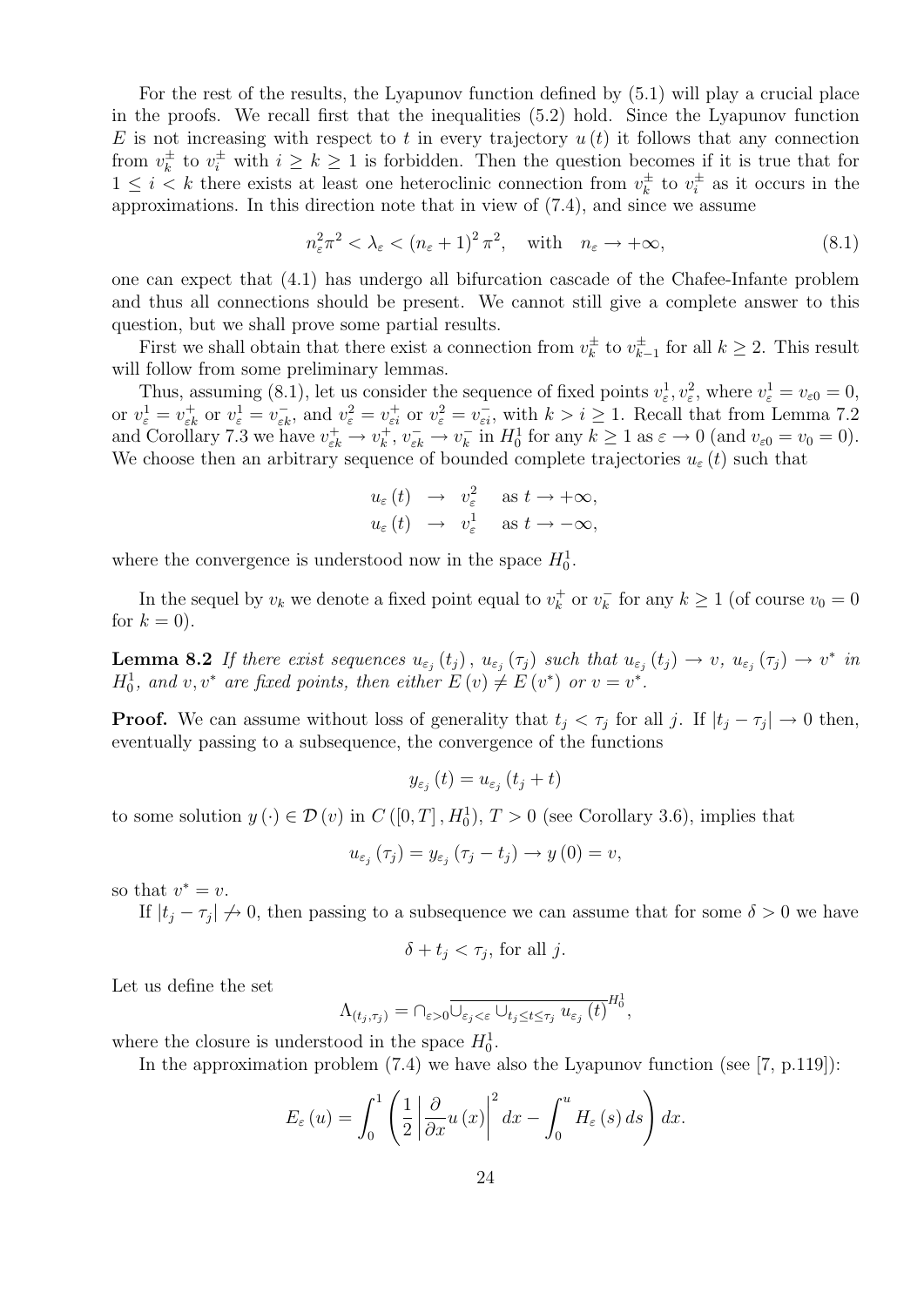It is easy to check that  $E_{\varepsilon}(y_{\varepsilon}) \to E(y)$ , if  $y_{\varepsilon} \to y$  in  $H_0^1$  as  $\varepsilon \to 0$ . For this, note that  $\int_0^{y_{\varepsilon}(x)} H_{\varepsilon}(s) ds \to |y(x)|$ , for all  $x \in [0,1]$ . Indeed,  $y_{\varepsilon} \to y$  in  $C([0,1])$  and then we have three cases. If  $y(x) = 0$ , then  $\left| \int_0^{y_\varepsilon(x)} H_\varepsilon(s) ds \right| \leq |y_\varepsilon(x)| \to 0$ . If  $y(x) > 0$ , then

$$
\left|\int_{0}^{y_{\varepsilon}(x)} H_{\varepsilon}\left(s\right) ds - y\left(x\right)\right| \leq \left|\int_{0}^{\varepsilon} H_{\varepsilon}\left(s\right) ds\right| + \left|\int_{\varepsilon}^{y_{\varepsilon}(x)} H_{\varepsilon}\left(s\right) ds - y\left(x\right)\right|.
$$

It follows from (7.2) that  $H_{\varepsilon}(s) = 1 - f_{\varepsilon}(s)$ , for  $s \geq \varepsilon$ , where  $0 < f_{\varepsilon}(s) < \varepsilon$ . Hence,

$$
\left| \int_0^{y_{\varepsilon}(x)} H_{\varepsilon} (s) ds - y (x) \right| \leq \varepsilon + |y_{\varepsilon} (x) - \varepsilon - y (x)| + \varepsilon (y_{\varepsilon} (x) - \varepsilon) \to 0.
$$

For  $y(x) < 0$  the proof is similar. On the other hand,  $\left| \int_0^{y_\varepsilon(x)} H_\varepsilon(s) \, ds \right| \leq |y_\varepsilon(x)| \leq C$ , for all x. Thus Lebesgue's theorem implies  $\int_0^{y_{\varepsilon}} H_{\varepsilon}(s) ds \to |y|$  in  $L^1(0,1)$ , and then  $E_{\varepsilon}(y_{\varepsilon}) \to E(y)$ .

It follows then that  $E_{\varepsilon_j}(u_{\varepsilon_j}(t_j)) \to E(v)$ ,  $E_{\varepsilon_j}(u_{\varepsilon_j}(\tau_j)) \to E(v^*)$ . Since  $E_{\varepsilon_j}(u_{\varepsilon_j}(\tau_j)) \le$  $E_{\varepsilon_j}\left(u_{\varepsilon_j}(t_j+t)\right)\leq E_{\varepsilon_j}\left(u_{\varepsilon_j}(t_j)\right)$ , for all  $t\in[0,\tau_j-t_j]$ , we have that  $E(v^*)\leq E(v)\leq E(v)$ ,

for any  $y \in \Lambda_{(t_j,\tau_j)}$ .

Suppose that  $v \neq v^*$  and  $E(v) = E(v^*)$ . Then

$$
E(y) = E(v) = E(v^*), \text{ for all } y \in \Lambda_{(t_j, \tau_j)},
$$

and there exists  $y \in \Lambda_{(t_j,\tau_j)}$  different from v and v<sup>\*</sup>. Indeed, we take two open sets  $U_1, U_2$  (in  $H_0^1$ ) such that

$$
v \in U_1, \quad v^* \in U_2, \quad U_1 \cap U_2 = \varnothing.
$$

Since  $u_{\varepsilon_j}(t_j) \in U_1$ ,  $u_{\varepsilon_j}(\tau_j) \in U_2$ , for  $j \geq J$ , and  $u_{\varepsilon_j}(t)$  is continuous, there must exist  $s_j \in$  $(t_j, \tau_j)$  such that  $u_{\varepsilon_j}(s_j) \notin U_1 \cup U_2$ . Passing to a subsequence by Corollary 3.2 we obtain

$$
u_{\varepsilon_j}\left(s_j\right) \to y \in \Lambda_{(t_j,\tau_j)},
$$

where  $y \notin U_1 \cup U_2$ ,  $y \neq v$ ,  $y \neq v^*$  (the limit is understood in the space  $H_0^1$ ). Moreover, y cannot be a fixed point, because there are only two with the same value of the Lyapunov function, see  $(5.2).$ 

Further, it is clear arguing as before that  $s_j + \xi < \tau_j$ , for some  $\xi > 0$  and any j. The functions  $w_{\varepsilon_j}(t) = u_{\varepsilon_j}(s_j + t)$  converge by Corollary 3.6 to some solution  $\omega(\cdot) \in \mathcal{D}(y)$  in  $C([0, \xi], H_0^1)$ . It is evident that  $w(t) \in \Lambda_{(t_j,\tau_j)}$ , for any  $t \in [0,\xi]$ , so that  $E(w(t)) = E(v) = E(v^*)$ . This contradicts that y is not a fixed point and this contradiction proves the Lemma.  $\blacksquare$ 

Corollary 8.3 Let now

$$
\Lambda = \bigcap_{\varepsilon_0 > 0} \overline{\bigcup_{\varepsilon < \varepsilon_0} \bigcup_{-\infty \leq t \leq +\infty} u_{\varepsilon} \left( t \right)}^{H^1_0}.
$$

If  $y \in \Lambda$  is a fixed point such that  $y \neq v_k$ ,  $y \neq v_i$ , then  $E(v_i) < E(v_k)$ . The number of fixed points in  $\Lambda$  is finite if  $v_k \neq v_0$ .

**Proof.** In a similar way as in the proof of Lemma 8.2 we can check that  $E(v_i) \leq E(v_i) \leq E(v_k)$ , for all  $y \in \Lambda$ . If  $u_{\varepsilon_j}(t_j) \to y \neq v_k$  is a fixed point, then choosing a sequence  $u_{\varepsilon_j}(\tau_j) \to v_k$ ,  $\tau_j > t_j$ , and using Lemma 8.2 we obtain that  $E(y) < E(v_k)$ . The same argument is valid for  $v_i$ . The last statement is evident.

Now we are ready to prove the existence of a finite chain of complete bounded trajectories from  $v_k$  to  $v_i$  if  $k > i \geq 1$ .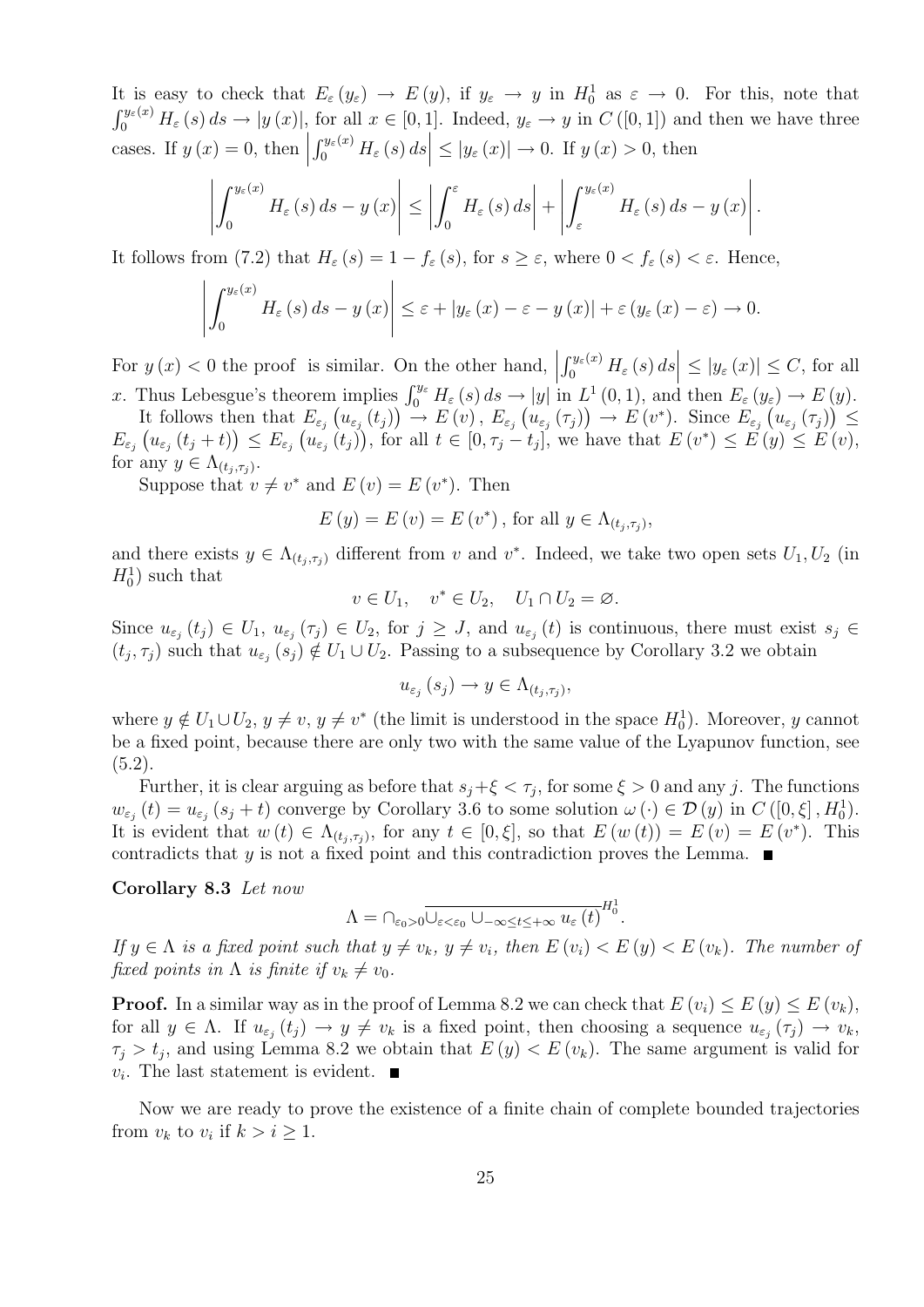**Lemma 8.4** Let  $\omega = 0$  and let  $v_1$  and  $v_2$  be two fixed points different from  $v_0 = 0$  such that  $E(v_1) > E(v_2)$  (i.e.  $v_1 = v_k$ ,  $v_2 = v_i$ ,  $k > i \geq 1$ ). Then there exist a finite number of fixed points  $y_{-r},...,y_{-1},y_0,y_1,...,y_m$  such that

$$
E(v_1) > E(y_{-r}) > \cdots > E(y_0) > \cdots > E(y_m) > E(v_2),
$$
  

$$
v_1 \rightsquigarrow y_{-r} \rightsquigarrow \cdots \rightsquigarrow y_0 \rightsquigarrow y_1 \rightsquigarrow \cdots \rightsquigarrow y_m \rightsquigarrow v_2.
$$

**Proof.** We choose the sequences  $v_{1\varepsilon_j} = v_{\varepsilon_j k}, v_{2\varepsilon_j} = v_{\varepsilon_j i}$ . From Lemma 7.2 it follows that

$$
v_{1\varepsilon_j} \to v_1
$$
,  $v_{2\varepsilon_j} \to v_2$ , as  $\varepsilon_j \to 0$ , in  $H_0^1$ .

Let  $u_{\varepsilon_j}(t)$  be a complete trajectory of (7.4) such that  $u_{\varepsilon_j}(t) \underset{t \to -\infty}{\to} v_{1\varepsilon_j}$ ,  $u_{\varepsilon_j}(t) \underset{t \to +\infty}{\to} v_{2\varepsilon_j}$ . Fix  $T > 0$ . Using Corollary 3.2 we obtain that up to a subsequence  $u_{\varepsilon_j}(-T) \to y$  in  $H_0^1$ . Corollary 3.6 implies then that  $u_{\varepsilon_j}$  converges in  $C([-T,T], H_0^1)$  to some solution u of (4.1) with  $u(-T) = y$ . We choose successive subsequences for  $-2T, -3T...$  and by the standard diagonal procedure we obtain that a subsequence  $u_{\varepsilon_j}$  converges to a complete trajectory u of (4.1) in  $C([-T,T], H_0^1)$  for any  $T > 0$ . We note also that the solution  $u(t)$  is a bounded complete trajectory contained in the global attractor  $\mathcal{A}_0$ . Indeed,  $u_{\varepsilon_j}(t) \in \mathcal{A}_{\varepsilon_j}$  and by Theorem 3.5,  $dist(\mathcal{A}_{\varepsilon_i}, \mathcal{A}_0) \to 0$ , so that  $u(t) \in \mathcal{A}_0$  for all t. Lemmas 5.1, 8.1 imply the existence of two fixed points  $y_0, y_1$  such that  $u(t) \rightarrow_{t \to -\infty} y_0, u(t) \rightarrow_{t \to +\infty} y_1$ .

Suppose that  $y_0 \neq v_1$ .

It is clear that we can choose a subsequence  $u_{\varepsilon_j}(\tau_j)$  converging to  $y_0$  as  $j \to \infty$ . We take  $\delta > 0$  small enough, so that in the closed ball  $B_{\delta}(y_0)$  of radius  $\delta$  (in the space  $H_0^1$ ) there is no any other fixed point, and, moreover, the value of the Lyapunov function  $E(y)$  of any point  $y \in B_\delta(y_0)$  is different from the value of E of any other fixed point (excluding, of course, the pair of  $y_0$ ) and there exists  $\xi > 0$  such that

$$
E(\underline{v}) < E(y_0) - \xi \le E(y) \le E(y_0) + \xi < E(\overline{v}), \text{ for all } y \in B_\delta(y_0),
$$

where <u>v</u> (respectively  $\overline{v}$ ) is the first fixed point in the scale (5.2) such that  $E(v) < E(y_0)$ (respectively  $E(\overline{v}) > E(y_0)$ ).

On the other hand, since  $u_{\varepsilon_j}(t) \to v_{1\varepsilon_j}$  and  $v_{1\varepsilon_j} \notin B_\delta(y_0)$  (note that  $v_{1\varepsilon_j} \to v_1 \neq y_0$  in  $H_0^1$ , there exist  $t_j < \tau_j$  such that

$$
\|u_{\varepsilon_j}(t_j) - y_0\|_{H_0^1} = \delta,
$$
  

$$
\|u_{\varepsilon_j}(t) - y_0\|_{H_0^1} > \delta, \text{ for all } t < t_j.
$$

Define  $w_{\varepsilon_j}(t) = u_{\varepsilon_j}(t_j + t)$ . Passing to a subsequence we obtain as before that  $w_{\varepsilon_j}$  converges to some bounded complete trajectory w in  $C([-T,T], H_0^1)$ , for all  $T > 0$ , and  $u_{\varepsilon_j}(t_j) \to w(0) =$  $w_0, \|w_0 - y_0\|_{H_0^1} = \delta.$ 

We shall prove that  $w(t) \rightarrow_{t \to +\infty} y_0$ . Let first  $\tau_j - t_j \to +\infty$ . Arguing as in Lemma 8.2 we obtain that for any  $z \in \Lambda_{(t_j,\tau_j)} = \bigcap_{\varepsilon > 0} \overline{\bigcup_{\varepsilon_j < \varepsilon} \bigcup_{t_j \le t \le \tau_j} u_{\varepsilon_j}(t)}^{H_0^1}$  the inequality

$$
E(y_0) - \xi \le E(z) \le E(y_0) + \xi
$$

holds. Since  $w(t) \in \Lambda_{(t_j,\tau_j)}$ , for any  $t \in \mathbb{R}$ , we have that the fixed point  $\overline{z} = \lim_{t \to +\infty} w(t)$ satisfies the same inequality. Hence, either  $\overline{z} = y_0$  or  $\overline{z}$  is the pair of  $y_0$  with the same value of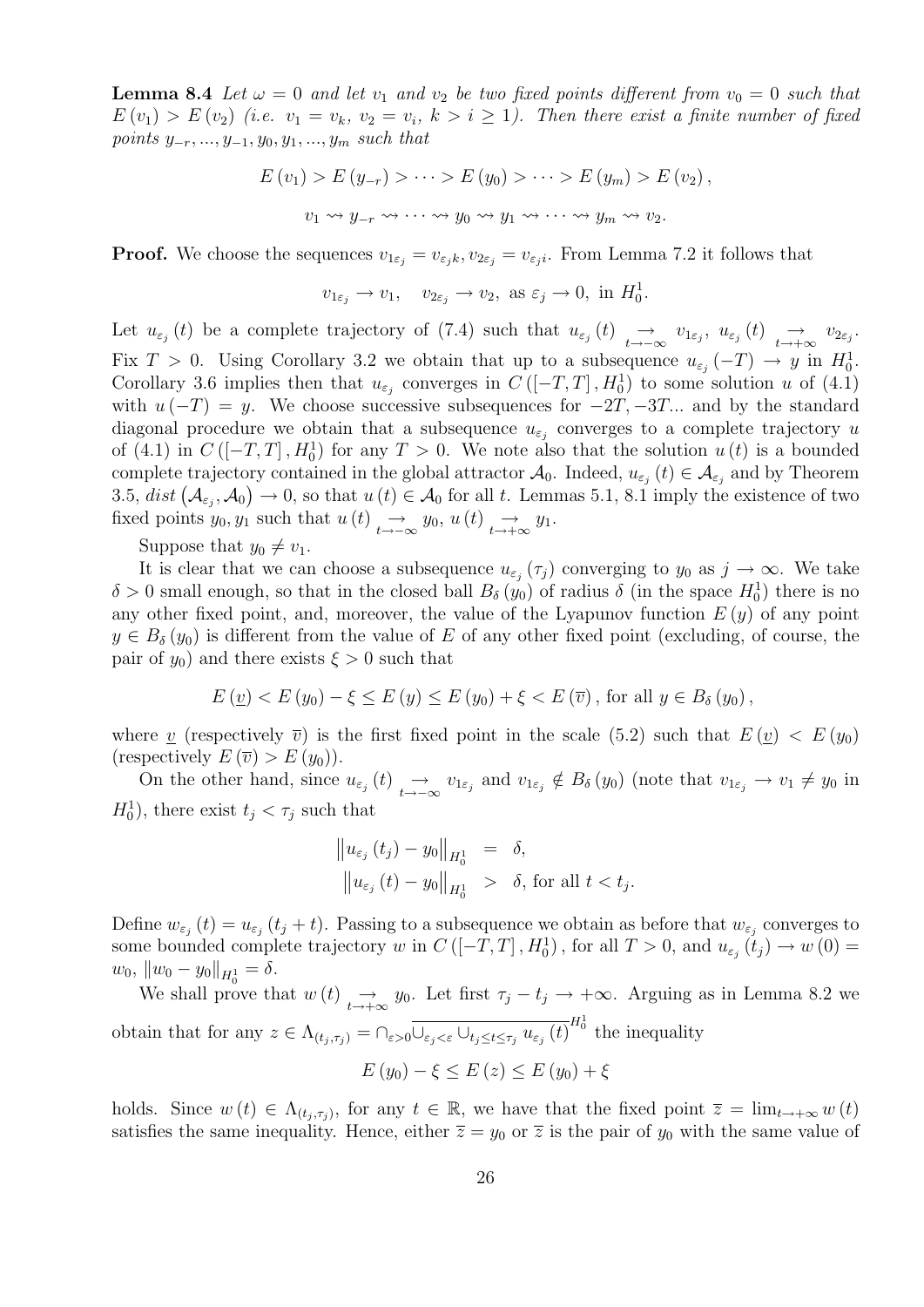the Lyapunov function. Again passing to a subsequence we can choose  $t_j \leq s_j \leq \tau_j$  such that  $u_{\varepsilon_j}(s_j) \to \overline{z}$  in  $H_0^1$ . Hence, Lemma 8.2 implies that  $\overline{z} = y_0$ .

Let now  $|\tau_j - t_j|$  be bounded by a constant K. Passing to a subsequence  $\tau_j - t_j \to s \geq 0$ and then  $u_{\varepsilon_j}(\tau_j) = w(\tau_j - t_j) \to w(s)$ . Therefore,  $w(s) = y_0$ .

Lemma 8.1 gives  $w(t) \rightarrow t \rightarrow -\infty$   $y_{-1} \in Z$ , with  $E(y_{-1}) > E(y_0)$ . We note also that  $w(t) \rightarrow t \rightarrow +\infty$ y<sub>0</sub>. In the second case (with  $|\tau_j - t_j|$  bounded) we can put  $w(t) = y_0$ , for all  $t \geq s$ . We have obtained an heteroclinic connection from  $y_{-1}$  to  $y_0$ , i.e.  $y_{-1} \rightarrow y_0$ .

If  $y_{-1} \neq v_1$ , repeating the same argument we obtain  $y_{-2} \in Z$  with  $E(y_{-2}) > E(y_{-1})$ such that  $y_{-2} \rightsquigarrow y_{-1}$ . Continuing in this way we obtain  $y_{-3}$ ,  $y_{-4}$ , etc. By Corollary 8.3,  $E(v_1) \leq E(y_{-l}) \leq E(v_2)$  and  $E(v_1) = E(y_{-l})$  if and only if  $v_1 = y_{-l}$ . Since the sequence  $a_l = E(y_{-l})$  is strictly increasing and the number of possible fixed points is finite, there must exist r such that  $y_{-r-1} = v_1$ . Hence, we have obtained the chain of connections

$$
v_1 \rightsquigarrow y_{-r} \rightsquigarrow y_{-(r-1)} \rightsquigarrow \cdots \rightsquigarrow y_{-1} \rightsquigarrow y_0 \rightsquigarrow y_1.
$$

In a similar way we obtain the chain of connections from  $y_1$  to  $v_2$ .

As a consequence of Lemma 8.4 we obtain the following:

**Theorem 8.5** If  $\omega = 0$  for any  $n \geq 2$  the following heteroclinic connections exist:

$$
\begin{array}{cccc} v_n^+ & \leadsto & v_{n-1}^+,& v_n^+ \leadsto v_{n-1}^-,&\\ v_n^- & \leadsto & v_{n-1}^+,& v_n^- \leadsto v_{n-1}^-.& \end{array}
$$

We shall prove further the following connection:

**Theorem 8.6** If  $\omega = 0$ , then  $v_k^{\pm} \leadsto v_1^{\pm}$ , for all  $k > 1$ .

Proof. It is clear from the formulas of the fixed points that

$$
v_1^-(x) \leq v_k^+(x) \leq v_1^+(x),
$$
  

$$
v_1^-(x) \leq v_k^-(x) \leq v_1^+(x),
$$

for all  $x \in [0,1]$  and  $k > 1$ , and also that there is not any other  $v_i$  such that  $v_k(x) \le v_i(x)$  or  $v_i(x) \leq v_k(x)$  for all x. The same holds for (7.4).

Take, for example,  $v_k = v_k^+$  $k<sub>k</sub>$ ,  $v<sub>1</sub> = v<sub>1</sub><sup>+</sup>$ . The other cases are similar. Take the fixed points of the approximations  $v_{\varepsilon}^+$  $\epsilon_{j,k}^+$  and  $v_{\epsilon_j}^+$ . It is well known (see [7]) that the eigenfunction corresponding to the first eigenvalue of the linearization of (7.4) around  $v_{\varepsilon}^+$  $\sigma_{\varepsilon,k}^+$  is positive. Also note that from (8.1), this equilibrium is hyperbolic.

We claim now that in the unstable manifold of  $v_{\varepsilon}^+$  $u_{\varepsilon_j}^+$  there exists  $u_{\varepsilon_j}^0$  such that  $u_{\varepsilon_j}^0(x) \geq$  $v_{\varepsilon}^+$  $_{\varepsilon_{jk}}^{+}(x)$ , for all  $x \in (0,1)$ .

Once this is shown we have then that the corresponding solution  $u_{\varepsilon_j}(t) = u_{\varepsilon_j}(t, u_{\varepsilon_j}^0)$  satisfies  $u_{\varepsilon_j}(x,t) \geq v_{\varepsilon_j}^+$  $\epsilon_{j,k}(x)$ , for all x and t, by monotonicity, and  $u_{\epsilon_j}(t) \rightarrow \epsilon_{j-k}$  $u_{\varepsilon_j}^+$ . Since  $u_{\varepsilon_j}(x,t) \geq$  $v_{\varepsilon}^+$  $e_{\varepsilon_{j,k}}^{+}(x)$  the only possibility is that  $u_{\varepsilon_{j}}(t) \longrightarrow v_{\varepsilon_{j}1}^{+}$ . Hence  $u_{\varepsilon_{j}}(t)$  is a suitable complete trajectory that realizes the connection  $v_{\varepsilon_{j}k}^{+} \leadsto v_{\varepsilon_{j}1}^{+}$ .

Now, we know from Lemma 8.4 that

$$
v_k^+ \leadsto y_{-r} \leadsto \ldots \leadsto y_m \leadsto v_1^+,
$$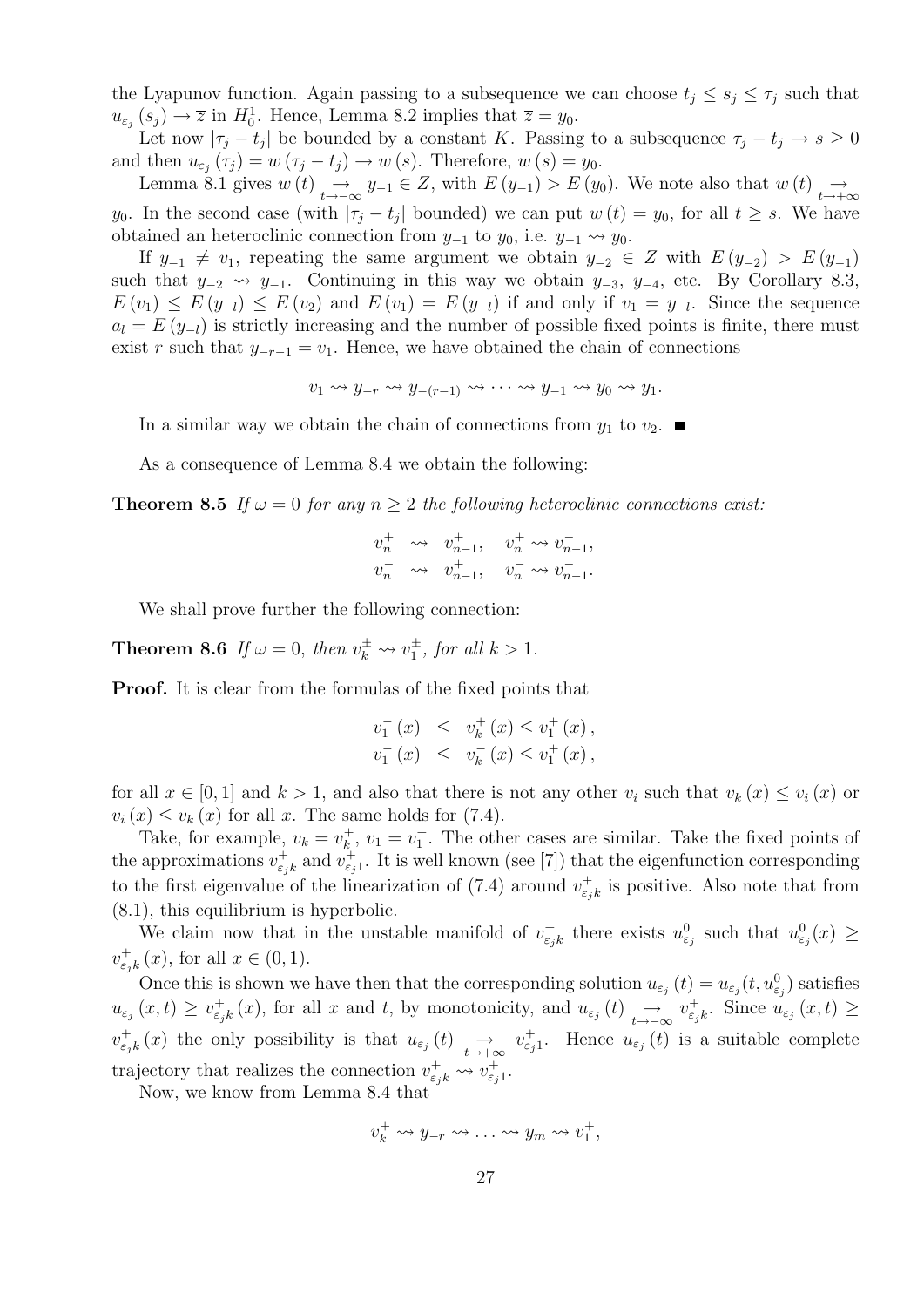for some fixed points  $y_i$ . In the proof of that lemma it is shown that there exists a subsequence  $u_{\varepsilon_j}(\tau_j)$  converging to  $y_i$  in  $H_0^1(0,1)$  (and then in  $C([0,1])$ ). Hence,  $v_k^+$  $y_k^+(x) \leq y_i(x)$ , for all x, so that either  $y_i = v_k^+$ <sup>+</sup> or  $y_i = v_1^+$ . It follows then that  $v_k^+ \leadsto v_1^+$ .

We now prove the claim above. Note that from Corollary 3.2, the local analysis around the hyperbolic equilibria  $v_{\varepsilon}^+$  $\sigma_{\varepsilon_{j}k}^{+}$  can be set within a  $W_{0}^{1,p}$  $_{0}^{1,p}$  setting and the local invariant theorem in [7] applies. Denote by  $\phi_{\varepsilon_j k}^1$  the first eigenfunction of the linearization around  $v_{\varepsilon_j}^+$  $v_{\varepsilon_{j}k}^{+}$ . Then for  $\mu \geq 0$  the point  $v_{\varepsilon_j k}^+ + \mu \phi_{\varepsilon_j k}^1$  lies in the linear unstable manifold of  $v_{\varepsilon_j}^+$  $\epsilon_{jk}^{\dagger}$ . Since the unstable manifold is tangent to the linear unstable manifold at  $v_{\varepsilon}^+$  $\psi_{\varepsilon_j k}^+$ , for sufficiently small  $\mu > 0$ , there exists  $u_{\varepsilon_j}^0 \in W_{loc}^u(v_{\varepsilon_j}^+)$  $(\epsilon_{j,k})$  such that  $||u_{\epsilon_j}^0 - (v_{\epsilon_j k}^+ + \mu \phi_{\epsilon_j k}^1)||_{W^{2-\delta,p}} = o(\mu)$ , for any  $\delta > 0$ . In particular the above is true in the  $C^1$  topology. Since  $v_{\varepsilon_j k}^+ + \mu \phi_{\varepsilon_j k}^1$  is strictly above  $v_{\varepsilon_j}^+$  $\chi_{\varepsilon_j k}^+$  in  $(0,1)$  and is a  $C<sup>1</sup>$  function, the claim is proved.

Finally, we shall obtain some more connections in the case  $\omega = 0$  using a self-similarity property of the solutions. In fact note that we obtained in Remark 4.2 that for  $\omega = 0$  the equilibria are self-similar. The same property is valid for any solution of the parabolic problem  $u(t)$ . In fact, if we define  $u_n(t) = \frac{1}{n^2} u(n^2 t, nx)$ , for  $x \in [0, \frac{1}{n}]$  $\frac{1}{n}$ ,  $u_n(t) = -\frac{1}{n^2}u(n^2t, n(x - \frac{1}{n})$  $\frac{1}{n})$ ), for  $x \in \left[\frac{1}{n}\right]$  $\frac{1}{n}, \frac{2}{n}$  $\frac{2}{n}$ , and so on, then we obtain a new solution. This can be verified by a direct substitution on  $u_n$  in (4.1) with  $\omega = 0$ . Hence, if  $u(t)$  is a complete trajectory going from  $v_k$ to  $v_i, k > i \geq 1$ , then  $u_n(t)$  is a complete trajectory going from  $v_{nk}$  to  $v_{ni}$ .

We have proved the following results, which somehow extends Theorem 6.7:

**Theorem 8.7** Let  $\omega = 0$ . If  $v_k \rightsquigarrow v_i$ ,  $k > i > 1$ , then  $v_{nk} \rightsquigarrow v_{ni}$ , for all  $n \in \mathbb{N}$ .

This result allow us to obtain new heteroclinic connections from Theorems 8.5 and 8.6. For example, from  $v_2 \rightsquigarrow v_1$  it follows  $v_4 \rightsquigarrow v_2$ ,  $v_6 \rightsquigarrow v_3$ , etc.

Acknowledgments. The first and second authors are partially supported by Project BFM2003– 03810, DGES Spain.

The third author was partially supported by the MCYT (Ministerio de Ciencia y Tecnolog´ıa, Spain) and FEDER (Fondo Europeo de Desarrollo Regional) grants BFM2002-03512 and BFM2002-03068, and by the Consejería de Cultura y Educación (Comunidad Autónoma de Murcia) grant PI-8/00807/FS/01.

Also, the third author wish to thank J.M. Arrieta and A. Rodríguez-Bernal for their kind hospitality while he was visiting the Universidad Complutense de Madrid.

## References

- [1] J. M. Arrieta, A. N. Carvalho, A. Rodriguez-Bernal, Attractors for parabolic problems with nonlinear boundary conditions: uniform bounds, Comm. Partial Diff. Equations 25, 1-37 (2000).
- [2] J.M. Ball, Continuity properties and global attractors of generalized semiflows and the Navier-Stokes equations, in "Mechanics: from theory to computation", Springer, New York, 2000, pp.447–474.
- [3] Barbu V. "Nonlinear Semigroups and Differential Equations in Banach Spaces", Editura Academiei, Bucuresti, 1976.